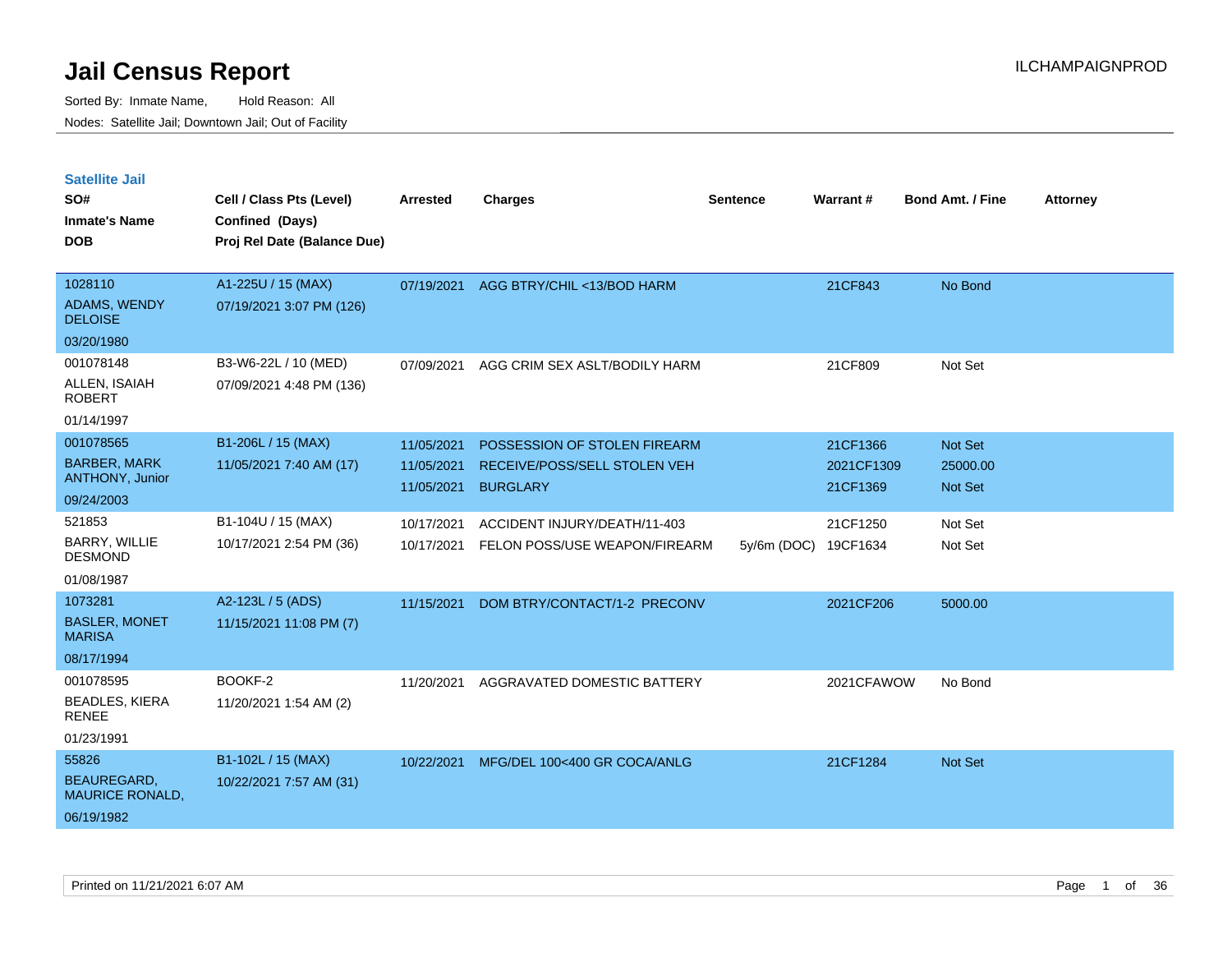Sorted By: Inmate Name, Hold Reason: All Nodes: Satellite Jail; Downtown Jail; Out of Facility

| roaco. Catolino cali, Downtown cali, Out of Facility |                             |                 |                                  |                 |            |                         |                 |
|------------------------------------------------------|-----------------------------|-----------------|----------------------------------|-----------------|------------|-------------------------|-----------------|
| SO#                                                  | Cell / Class Pts (Level)    | <b>Arrested</b> | <b>Charges</b>                   | <b>Sentence</b> | Warrant#   | <b>Bond Amt. / Fine</b> | <b>Attorney</b> |
| <b>Inmate's Name</b>                                 | Confined (Days)             |                 |                                  |                 |            |                         |                 |
| <b>DOB</b>                                           | Proj Rel Date (Balance Due) |                 |                                  |                 |            |                         |                 |
|                                                      |                             |                 |                                  |                 |            |                         |                 |
| 1059371                                              | A4-101U / 15 (MAX)          | 11/15/2021      | <b>RESIDENTIAL BURGLARY</b>      | 10y (DOC)       | 2021CF154  | No Bond                 |                 |
| <b>BECKETT, ANQWAUN</b><br><b>JAWAUN</b>             | 11/15/2021 11:01 AM (7)     | 11/15/2021      | AGG BATTERY/PEACE OFFICER        | 5y (DOC)        | 2021CF154  | No Bond                 |                 |
| 11/14/1996                                           |                             |                 |                                  |                 |            |                         |                 |
| 001078535                                            | B2-T2-07U / 15 (SPH)        | 10/26/2021      | CRIM SEX ASSAULT/FORCE           |                 | 21CF1305   | Not Set                 |                 |
| BERRY, DAVID ISAAC                                   | 10/26/2021 10:52 AM (27)    |                 |                                  |                 |            |                         |                 |
|                                                      |                             |                 |                                  |                 |            |                         |                 |
| 09/23/2000                                           |                             |                 |                                  |                 |            |                         |                 |
| 1057334                                              | B4-222U / 15 (MAX)          | 10/27/2021      | MURDER/INTENT TO KILL/INJURE     |                 |            | No Bond                 |                 |
| <b>BEVERLY, DAVID</b><br><b>BENJAMIN</b>             | 10/27/2021 1:42 PM (26)     |                 |                                  |                 |            |                         |                 |
| 03/31/1987                                           |                             |                 |                                  |                 |            |                         |                 |
| 57176                                                | B3-DR / 5 (MIN)             | 11/04/2021      | DRIVING ON REVOKED LICENSE       |                 | 2021CF92   | Not Set                 |                 |
| <b>BICKERS, LARRY RAY</b>                            | 11/04/2021 4:37 PM (18)     |                 |                                  |                 |            |                         |                 |
|                                                      |                             |                 |                                  |                 |            |                         |                 |
| 03/03/1966                                           | 11/3/2021 (0.00)            |                 |                                  |                 |            |                         |                 |
| 29626                                                | A3-216L / 10 (MED)          | 11/09/2021      | MFG/DEL 15<100 GR COCA/ANALOG    |                 | 21CF1387   | Not Set                 |                 |
| <b>BISHOP, DARRELL</b><br><b>EDWARD</b>              | 11/09/2021 4:46 PM (13)     |                 |                                  |                 |            |                         |                 |
| 07/18/1968                                           |                             |                 |                                  |                 |            |                         |                 |
| 1057492                                              | BOOKH-3                     | 11/21/2021      | DRVG UNDER INFLU/BAC 0.08        |                 | 2021DTAWOW | 100.00                  |                 |
| BOWMAN, NOAH<br>AUSTIN                               | 11/21/2021 3:28 AM (1)      |                 |                                  |                 |            |                         |                 |
| 05/29/1995                                           |                             |                 |                                  |                 |            |                         |                 |
| 51247                                                | B1-202U / 10 (MED)          | 04/15/2021      | FELON POSS/USE WEAPON/FIREARM    |                 | 21CF411    | <b>Not Set</b>          |                 |
| <b>BROWN, DANTE</b><br><b>MAURICE</b>                | 04/15/2021 6:24 PM (221)    |                 |                                  |                 |            |                         |                 |
| 04/19/1979                                           |                             |                 |                                  |                 |            |                         |                 |
| 1067476                                              | A4-106L / 10 (MED)          | 11/13/2021      | AGG DOMESTIC BATTERY/STRANGLE    |                 | 20CF575    | 5000.00                 |                 |
| <b>BROWN, JAMES</b>                                  | 11/13/2021 2:35 AM (9)      | 11/13/2021      | LEAVING THE SCENE INVOLV VEHICLE |                 | 20TR3784   | 5000.00                 |                 |
| <b>BRONELL</b>                                       |                             | 11/13/2021      | <b>RESIDENTIAL BURGLARY</b>      |                 | 21CF385    | 25000.00                |                 |
| 01/08/1996                                           |                             |                 |                                  |                 |            |                         |                 |

Printed on 11/21/2021 6:07 AM Page 2 of 36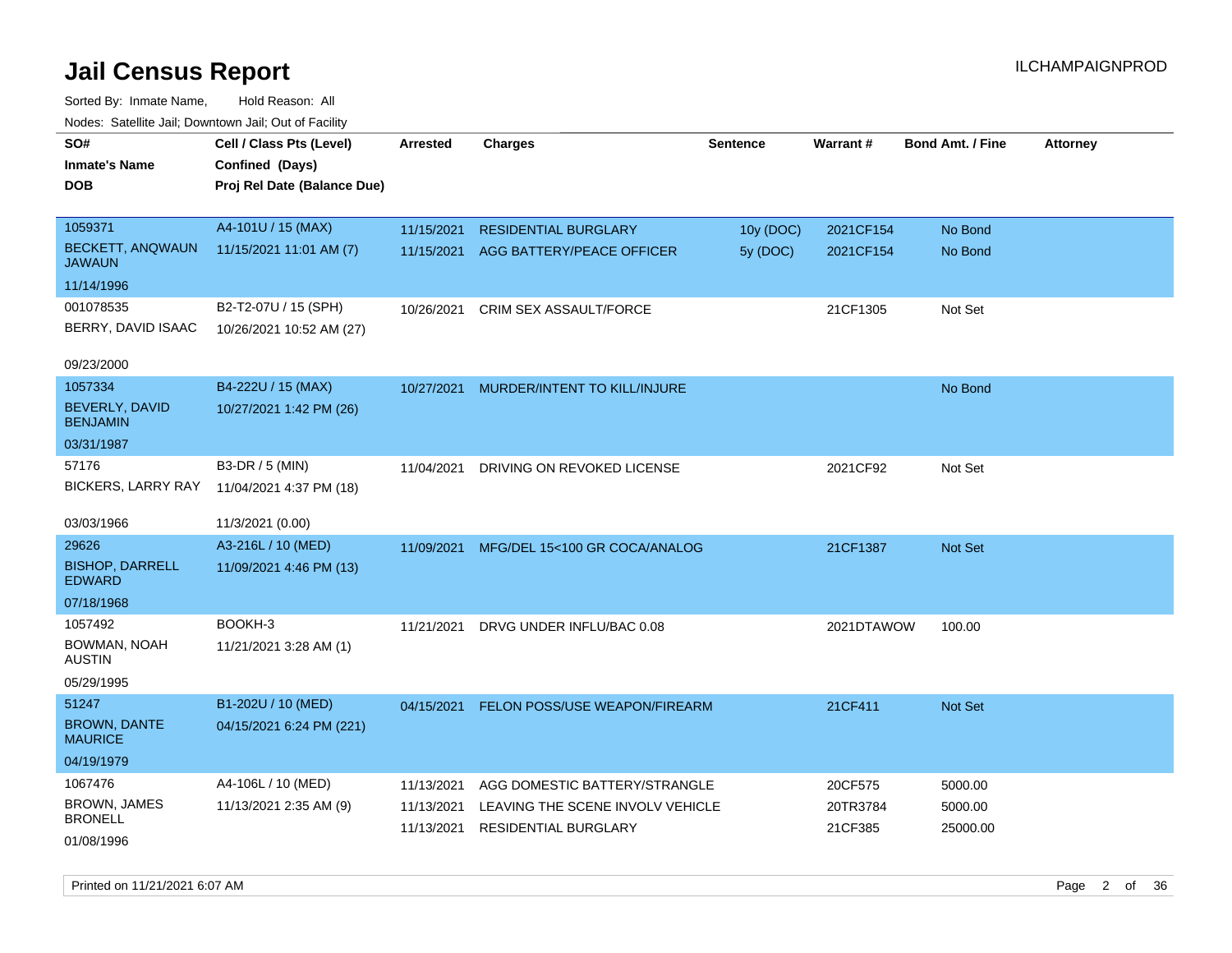| ivoues. Salellite Jali, Downtown Jali, Out of Facility |                                           |            |                                |                 |            |                         |                 |
|--------------------------------------------------------|-------------------------------------------|------------|--------------------------------|-----------------|------------|-------------------------|-----------------|
| SO#                                                    | Cell / Class Pts (Level)                  | Arrested   | <b>Charges</b>                 | <b>Sentence</b> | Warrant#   | <b>Bond Amt. / Fine</b> | <b>Attorney</b> |
| <b>Inmate's Name</b>                                   | Confined (Days)                           |            |                                |                 |            |                         |                 |
| <b>DOB</b>                                             | Proj Rel Date (Balance Due)               |            |                                |                 |            |                         |                 |
|                                                        |                                           |            |                                |                 |            |                         |                 |
| 1035923                                                | B3-W3-12L / 10 (MED)                      | 08/23/2021 | POSS STOLEN VEHICLE > \$25,000 |                 | 21CF1029   | Not Set                 |                 |
| <b>BROWN, KYRELL</b><br><b>NAJUAN</b>                  | 08/23/2021 9:46 AM (91)                   |            |                                |                 |            |                         |                 |
| 06/14/1993                                             |                                           |            |                                |                 |            |                         |                 |
| 29957                                                  | A3-116L / 15 (MAX)                        | 11/13/2021 | FELON POSS/USE WEAPON/FIREARM  |                 | 21CF1390   | Not Set                 |                 |
| BROWN, RODNEY<br>LOUIS                                 | 11/13/2021 8:57 PM (9)                    | 11/13/2021 | AGG CRIM SX AB/>5 YR OLDER VIC |                 | 2019CF0718 | 250000.00               |                 |
| 01/07/1968                                             |                                           |            |                                |                 |            |                         |                 |
| 001077945                                              | A2-121L / 10 (MED)                        | 11/13/2021 | <b>BURGLARY</b>                |                 | 2021CF543  | 50000.00                |                 |
| <b>BROWN, SIDREA</b>                                   | 11/13/2021 10:49 AM (9)                   | 11/13/2021 | AGG ASLT PEACE OFF/FIRE/ER WRK |                 | 2021CF637  | 1000.00                 |                 |
| <b>RENEIA</b>                                          |                                           | 11/17/2021 | <b>BURGLARY</b>                |                 | 21CF1264   | 1000.00                 |                 |
| 07/23/1992                                             |                                           |            |                                |                 |            |                         |                 |
| 001078572                                              | A4-103U / 15 (MAX)                        | 11/06/2021 | ARMED ROBBERY/NO FIREARM       |                 | 21CF1364   | No Bond                 |                 |
| <b>ANTONIO</b>                                         | BRUMMOND, DOMINIC 11/06/2021 2:24 AM (16) |            |                                |                 |            |                         |                 |
| 10/30/2001                                             |                                           |            |                                |                 |            |                         |                 |
| 1071534                                                | B2-T2-08L / 10 (SPH)                      | 09/18/2020 | AGG BATTERY/DISCHARGE FIREARM  |                 | 20CF1049   | <b>Not Set</b>          |                 |
| BRYANT, KETONE<br><b>LEVELL</b>                        | 09/18/2020 1:19 PM (430)                  |            |                                |                 |            |                         |                 |
| 04/07/2000                                             |                                           |            |                                |                 |            |                         |                 |
| 56936                                                  | B4-225U / 15 (MAX)                        | 11/01/2021 | PUBLIC INDECENCY/EXPOSURE/3+   |                 |            | Not Set                 |                 |
| CALDWELL, STEVEN<br>ANDRE                              | 11/01/2021 1:09 PM (21)                   |            |                                |                 |            |                         |                 |
| 04/19/1982                                             |                                           |            |                                |                 |            |                         |                 |
| 39474                                                  | B1-101U / 10 (ADS)                        | 07/06/2021 | MFG/DEL 15<100 GR HEROIN/ANLG  |                 | 21CF792    | <b>Not Set</b>          |                 |
| CAMPBELL, AARON<br><b>JACOB</b>                        | 07/06/2021 11:56 PM (139)                 |            |                                |                 |            |                         |                 |
| 07/18/1974                                             |                                           |            |                                |                 |            |                         |                 |
| 996275                                                 | A4-104L / 10 (ADS)                        | 11/15/2021 | FELON POSS/USE WEAPON/FIREARM  |                 | 21CF1398   | Not Set                 |                 |
| CAMPBELL, JOHNNIE<br>LEE, Third                        | 11/15/2021 8:37 AM (7)                    | 11/15/2021 | <b>UNLICENSED</b>              |                 | 21TR9796   | Not Set                 |                 |
| 04/02/1992                                             |                                           |            |                                |                 |            |                         |                 |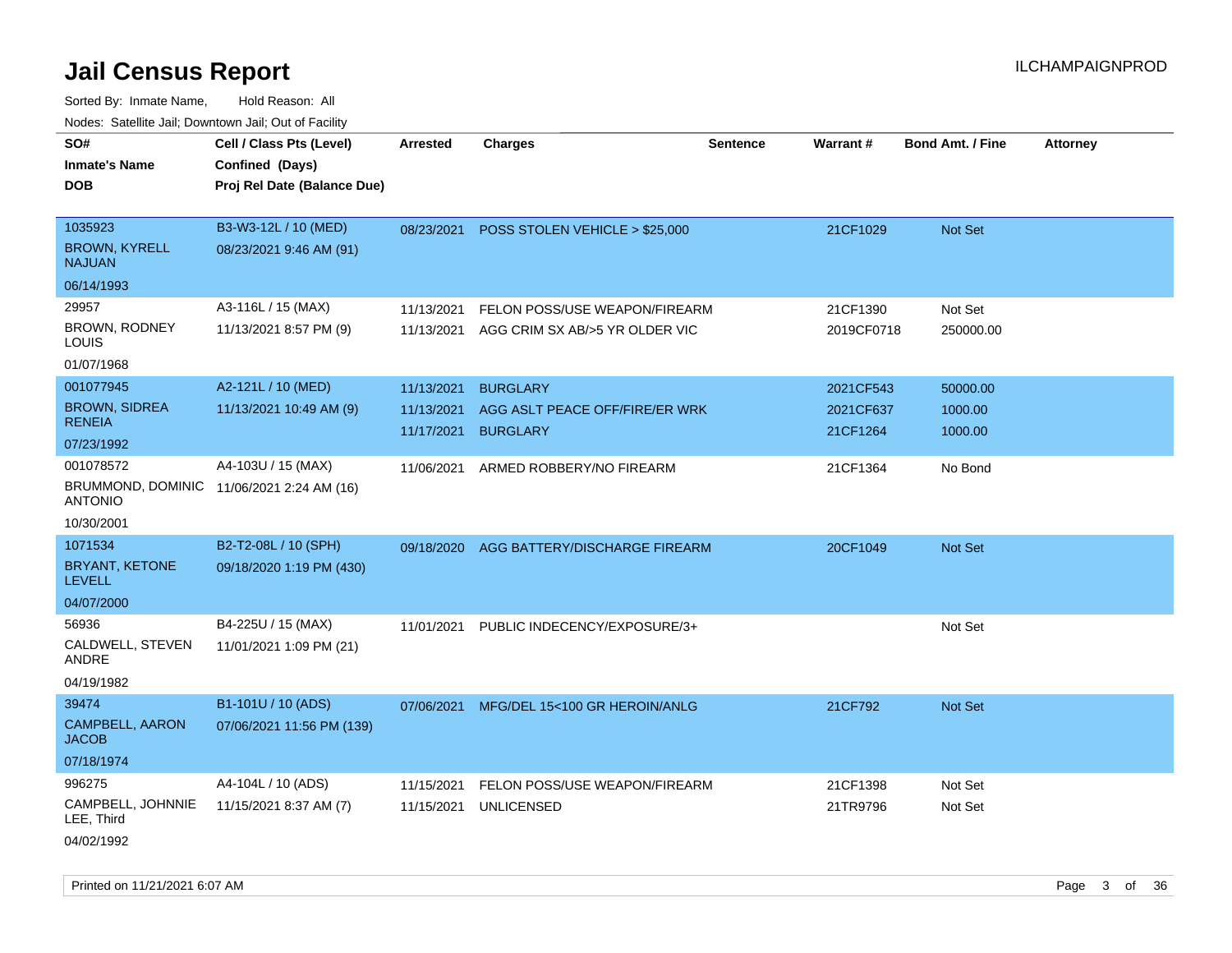Sorted By: Inmate Name, Hold Reason: All

Nodes: Satellite Jail; Downtown Jail; Out of Facility

| roacs. Catellite Jall, Downtown Jall, Out of Facility |                                             |                 |                                  |                 |            |                         |                 |
|-------------------------------------------------------|---------------------------------------------|-----------------|----------------------------------|-----------------|------------|-------------------------|-----------------|
| SO#<br><b>Inmate's Name</b>                           | Cell / Class Pts (Level)<br>Confined (Days) | <b>Arrested</b> | <b>Charges</b>                   | <b>Sentence</b> | Warrant#   | <b>Bond Amt. / Fine</b> | <b>Attorney</b> |
| <b>DOB</b>                                            | Proj Rel Date (Balance Due)                 |                 |                                  |                 |            |                         |                 |
| 001078576                                             | B1-201U / 15 (MAX)                          | 11/09/2021      | UNLAWFUL USE OF A WEAPON         |                 | 21CF1383   | <b>Not Set</b>          |                 |
| CARTER, DEMONDRE<br><b>DAVON</b>                      | 11/09/2021 6:01 PM (13)                     |                 |                                  |                 |            |                         |                 |
| 05/27/2001                                            |                                             |                 |                                  |                 |            |                         |                 |
| 958898                                                | BOOKH-6                                     | 11/18/2021      | AGGRAVATED DOMESTIC BATTERY      |                 | 21CF1409   | Not Set                 |                 |
| <b>CHAMBERS, GARY</b><br>DANTE                        | 11/18/2021 5:10 AM (4)                      |                 |                                  |                 |            |                         |                 |
| 05/24/1973                                            |                                             |                 |                                  |                 |            |                         |                 |
| 960551                                                | B4-225L / 10 (MED)                          | 08/26/2021      | DOMESTIC BATTERY/HARM/VIO O/P    |                 | 21CF1035   | 100000.00               |                 |
| <b>COFFIN, KYLE LAIR</b>                              | 08/26/2021 4:43 AM (88)                     | 08/26/2021      | POSS HYPO/SYRINGE/NEEDLES/1ST    |                 | 2021 CM116 | 1000.00                 |                 |
| 09/21/1988                                            |                                             |                 |                                  |                 |            |                         |                 |
| 34805                                                 | B4-226L / 15 (MAX)                          | 10/01/2021      | <b>DOMESTIC BATTERY</b>          |                 | 21CF1183   | Not Set                 |                 |
| CONERLY, KIN JOSEPH 10/01/2021 1:53 AM (52)           |                                             | 10/01/2021      | ARMED HABITUAL CRIMINAL          |                 | 21CF1184   | Not Set                 |                 |
|                                                       |                                             | 10/06/2021      | POSS STOLEN VEHICLE > \$25,000   |                 | 19CF1786   | Not Set                 |                 |
| 11/16/1971                                            |                                             |                 |                                  |                 |            |                         |                 |
| 001078597                                             | BOOKH-7                                     | 11/20/2021      | POSSESSING A CONTROLLED SUBSTANC |                 | 21CFAWOW   | <b>Not Set</b>          |                 |
| CRABB, KEANAN<br><b>ALLEN</b>                         | 11/20/2021 7:00 AM (2)                      | 11/20/2021      | DRVG UNDER INFLU OF ALCOHOL      |                 | 2021DTAWOW | <b>Not Set</b>          |                 |
| 10/07/1999                                            |                                             | 11/20/2021      | WRONG WAY ON ONE-WAY STREET      |                 | 21TRAWOW   | Not Set                 |                 |
|                                                       |                                             | 11/20/2021      | OPERATE UNINSURED MTR VEHICLE    |                 | 21TRAWOW   | Not Set                 |                 |
| 1074319                                               | B2-DR / 15 (MAX)                            | 10/12/2021      | AGGRAVATED CRUELTY TO ANIMALS    |                 | 21CF1238   | Not Set                 |                 |
| CRAIG, DAVUCCI<br><b>DAVION</b>                       | 10/12/2021 11:36 AM (41)                    | 10/14/2021      | MURDER                           |                 | 21CF1239   | Not Set                 |                 |
| 08/02/2001                                            |                                             |                 |                                  |                 |            |                         |                 |
| 49829                                                 | A3-114U / 10 (ADS)                          | 11/17/2021      | AGG BATTERY/PEACE OFFICER        |                 | 21CF1410   | <b>Not Set</b>          |                 |
| CRANDALL, TERRY<br>LEE, Junior                        | 11/17/2021 3:38 PM (5)                      |                 |                                  |                 |            |                         |                 |
| 01/12/1974                                            |                                             |                 |                                  |                 |            |                         |                 |
| 001077549                                             | B2-T3-10L / 10 (SPH)                        | 12/22/2020      | PRED CRIM SEX ASLT/VICTIM <13    |                 | 2020CF1469 | Not Set                 |                 |
| CRISTOBAL-MATEO,<br><b>CRISTOBAL</b>                  | 12/22/2020 1:17 PM (335)                    |                 |                                  |                 |            |                         |                 |
| 12/02/1988                                            |                                             |                 |                                  |                 |            |                         |                 |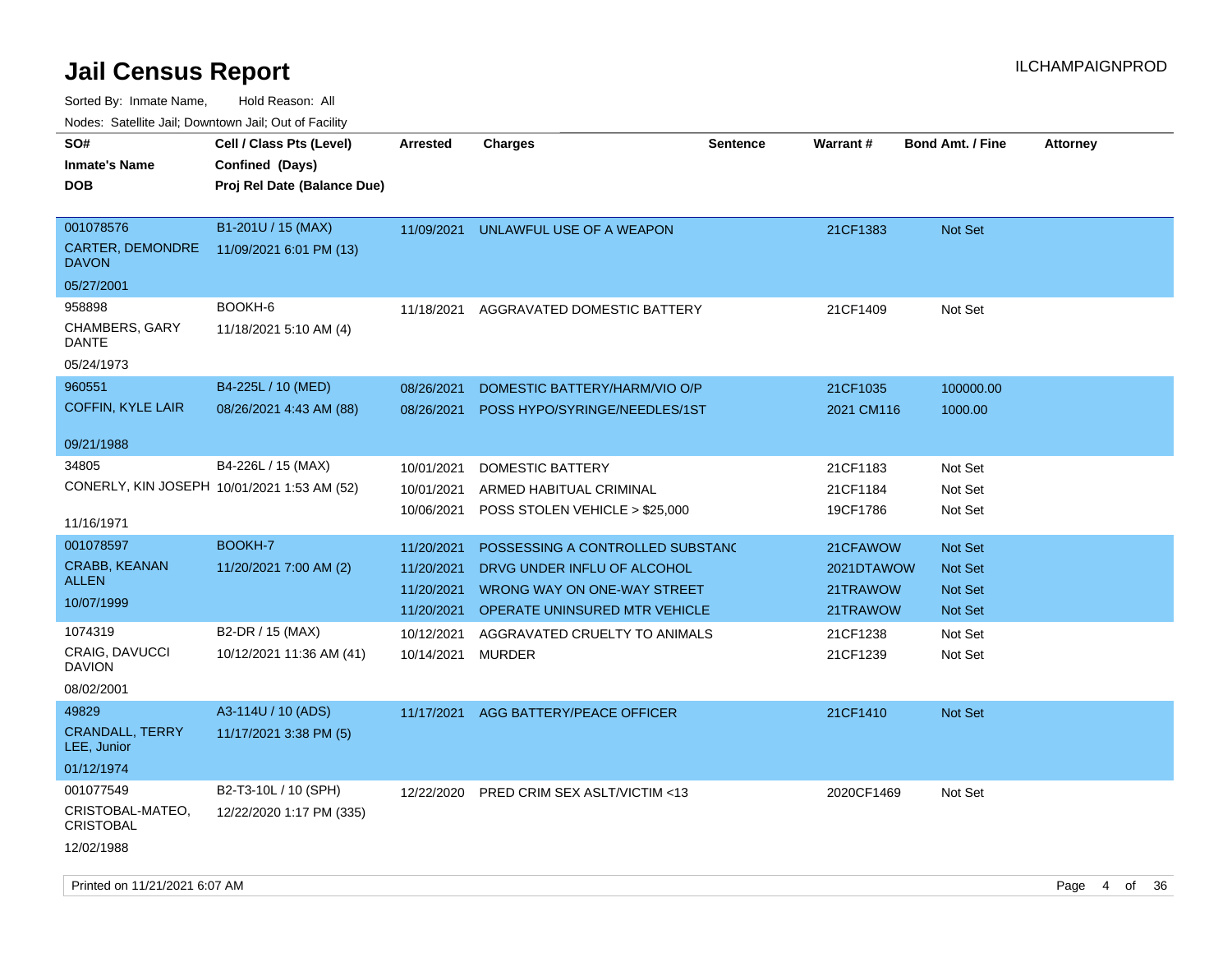| rouce. Calcinic Jan, Downtown Jan, Out or Facility |                             |                    |                                |                 |            |                         |                 |
|----------------------------------------------------|-----------------------------|--------------------|--------------------------------|-----------------|------------|-------------------------|-----------------|
| SO#                                                | Cell / Class Pts (Level)    | Arrested           | <b>Charges</b>                 | <b>Sentence</b> | Warrant#   | <b>Bond Amt. / Fine</b> | <b>Attorney</b> |
| <b>Inmate's Name</b>                               | Confined (Days)             |                    |                                |                 |            |                         |                 |
| <b>DOB</b>                                         | Proj Rel Date (Balance Due) |                    |                                |                 |            |                         |                 |
|                                                    |                             |                    |                                |                 |            |                         |                 |
| 001077536                                          | B2-T1-03U / 10 (SPH)        | 12/20/2020 ROBBERY |                                |                 | 20CF1446   | Not Set                 |                 |
| DAVIS, ARTRE LAVAE                                 | 12/20/2020 1:38 PM (337)    |                    |                                |                 |            |                         |                 |
| 06/26/2002                                         |                             |                    |                                |                 |            |                         |                 |
| 1067370                                            | B1-205U / 15 (MAX)          | 11/05/2021         | FIREARM/FOID INVALID/NOT ELIG  |                 | 21CF1370   | Not Set                 |                 |
| DAVIS, AUSTIN<br><b>CHRISTOPHER</b>                | 11/06/2021 12:23 AM (16)    |                    |                                |                 |            |                         |                 |
| 08/11/1997                                         |                             |                    |                                |                 |            |                         |                 |
| 1023587                                            | B1-203U / 15 (MAX)          | 09/24/2021         | MFG/DEL CANNABIS/2.5-10 GRAMS  |                 | 21CF1155   | Not Set                 |                 |
| <b>DAVIS, MARTIN</b><br><b>DENNIS</b>              | 09/24/2021 9:38 PM (59)     | 09/24/2021         | ARMED HABITUAL CRIMINAL        |                 | 2021-CF681 | 500000.00               |                 |
| 12/02/1994                                         |                             |                    |                                |                 |            |                         |                 |
| 001077634                                          | A2-223L / 5 (ADS)           | 09/23/2021         | OBSTRUCT JUST/DESTROY EVIDENCE |                 | 21CF887    | 25000.00                |                 |
| DAVIS, TAMIKA                                      | 09/23/2021 12:30 AM (60)    |                    |                                |                 |            |                         |                 |
| 03/11/1974                                         |                             |                    |                                |                 |            |                         |                 |
| 56972                                              | B4-227U / 10 (MED)          | 08/30/2021         | POSS STOLEN VEHICLE > \$25,000 |                 | 21CF1044   | Not Set                 |                 |
| DAY, DANIEL JOSEPH                                 | 08/30/2021 3:07 PM (84)     | 09/04/2021         | <b>BURGLARY</b>                |                 | 21CF1054   | Not Set                 |                 |
| 10/16/1982                                         |                             |                    |                                |                 |            |                         |                 |
| 989143                                             | B3-W2-06L / 10 (MED)        | 09/27/2021         | STALKING/CAUSE PERSON DISTRESS |                 | 21CF1149   | 50000.00                |                 |
| DIAL, CLAYTON COLE                                 | 09/27/2021 4:12 PM (56)     | 09/27/2021         | VIOLATE ORDER PROTECTION       |                 | 21CM440    | 25000.00                |                 |
|                                                    |                             | 09/27/2021         | POSSESSION OF METH< 5 GRAMS    |                 |            | 9430.00                 |                 |
| 07/28/1991                                         |                             |                    |                                |                 |            |                         |                 |
| 001078223                                          | A3-214U / 5 (MIN)           | 11/09/2021         | AGG DUI/NO VALID DL            |                 | 21CF1382   | Not Set                 |                 |
| DIEGO-MATEO,<br><b>JOAQUIN</b>                     | 11/09/2021 10:52 PM (13)    |                    |                                |                 |            |                         |                 |
| 01/23/2002                                         |                             |                    |                                |                 |            |                         |                 |
| 515892                                             | A4-107U / 15 (ADS)          | 11/18/2021         | AGG DOMESTIC BATTERY/STRANGLE  |                 | 15CF1432   | No Bond                 |                 |
| DISHMAN, BYRON<br><b>EUJEAN</b>                    | 11/18/2021 2:33 PM (4)      |                    |                                |                 |            |                         |                 |
| 07/30/1983                                         |                             |                    |                                |                 |            |                         |                 |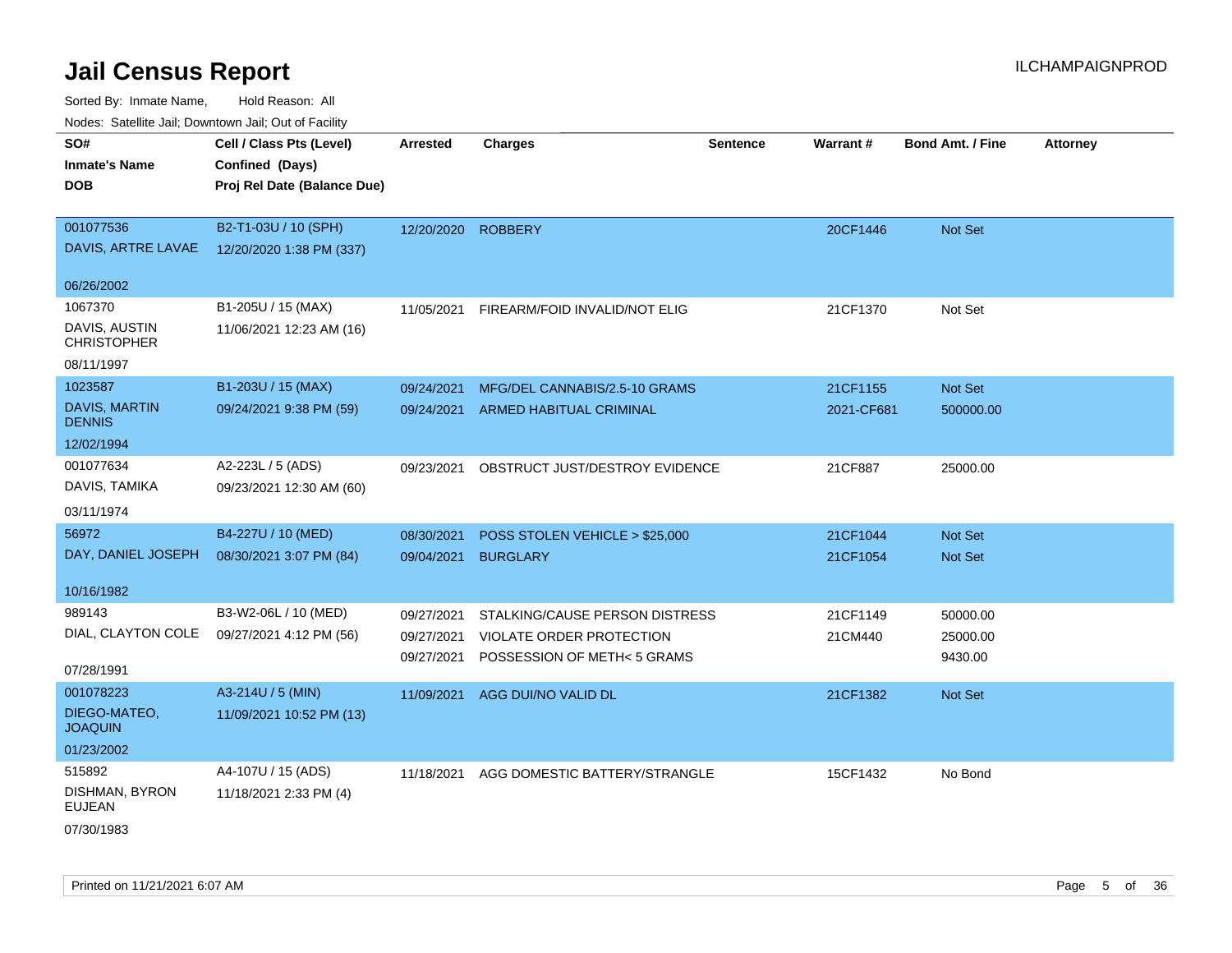| SO#<br><b>Inmate's Name</b><br><b>DOB</b>                      | Cell / Class Pts (Level)<br>Confined (Days)<br>Proj Rel Date (Balance Due) | <b>Arrested</b>                                                    | <b>Charges</b>                                                                                                                                                  | <b>Sentence</b> | Warrant#                                                    | Bond Amt. / Fine                                    | <b>Attorney</b> |
|----------------------------------------------------------------|----------------------------------------------------------------------------|--------------------------------------------------------------------|-----------------------------------------------------------------------------------------------------------------------------------------------------------------|-----------------|-------------------------------------------------------------|-----------------------------------------------------|-----------------|
| 001077846<br>DONAHUE, JEANICE<br><b>LUELLA</b>                 | A1-224L / 5 (ADS)<br>04/12/2021 9:50 AM (224)                              | 04/12/2021<br>08/19/2021<br>08/19/2021<br>08/19/2021<br>08/19/2021 | BATTERY/MAKES PHYSICAL CONTACT<br><b>CRIMINAL TRESPASS TO LAND</b><br>CRIM DAMAGE TO PROPERTY <\$500<br><b>CRIMINAL TRESPASS TO LAND</b><br><b>RETAIL THEFT</b> |                 | 21CM142<br>2019CM378<br>2020CM299<br>2020CM297<br>2020CM455 | Not Set<br>5000.00<br>1500.00<br>1500.00<br>1500.00 |                 |
| 07/03/1993                                                     |                                                                            |                                                                    |                                                                                                                                                                 |                 |                                                             |                                                     |                 |
| 25659<br>DORRIS, LORENZO<br>07/19/1966                         | B4-125L / 15 (MAX)<br>06/15/2021 6:17 AM (160)                             | 06/15/2021<br>06/15/2021                                           | <b>RESIDENTIAL BURGLARY</b><br><b>BURGLARY</b>                                                                                                                  |                 | 2020CF1218<br>21CF689                                       | 50000.00<br>Not Set                                 |                 |
| 45194<br><b>FALLS, ANDREW</b>                                  | B3-W1-01U / 10 (MED)<br>10/20/2021 12:59 AM (33)                           | 10/20/2021                                                         | DOMESTIC BATTERY/OTHER PRIOR                                                                                                                                    |                 | 21CF1265                                                    | <b>Not Set</b>                                      |                 |
| 08/15/1976                                                     |                                                                            |                                                                    |                                                                                                                                                                 |                 |                                                             |                                                     |                 |
| 527081<br>FERGUSON,<br><b>CHRISTOPHER</b><br>12/21/1981        | B3-W6-24L / 10 (MED)<br>09/06/2021 1:18 PM (77)                            | 09/06/2021                                                         | ARSON/REAL/PERSONAL PROP>\$150                                                                                                                                  |                 | 2021 CF 797                                                 | 25000.00                                            |                 |
| 524764<br><b>FISCUS, ROBERT</b><br><b>LOWELL</b><br>02/17/1986 | B3-W2-08L / 5 (MIN)<br>09/18/2021 10:50 AM (65)                            |                                                                    | 09/18/2021 METH DELIVERY/15<100 GRAMS                                                                                                                           |                 | 21CF627                                                     | 50000.00                                            |                 |
| 001078598<br>FOX, JEREMY ALLEN                                 | BOOKH-7<br>11/20/2021 11:37 AM (2)                                         | 11/20/2021                                                         | <b>DOMESTIC BATTERY</b>                                                                                                                                         |                 | 2021CMAWOW                                                  | Not Set                                             |                 |
| 03/24/1991<br>518395<br>09/10/1985                             | B2-T3-12L / 15 (SPH)<br>FRANDLE, MARK RYAN 07/07/2020 3:42 PM (503)        | 07/07/2020                                                         | <b>CRIMINAL SEXUAL ASSAULT</b>                                                                                                                                  |                 | 2020-CF735                                                  | 250000.00                                           |                 |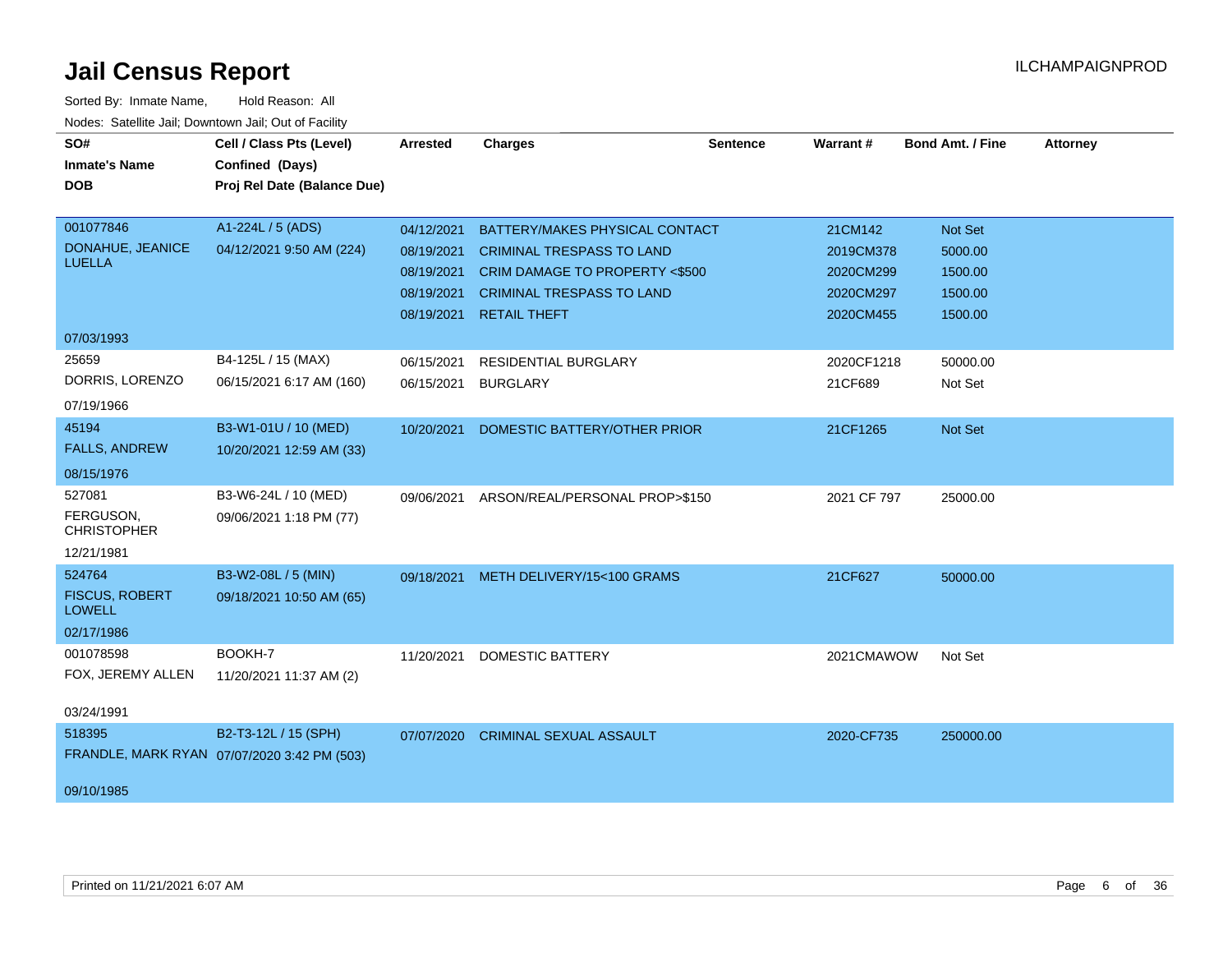| roaco. Calcinio dan, Domntomn dan, Out or Fabilit |                                              |                 |                                    |                 |           |                         |                 |
|---------------------------------------------------|----------------------------------------------|-----------------|------------------------------------|-----------------|-----------|-------------------------|-----------------|
| SO#                                               | Cell / Class Pts (Level)                     | <b>Arrested</b> | <b>Charges</b>                     | <b>Sentence</b> | Warrant#  | <b>Bond Amt. / Fine</b> | <b>Attorney</b> |
| <b>Inmate's Name</b>                              | Confined (Days)                              |                 |                                    |                 |           |                         |                 |
| <b>DOB</b>                                        | Proj Rel Date (Balance Due)                  |                 |                                    |                 |           |                         |                 |
|                                                   |                                              |                 |                                    |                 |           |                         |                 |
| 001078583                                         | A3-117U / 15 (MAX)                           | 11/14/2021      | AGG UNLAWFUL USE WEAPON/PERSON     |                 | 21CF1392  | Not Set                 |                 |
| FRAZIER, RICHARD<br><b>EMOND</b>                  | 11/14/2021 3:12 AM (8)                       |                 |                                    |                 |           |                         |                 |
| 04/19/2001                                        |                                              |                 |                                    |                 |           |                         |                 |
| 001077934                                         | A1-124U / 10 (MED)                           | 08/22/2021      | AGG DUI/ACCIDENT/DEATH             |                 | 21CF1024  | Not Set                 |                 |
| FREED, LOGAN<br><b>SUZANNE</b>                    | 08/22/2021 11:45 PM (92)                     | 08/22/2021      | DOMESTIC BATTERY                   |                 | 21 CM 172 | 10000.00                |                 |
| 08/18/1996                                        |                                              |                 |                                    |                 |           |                         |                 |
| 001078290                                         | A1-124L / 10 (ADS)                           | 08/19/2021      | MACHINE GUN/AUTO WEAPON/VEH        |                 | 21CF1012  | Not Set                 |                 |
| <b>FREEMAN, ANGEL</b><br><b>JANILA KAY</b>        | 08/19/2021 1:26 AM (95)                      |                 |                                    |                 |           |                         |                 |
| 12/25/1995                                        |                                              |                 |                                    |                 |           |                         |                 |
| 001078450                                         | B3-W2-05U / 10 (MED)                         | 10/26/2021      | BURGLARY W/O CAUSING DAMAGE        |                 |           | No Bond                 |                 |
| GAMBLE, HAKEEM<br><b>DARION</b>                   | 10/26/2021 1:01 PM (27)                      | 10/26/2021      | AGGRAVATED BATTERY                 |                 |           | Not Set                 |                 |
| 12/17/1999                                        | 12/23/2021 (0.00)                            |                 |                                    |                 |           |                         |                 |
| 54107                                             | BOOKH-8                                      | 11/18/2021      | <b>PAROLE REVOCATION</b>           |                 | CI2106822 | Not Set                 |                 |
| <b>GARLICK, MORGAN</b><br><b>THOMAS</b>           | 11/18/2021 5:53 PM (4)                       |                 |                                    |                 |           |                         |                 |
| 07/08/1981                                        |                                              |                 |                                    |                 |           |                         |                 |
| 1013012                                           | B4-222L / 15 (MAX)                           | 07/08/2021      | ATTEMPT (FIRST DEGREE MURDER)      |                 | 2021CF790 | 1000000.00              |                 |
|                                                   | GARY, XAVIER LAMAR  07/08/2021 9:24 AM (137) | 07/08/2021      | FELON POSS/USE FIREARM PRIOR       |                 | 2020CF650 | 25000.00                |                 |
|                                                   |                                              | 07/08/2021      | FELON POSS/USE FIREARM PRIOR       |                 | 21CF798   | Not Set                 |                 |
| 12/14/1991                                        |                                              |                 |                                    |                 |           |                         |                 |
| 1069726                                           | A4-105U / 5 (ADS)                            | 11/17/2021      | POSS AMT CON SUB EXCEPT(A)/(D)     |                 | 21CF472   | 10000.00                |                 |
| GREER, CONNOR JAY 11/17/2021 5:26 PM (5)          |                                              | 11/17/2021      | <b>BURGLARY W/O CAUSING DAMAGE</b> |                 | 19CF1421  | 10000.00                |                 |
| 02/22/1994                                        |                                              |                 |                                    |                 |           |                         |                 |
| 56342                                             | B1-205L / 10 (MED)                           | 10/21/2021      | ARMED HABITUAL CRIMINAL            |                 | 21CF1279  | Not Set                 |                 |
| <b>GRIFFIN, NATHAN</b><br><b>EUGENE</b>           | 10/21/2021 4:20 PM (32)                      | 10/21/2021      | THEFT CONTROL INTENT <\$500        |                 | 17CF1451  | 10000.00                |                 |
| 02/24/1969                                        |                                              | 10/21/2021      | DRIVING ON REVOKED LICENSE         |                 | 20TR1979  | 3000.00                 |                 |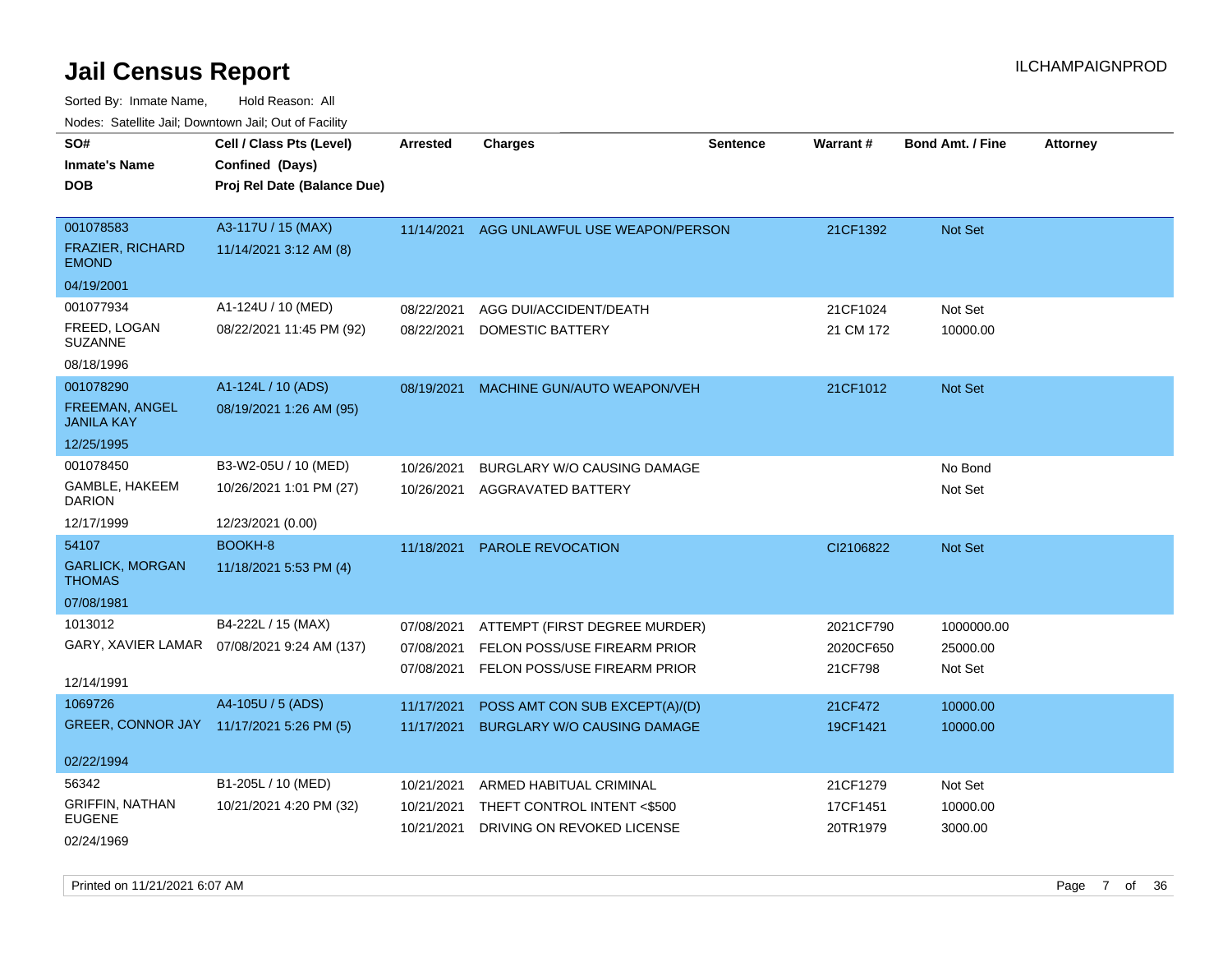| SO#                                    | Cell / Class Pts (Level)                   | <b>Arrested</b> | <b>Charges</b>                       | <b>Sentence</b> | <b>Warrant#</b> | <b>Bond Amt. / Fine</b> | <b>Attorney</b> |
|----------------------------------------|--------------------------------------------|-----------------|--------------------------------------|-----------------|-----------------|-------------------------|-----------------|
| <b>Inmate's Name</b>                   | Confined (Days)                            |                 |                                      |                 |                 |                         |                 |
| <b>DOB</b>                             | Proj Rel Date (Balance Due)                |                 |                                      |                 |                 |                         |                 |
|                                        |                                            |                 |                                      |                 |                 |                         |                 |
| 1041176                                | B4-223U / 15 (MAX)                         | 10/05/2021      | <b>PAROLE REVOCATION</b>             |                 |                 | Not Set                 |                 |
| HART, DAVEON<br>LATTEEF                | 10/05/2021 10:35 AM (48)                   | 10/06/2021      | AGGRAVATED DOMESTIC BATTERY          |                 |                 | Not Set                 |                 |
| 03/15/1996                             |                                            |                 |                                      |                 |                 |                         |                 |
| 1038973                                | B4-121L / 10 (MED)                         | 11/05/2021      | AGG DOMESTIC BATTERY/STRANGLE        |                 | 21CF1365        | Not Set                 |                 |
|                                        | HAYS, DAMIEN CLYDE 11/05/2021 8:59 PM (17) |                 |                                      |                 |                 |                         |                 |
| 03/19/1994                             |                                            |                 |                                      |                 |                 |                         |                 |
| 965829                                 | BOOKH-4 / 10 (ADS)                         | 09/09/2021      | <b>HRSMT/NO CONVERSATION/KILL</b>    |                 | 2021CF1072      | 25000.00                |                 |
| HEINZ, ANDREW<br><b>MICHAEL</b>        | 09/09/2021 5:21 PM (74)                    | 09/13/2021      | PROBATION VIOLATION                  |                 | 21CF7           | Not Set                 |                 |
| 07/01/1987                             |                                            |                 |                                      |                 |                 |                         |                 |
| 001078488                              | B2-T3-11U / 15 (SPH)                       | 10/14/2021      | PRED CRIM SEX ASLT/VICTIM <13        |                 | 21CF1232        | 500000.00               |                 |
| HERNANDEZ-LOPEZ,<br><b>ERNESTO</b>     | 10/14/2021 3:15 PM (39)                    | 10/14/2021      | <b>FUGITIVE FROM JUSTICE</b>         |                 | 21CF1246        | Not Set                 |                 |
| 11/28/1975                             |                                            |                 |                                      |                 |                 |                         |                 |
| 1041135                                | B1-107U / 15 (MAX)                         | 10/19/2021      | ARMED VIOLENCE/CATEGORY I            |                 | 21CF1266        | No Bond                 |                 |
| <b>HILL, DEONANCE</b><br><b>JAMES</b>  | 10/19/2021 5:46 PM (34)                    |                 |                                      |                 |                 |                         |                 |
| 04/28/1992                             |                                            |                 |                                      |                 |                 |                         |                 |
| 975293                                 | B2-T4-14L / 10 (SPH)                       | 07/21/2021      | <b>STALKING</b>                      |                 | 2021CF863       | Not Set                 |                 |
| HILL, JACOB MILES                      | 07/21/2021 8:43 PM (124)                   | 07/21/2021      | VIO ORDER/PRIOR VIO OF ORDER         |                 | 21CF914         | No Bond                 |                 |
|                                        |                                            | 07/25/2021      | PAROLE REVOCATION                    |                 | CH2104646       | Not Set                 |                 |
| 02/06/1988                             |                                            | 08/18/2021      | <b>HARASS WITNESS/FAMILY MBR/REP</b> |                 | 21CF992         | Not Set                 |                 |
|                                        |                                            | 09/09/2021      | AGG STALKING/BODILY HARM             |                 | 21CF1073        | Not Set                 |                 |
| 48471                                  | B1-207L / 15 (MAX)                         | 08/08/2021      | AGG BATTERY/DISCHARGE FIREARM        |                 | 21CF946         | <b>Not Set</b>          |                 |
| <b>HILL, RAMESH</b><br><b>JERMAINE</b> | 08/08/2021 4:45 AM (106)                   |                 |                                      |                 |                 |                         |                 |
| 12/11/1978                             |                                            |                 |                                      |                 |                 |                         |                 |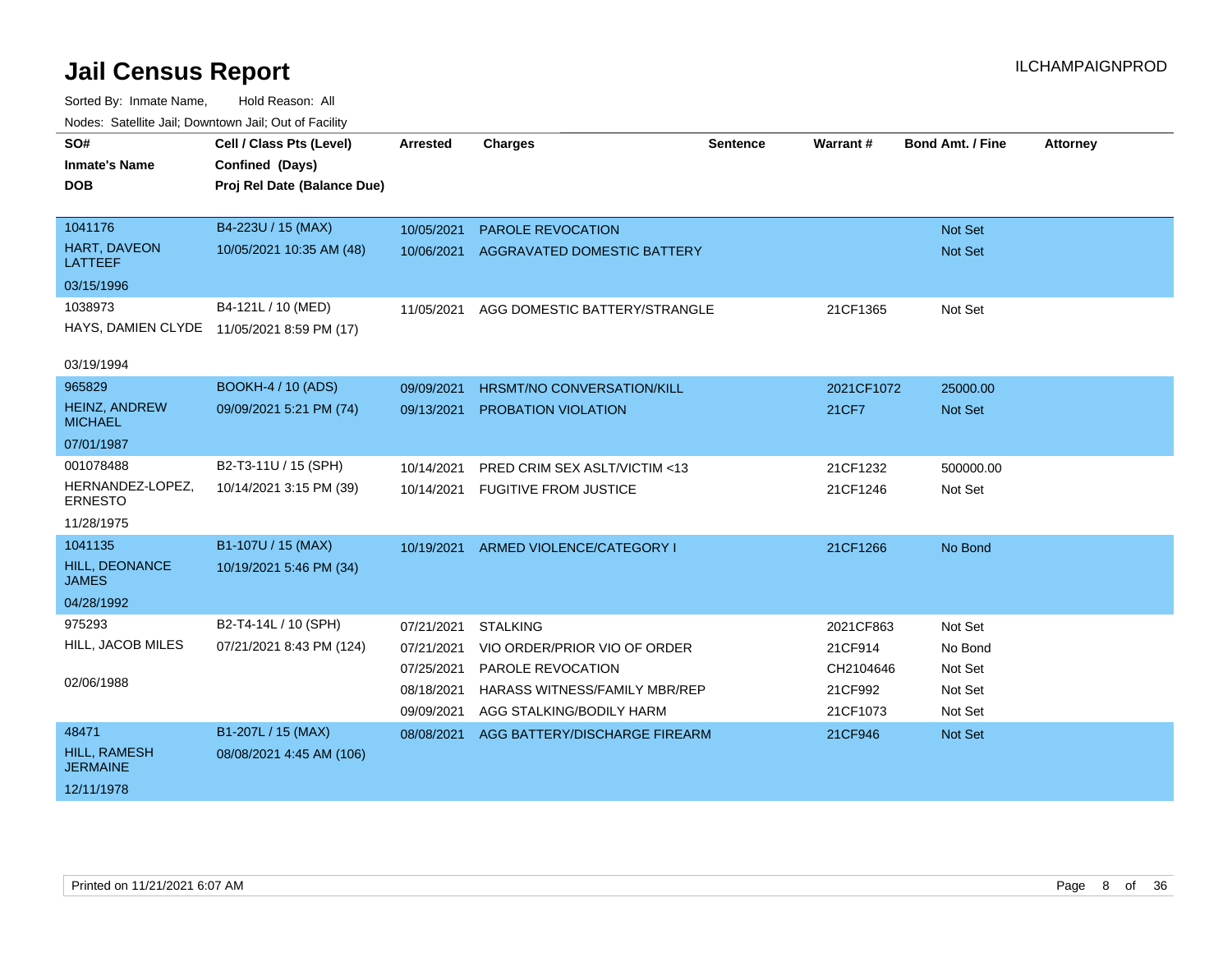| SO#<br><b>Inmate's Name</b><br><b>DOB</b>                                                                                       | Cell / Class Pts (Level)<br>Confined (Days)<br>Proj Rel Date (Balance Due)                     | <b>Arrested</b>                                                                                              | <b>Charges</b>                                                                                                                                                                                                                            | <b>Sentence</b>      | Warrant#                                                                                        | Bond Amt. / Fine                                                                       | <b>Attorney</b> |
|---------------------------------------------------------------------------------------------------------------------------------|------------------------------------------------------------------------------------------------|--------------------------------------------------------------------------------------------------------------|-------------------------------------------------------------------------------------------------------------------------------------------------------------------------------------------------------------------------------------------|----------------------|-------------------------------------------------------------------------------------------------|----------------------------------------------------------------------------------------|-----------------|
| 1043704<br><b>HOUSTON, STEVEN</b><br><b>CORDELL</b><br>01/24/1989<br>1061996<br>HUBBARD, REBEKIAH<br><b>DIONA</b><br>04/08/1998 | B4-223L / 15 (MAX)<br>07/13/2021 5:56 AM (132)<br>A1-227U / 5 (MIN)<br>10/30/2021 1:37 PM (23) | 07/13/2021<br>07/13/2021<br>07/13/2021<br>10/30/2021<br>10/30/2021<br>10/30/2021<br>10/30/2021<br>10/31/2021 | ARMED ROBBERY/ARMED W/FIREARM<br>PROBATION VIOLATION<br><b>PROBATION VIOLATION</b><br><b>THEFT</b><br>DRVG UNDER INFLUENCE OF DRUG<br>CRIM DAMAGE TO PROPERTY <\$500<br>RETAIL THEFT/DISP MERCH/<\$300<br>USE FORGED CR/DEBIT CARD/<\$300 |                      | 21CF815<br>18CF1697<br>19CF1295<br>21CF1321<br>2021DT71<br>2021CM156<br>2018CF1302<br>2020CF670 | Not Set<br>25000.00<br>25000.00<br>No Bond<br>7500.00<br>660.00<br>20000.00<br>No Bond |                 |
| 953555<br>HUNT, TAVARIS EARL<br>12/29/1987                                                                                      | B4-122L / 15 (MAX)<br>03/10/2021 4:58 AM (257)                                                 | 03/10/2021<br>04/14/2021                                                                                     | <b>CRIM TRESPASS TO RESIDENCE</b><br>AGG FLEEING POLICE/21 MPH OVER                                                                                                                                                                       | 2y (DOC)<br>3y (DOC) | 21CF272<br>2020CF94                                                                             | Not Set<br>10000.00                                                                    |                 |
| 38993<br>JACKSON, LAMONT<br><b>JEREMIE</b><br>07/31/1973                                                                        | B4-126L / 15 (MAX)<br>02/13/2021 7:45 AM (282)                                                 | 02/13/2021                                                                                                   | ATTEMPT (FIRST DEGREE MURDER)                                                                                                                                                                                                             |                      | 21CF181                                                                                         | Not Set                                                                                |                 |
| 532426<br><b>JACKSON, NATASHA</b><br><b>RENETTA</b><br>01/02/1987                                                               | <b>BOOKH-1 / 10 (ADS)</b><br>05/16/2021 12:24 AM (190)                                         | 05/16/2021                                                                                                   | AGGRAVATED BATTERY/NURSE                                                                                                                                                                                                                  |                      | 2021CF344                                                                                       | No Bond                                                                                |                 |
| 001077487<br><b>JACKSON, TERREL</b><br><b>DANDRE</b><br>08/11/1990                                                              | B3-W8-30L / 10 (MED)<br>12/03/2020 10:18 AM (354)                                              | 12/03/2020<br>11/09/2021                                                                                     | FELON POSS/USE WEAPON/FIREARM<br>AGG DISCHARGE FIREARM/OCC VEH                                                                                                                                                                            |                      | 20CF1377<br>21CR0331401                                                                         | Not Set<br>No Bond                                                                     |                 |
| 001077864<br>D<br>01/26/1990                                                                                                    | B1-103L / 15 (MAX)<br>JAMERSON, ANTHONY 04/18/2021 7:21 PM (218)                               | 04/18/2021                                                                                                   | <b>FELON POSS/USE WEAPON/FIREARM</b>                                                                                                                                                                                                      |                      | 21CF428                                                                                         | <b>Not Set</b>                                                                         |                 |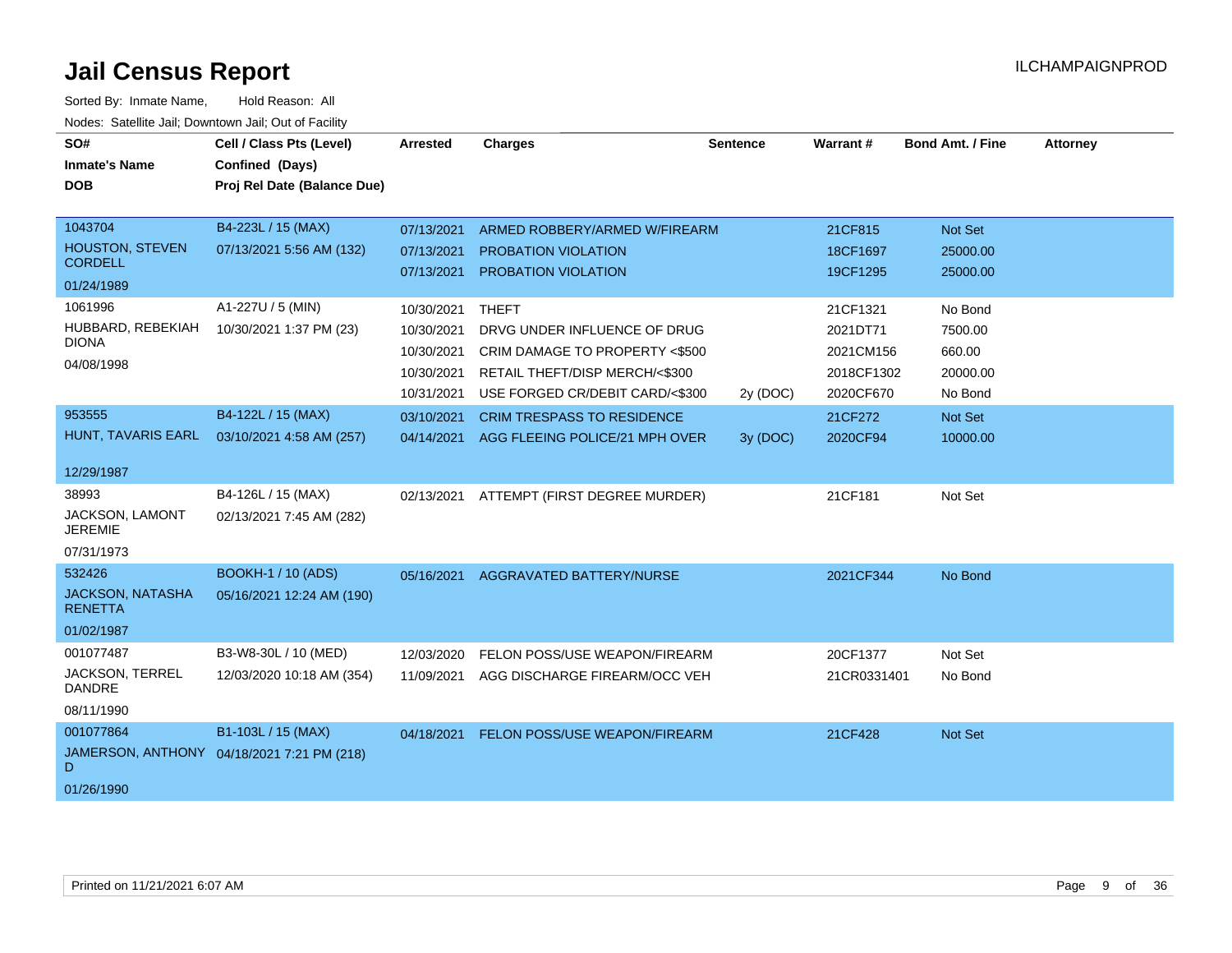| Noues. Satellite Jali, Downtown Jali, Out of Facility |                             |                      |                                    |                 |                 |                         |                 |
|-------------------------------------------------------|-----------------------------|----------------------|------------------------------------|-----------------|-----------------|-------------------------|-----------------|
| SO#                                                   | Cell / Class Pts (Level)    | <b>Arrested</b>      | Charges                            | <b>Sentence</b> | <b>Warrant#</b> | <b>Bond Amt. / Fine</b> | <b>Attorney</b> |
| <b>Inmate's Name</b>                                  | Confined (Days)             |                      |                                    |                 |                 |                         |                 |
| <b>DOB</b>                                            | Proj Rel Date (Balance Due) |                      |                                    |                 |                 |                         |                 |
|                                                       |                             |                      |                                    |                 |                 |                         |                 |
| 1073800                                               | BOOKH-7                     | 11/19/2021 AGG DUI/3 |                                    |                 | 2019CF1549      | 15000.00                |                 |
| JIMENEZ, JAVIER                                       | 11/19/2021 12:44 PM (3)     |                      |                                    |                 |                 |                         |                 |
| 07/09/1973                                            |                             |                      |                                    |                 |                 |                         |                 |
| 001077437                                             | B3-W4-16L / 10 (MED)        | 08/23/2021           | DOM BTRY/CONTACT/1-2 PRECONV       |                 | 21CF1025        | Not Set                 |                 |
| JOHNSON, ANTONIO<br>LASHAUN                           | 08/23/2021 7:48 PM (91)     |                      |                                    |                 |                 |                         |                 |
| 01/06/1980                                            |                             |                      |                                    |                 |                 |                         |                 |
| 29206                                                 | A4-102L / 15 (MAX)          | 11/09/2021           | <b>AGGRAVATED BATTERY</b>          |                 | 21CF1381        | No Bond                 |                 |
| JOHNSON, REUBEN<br><b>MONTE</b>                       | 11/09/2021 11:30 AM (13)    | 11/16/2021           | <b>PROBATION VIOLATION</b>         |                 | 20CF987         | <b>Not Set</b>          |                 |
| 04/07/1956                                            |                             |                      |                                    |                 |                 |                         |                 |
| 1071536                                               | B1-206U / 15 (MAX)          | 06/17/2021           | ATTEMPT (FIRST DEGREE MURDER)      |                 | 21CF702         | Not Set                 |                 |
| JOHNSON, ZACHERY<br>EDWARD                            | 06/17/2021 2:00 AM (158)    |                      |                                    |                 |                 |                         |                 |
| 10/30/1987                                            |                             |                      |                                    |                 |                 |                         |                 |
| 001077784                                             | B2-T1-01U / 10 (SPH)        | 10/21/2021           | DELIVERY OF OR POSSESSION OF W/INT |                 | 21CF1278        | <b>Not Set</b>          |                 |
| <b>JONES, KEEFER</b><br><b>LAMONT</b>                 | 10/21/2021 10:30 AM (32)    |                      |                                    |                 |                 |                         |                 |
| 07/26/1970                                            |                             |                      |                                    |                 |                 |                         |                 |
| 506244                                                | B1-204L / 15 (MAX)          | 07/15/2021           | ARMED ROBBERY/ARMED W/FIREARM      |                 | 2021CF791       | 250000.00               |                 |
| JOSLIN, JASON LEE                                     | 07/15/2021 4:38 AM (130)    |                      |                                    |                 |                 |                         |                 |
|                                                       |                             |                      |                                    |                 |                 |                         |                 |
| 12/22/1985                                            |                             |                      |                                    |                 |                 |                         |                 |
| 1070011                                               | B4-124U / 15 (MAX)          | 08/03/2021           | AGG DISCH FIREARM/1ST AID PERS     |                 | 21CF929         | <b>Not Set</b>          |                 |
| LAWS, WILLIAM<br>ZARAK, Third                         | 08/03/2021 3:53 PM (111)    |                      |                                    |                 |                 |                         |                 |
| 07/06/1999                                            |                             |                      |                                    |                 |                 |                         |                 |
| 548089                                                | B1-204U / 15 (MAX)          | 12/04/2020           | AGG DOMESTIC BATTERY/STRANGLE      |                 | 18CF1507        | 10000.00                |                 |
| LEWIS, LAWRENCE                                       | 12/04/2020 4:42 AM (353)    | 12/04/2020           | ATTEMPT (FIRST DEGREE MURDER)      |                 | 20CF1378        | Not Set                 |                 |
| PAUL, Third                                           |                             | 12/04/2020           | METH DELIVERY/100<400 GRAMS        |                 | 20CF1481        | Not Set                 |                 |
| 02/08/1993                                            |                             |                      |                                    |                 |                 |                         |                 |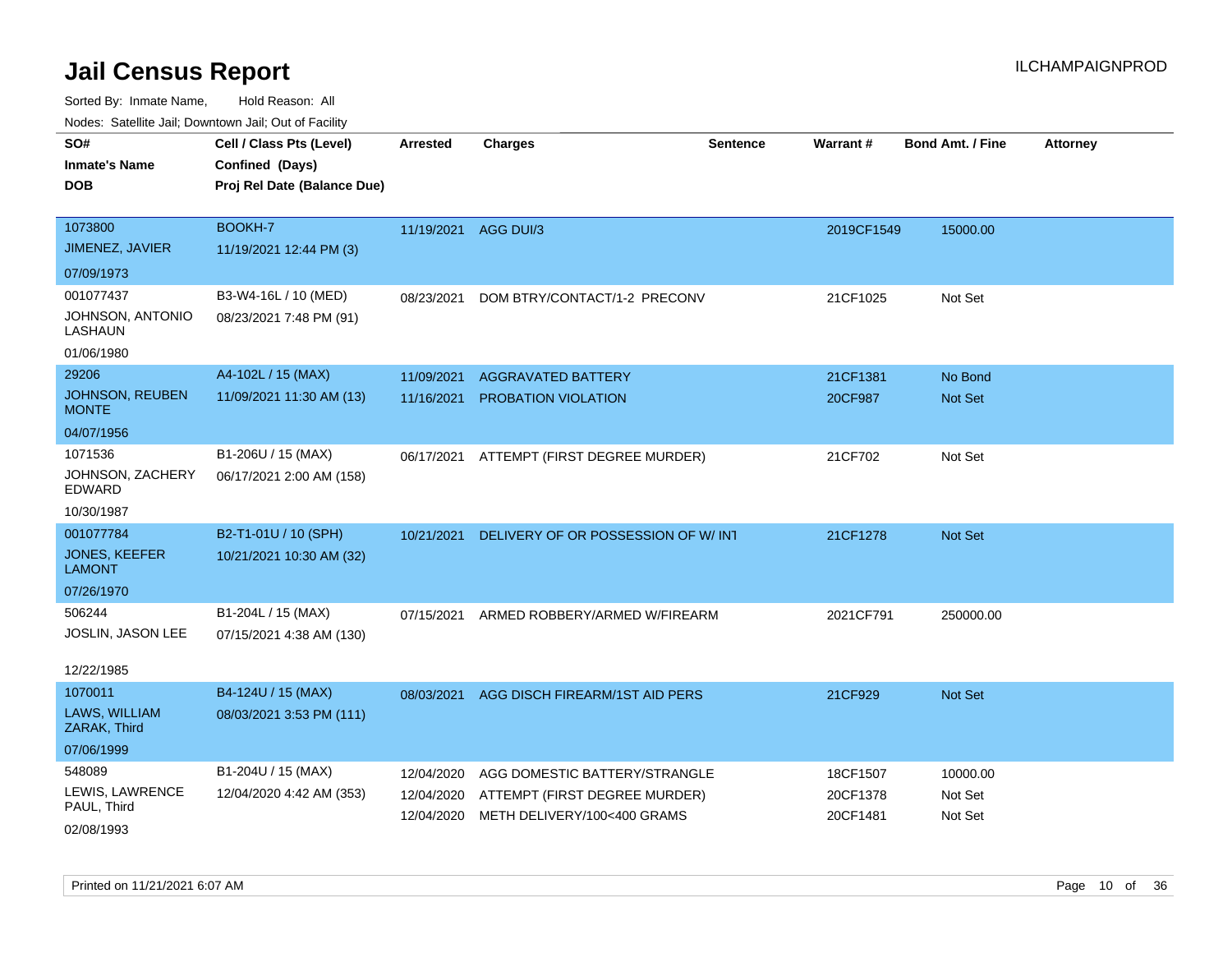| SO#                               | Cell / Class Pts (Level)    | Arrested   | <b>Charges</b>                       | <b>Sentence</b> | <b>Warrant#</b> | <b>Bond Amt. / Fine</b> | <b>Attorney</b> |
|-----------------------------------|-----------------------------|------------|--------------------------------------|-----------------|-----------------|-------------------------|-----------------|
| <b>Inmate's Name</b>              | Confined (Days)             |            |                                      |                 |                 |                         |                 |
| <b>DOB</b>                        | Proj Rel Date (Balance Due) |            |                                      |                 |                 |                         |                 |
|                                   |                             |            |                                      |                 |                 |                         |                 |
| 001077524                         | B2-T4-15U / 10 (SPH)        | 12/14/2020 | AGG BATTERY/JUDGE/EMT                |                 | 2020-CF-1212    | 10000.00                |                 |
| LEWIS, TREVOR<br><b>DANIEL</b>    | 12/14/2020 5:16 PM (343)    | 12/14/2020 | <b>RESIDENTIAL ARSON</b>             |                 | 2020-CF-1388    | 150000.00               |                 |
|                                   |                             | 12/14/2020 | AGG BATTERY/PUBLIC PLACE             |                 | 2020-CF-1231    | 50000.00                |                 |
|                                   |                             |            | 12/14/2020 AGG BATTERY/PEACE OFFICER |                 | 2020-CF-1211    | 10000.00                |                 |
| 06/03/2002                        |                             |            |                                      |                 |                 |                         |                 |
| 1065002                           | A4-206L / 10 (ADS)          | 11/16/2021 | DOMESTIC BTRY/CONTACT/VIO O/P        |                 | 2019CF001781    | 25000.00                |                 |
| LOVELESS, DUSTIN<br>DEE.          | 11/16/2021 11:41 AM (6)     | 11/16/2021 | DOM BTRY/CONTACT/1-2 PRECONV         |                 | 2021CF000494    | 25000.00                |                 |
| 06/17/1982                        |                             |            |                                      |                 |                 |                         |                 |
| 45113                             | BOOKH-5                     | 11/20/2021 | FELON POSS/USE WEAPON/FIREARM        |                 | 2021CFAWOW      | No Bond                 |                 |
| MARTIN, JEREMIAH                  | 11/20/2021 1:18 AM (2)      | 11/20/2021 | <b>CRIMINAL TRESPASS TO LAND</b>     |                 | 2021CMAWOW      | <b>Not Set</b>          |                 |
| <b>FRANCIS</b>                    |                             | 11/20/2021 | DRIVING ON SUSPENDED LICENSE         |                 | 2021TRAWOW      | Not Set                 |                 |
| 01/18/1977                        |                             | 11/20/2021 | OPERATE UNINSURED MTR VEHICLE        |                 | 2021TRAWOW      | <b>Not Set</b>          |                 |
| 1000869                           | B1-106L / 15 (MAX)          | 09/11/2021 | FELON POSS/USE WEAPON/FIREARM        |                 | 21CF1102        | Not Set                 |                 |
| MARTIN, MANNIX<br><b>TILMOND</b>  | 09/12/2021 12:40 AM (71)    |            |                                      |                 |                 |                         |                 |
| 07/19/1991                        |                             |            |                                      |                 |                 |                         |                 |
| 1066623                           | A4-105L / 5 (ADS)           | 11/17/2021 | MFG/DEL 15<100 GR COCA/ANALOG        |                 | 17CF1093        | 75000.00                |                 |
| MATA-OROZCO,<br><b>OLEGARIO</b>   | 11/17/2021 5:08 PM (5)      |            |                                      |                 |                 |                         |                 |
| 03/06/1995                        |                             |            |                                      |                 |                 |                         |                 |
| 48792                             | BOOKH-7                     | 11/19/2021 | <b>CRIMINAL TRESPASS BUILDING</b>    |                 | 21CFAWOW        | Not Set                 |                 |
| MCCLAIN, HURCHEL<br><b>JOSEPH</b> | 11/20/2021 4:11 AM (2)      | 11/19/2021 | FELON POSS/USE WEAPON/FIREARM        |                 | 21CFAWOW        | Not Set                 |                 |
| 05/01/1979                        |                             |            |                                      |                 |                 |                         |                 |
| 001078599                         | BOOKF-2                     | 11/20/2021 | AGG BATTERY/PEACE OFFICER            |                 | 2021CFAWOW      | <b>Not Set</b>          |                 |
| MCCOY, VALENCIA<br><b>CLAIRE</b>  | 11/20/2021 10:46 PM (2)     | 11/21/2021 | RESIST/OBSTRUCTING A PEACE OFFICEF   |                 | 2021CMAWOW      | <b>Not Set</b>          |                 |
| 12/26/1999                        |                             |            |                                      |                 |                 |                         |                 |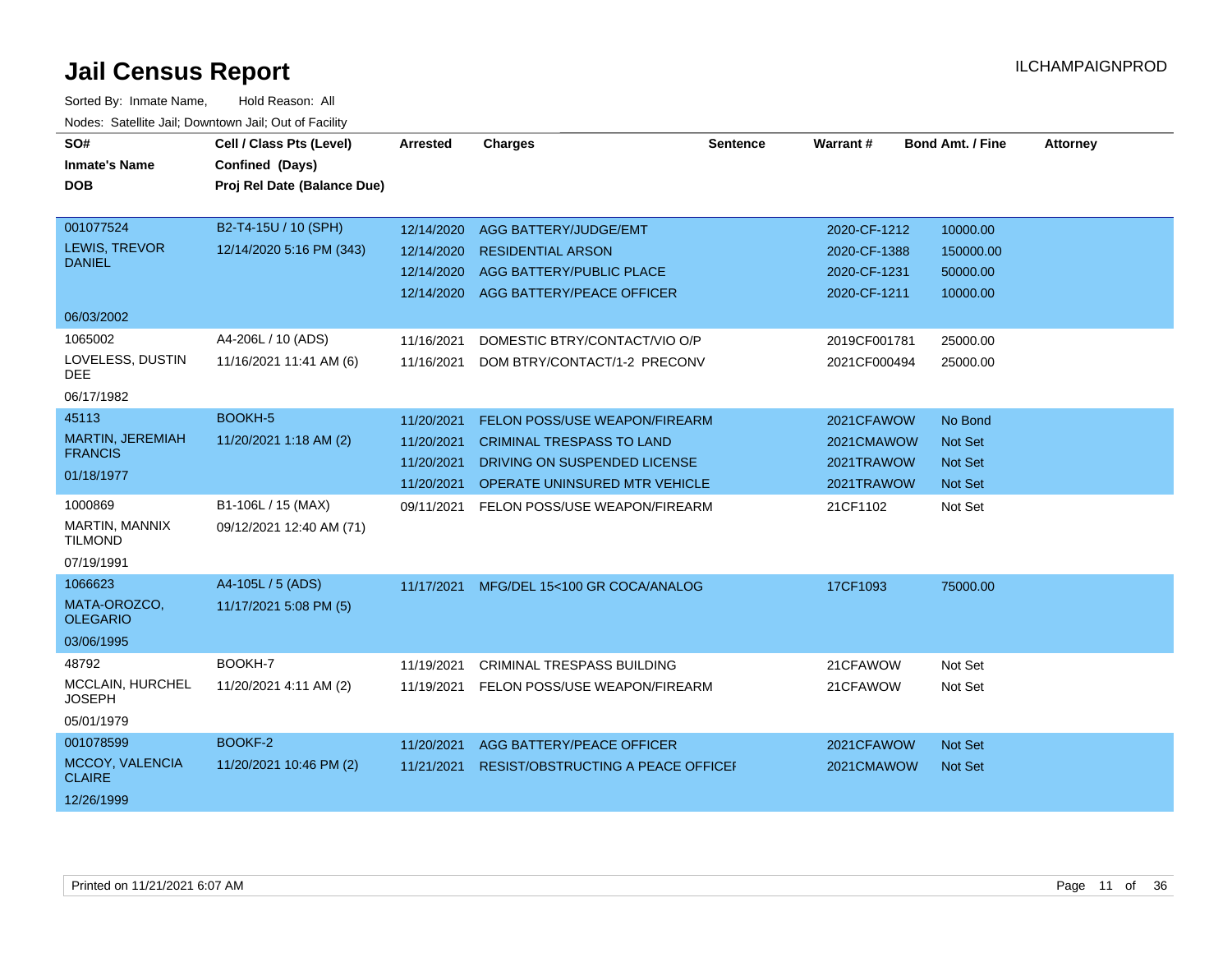| SO#<br><b>Inmate's Name</b><br><b>DOB</b>                            | Cell / Class Pts (Level)<br>Confined (Days)<br>Proj Rel Date (Balance Due) | <b>Arrested</b>                        | <b>Charges</b>                                                                  | <b>Sentence</b> | Warrant#                          | <b>Bond Amt. / Fine</b>       | <b>Attorney</b> |
|----------------------------------------------------------------------|----------------------------------------------------------------------------|----------------------------------------|---------------------------------------------------------------------------------|-----------------|-----------------------------------|-------------------------------|-----------------|
| 001077938<br>MCGAHA,<br><b>CHRISTOPHER D</b>                         | <b>BOOKH-2 / 15 (ADS)</b><br>05/10/2021 7:02 PM (196)                      | 05/10/2021<br>05/11/2021<br>05/27/2021 | AGG KIDNAPING DISCH FIR/HARM<br><b>MURDER</b><br>ESCAPE FROM DEPT OF CORRECTION |                 | 21CF532<br>2021-CF-215<br>21CF600 | Not Set<br>No Bond<br>Not Set |                 |
| 07/27/1991<br>001078575<br>MCLAURIN, KEYON A                         | B1-105U / 10 (MED)<br>11/09/2021 12:41 PM (13)                             | 11/09/2021                             | <b>GUNRUNNING</b>                                                               |                 | 21CF1330                          | 750000.00                     |                 |
| 11/19/2002<br>1043071<br><b>MERRELL-</b><br>SUTHERLAND, ALICIA       | A2-220L / 10 (MED)<br>11/08/2021 2:22 AM (14)                              | 11/08/2021<br>11/08/2021               | CRIM DMG/GOVT PROP/<\$500<br><b>CRIM TRESPASS TO STATE LAND</b>                 |                 | 21CF1378<br>2021CM208             | Not Set<br>25000.00           |                 |
| 11/26/1972<br>001078600<br>MOORE, DAZHAN IKE<br>DANELL<br>07/26/1998 | BOOKH-3<br>11/21/2021 3:03 AM (1)                                          | 11/21/2021                             | AGG UNLAWFUL USE WEAPON/PERSON                                                  |                 |                                   | Not Set                       |                 |
| 1076384<br>09/23/1995                                                | A2-120L / 5 (ADS)<br>MURPHY, AZIA CIMONE 10/29/2021 12:49 AM (24)          | 10/28/2021                             | RETAIL THEFT/DISP MERCH/<\$300                                                  |                 | 21CM149                           | 12500.00                      |                 |
| 001078517<br>NELSON, RORY<br>DEMOND<br>08/14/1984                    | B2-T1-02L / 15 (SPH)<br>10/19/2021 3:55 AM (34)                            | 10/19/2021                             | ATTEMPT (FIRST DEGREE MURDER)                                                   |                 | 21CF1267                          | Not Set                       |                 |
| 1064809<br>PARKER, ALVIN<br><b>JARELL</b><br>08/24/1982              | B4-127U / 10 (MED)<br>11/03/2021 2:39 PM (19)                              | 11/03/2021<br>11/08/2021               | <b>CRIMINAL TRESPASS TO LAND</b><br><b>FELON POSS/USE FIREARM PRIOR</b>         |                 | 21CF1318<br>21CF635               | 50000.00<br>25000.00          |                 |
| 001078558<br>PARRISH, DOMINIC<br>WALTER<br>08/23/2001                | B4-226U / 10 (MED)<br>11/03/2021 1:25 PM (19)                              | 11/03/2021                             | UNLAWFUL USE OF A WEAPON                                                        |                 | 21CF1352                          | Not Set                       |                 |
|                                                                      |                                                                            |                                        |                                                                                 |                 |                                   |                               |                 |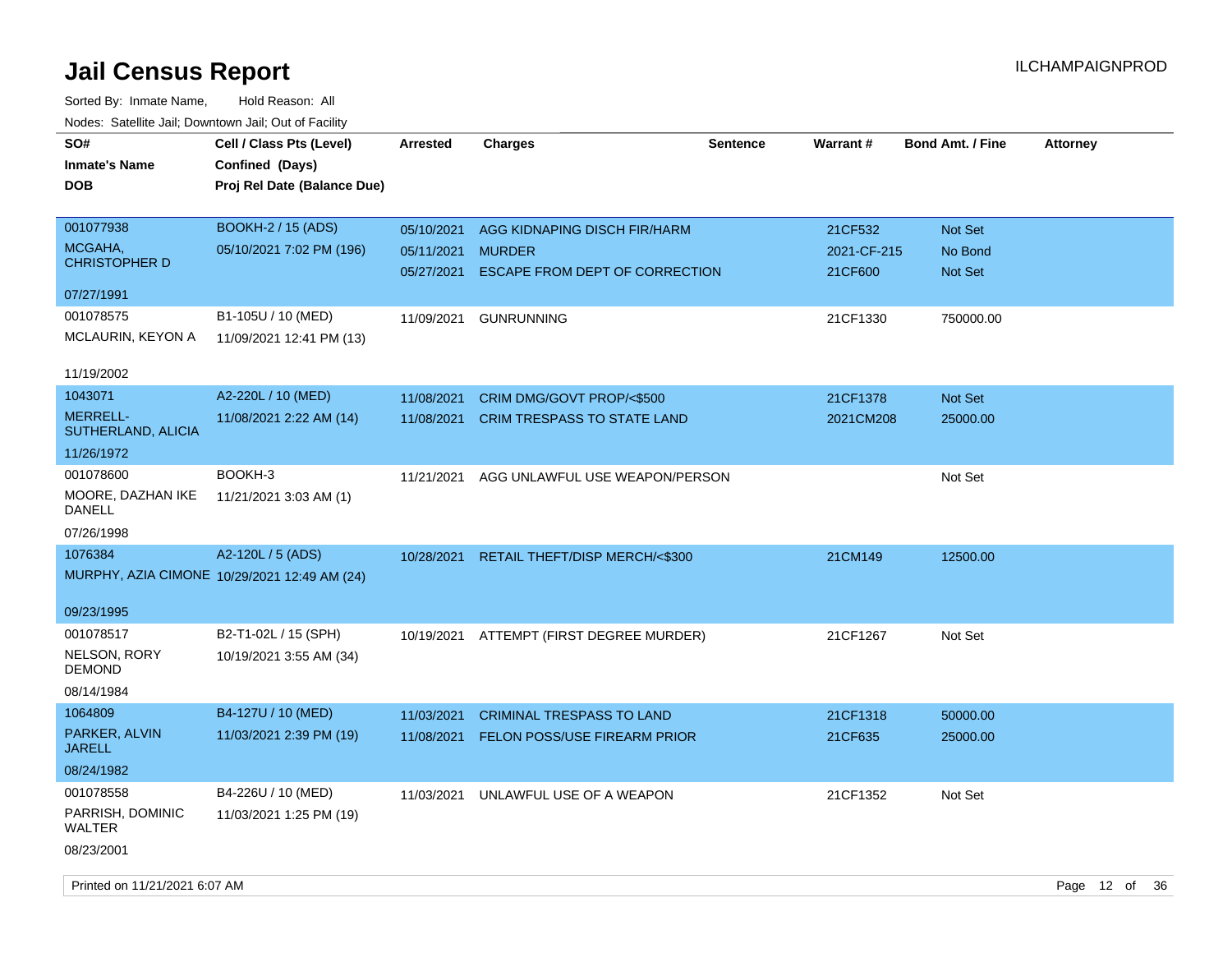Sorted By: Inmate Name, Hold Reason: All Nodes: Satellite Jail; Downtown Jail; Out of Facility

| rouco. Calcillo Jali, Downtown Jali, Out of Facility |                             |                 |                                    |                 |            |                         |                 |
|------------------------------------------------------|-----------------------------|-----------------|------------------------------------|-----------------|------------|-------------------------|-----------------|
| SO#                                                  | Cell / Class Pts (Level)    | <b>Arrested</b> | <b>Charges</b>                     | <b>Sentence</b> | Warrant#   | <b>Bond Amt. / Fine</b> | <b>Attorney</b> |
| <b>Inmate's Name</b>                                 | Confined (Days)             |                 |                                    |                 |            |                         |                 |
| <b>DOB</b>                                           | Proj Rel Date (Balance Due) |                 |                                    |                 |            |                         |                 |
|                                                      |                             |                 |                                    |                 |            |                         |                 |
| 37219                                                | BOOKH-7                     | 11/20/2021      | AGG DOMESTIC BATTERY/STRANGLE      |                 | 2021CFAWOW | Not Set                 |                 |
| PEACOCK, BRIAN<br><b>SCOTT</b>                       | 11/20/2021 10:37 PM (2)     |                 |                                    |                 |            |                         |                 |
| 12/05/1972                                           |                             |                 |                                    |                 |            |                         |                 |
| 001077876                                            | A4-201L / 15 (MAX)          | 11/15/2021      | <b>FORGERY</b>                     |                 | 2019CF1659 | No Bond                 |                 |
| PETTIGREW, LARRY<br>DALE, Junior                     | 11/14/2021 1:00 PM (8)      |                 |                                    |                 |            |                         |                 |
| 07/11/1989                                           |                             |                 |                                    |                 |            |                         |                 |
| 999352                                               | B3-W5-20L / 10 (MED)        | 09/09/2021      | <b>VIOLATE OP/OTHER PRIOR</b>      |                 | 21CF1092   | Not Set                 |                 |
| PIRLOT, JUSTIN LEE                                   | 09/09/2021 11:28 AM (74)    | 10/23/2021      | FALSE REPORT OF OFFENSE            |                 | 2019CF836  | 5000.00                 |                 |
|                                                      |                             |                 |                                    |                 |            |                         |                 |
| 11/08/1982                                           |                             |                 |                                    |                 |            |                         |                 |
| 1069524                                              | B4-221L / 15 (MAX)          | 08/08/2021      | MFG/DEL CANNABIS/30-500 GRAMS      |                 | 21CF953    | Not Set                 |                 |
| RAY DAVIS, KAMARI<br>DAYVON                          | 08/09/2021 2:44 AM (105)    |                 |                                    |                 |            |                         |                 |
| 03/30/2000                                           |                             |                 |                                    |                 |            |                         |                 |
| 001078588                                            | A4-206U / 5 (ADS)           | 11/16/2021      | DRVG UNDER INFLU OF ALCOHOL        |                 | 21DT316    | 240.00                  |                 |
| ROBINSON, RONALD<br>JACK                             | 11/16/2021 6:20 PM (6)      |                 |                                    |                 |            |                         |                 |
| 08/29/1976                                           |                             |                 |                                    |                 |            |                         |                 |
| 979485                                               | B2-T4-16L / 15 (ADS)        | 03/12/2021      | PRED CRIM SEX ASLT/VICTIM <13      |                 | 21CF282    | Not Set                 |                 |
| RODRIGUEZ, JOSHUA<br><b>ANTHONY</b>                  | 03/12/2021 1:57 PM (255)    |                 |                                    |                 |            |                         |                 |
| 04/06/1990                                           |                             |                 |                                    |                 |            |                         |                 |
| 1068592                                              | <b>BOOKF-1 / 15 (MAX)</b>   | 11/12/2021      | <b>BURGLARY</b>                    |                 | 21CF1393   | Not Set                 |                 |
| ROSS, TEVONTAE<br><b>TERRANCE</b>                    | 11/12/2021 8:41 AM (10)     |                 |                                    |                 |            |                         |                 |
| 12/15/1998                                           |                             |                 |                                    |                 |            |                         |                 |
| 1071161                                              | B4-124L / 15 (MAX)          | 08/18/2021      | DELIVERY OF OR POSSESSION OF W/INT |                 | 21CF1008   | No Bond                 |                 |
| SANDERS, MARKELL<br>LAMAR                            | 08/18/2021 6:18 PM (96)     | 08/19/2021      | <b>PAROLE REVOCATION</b>           |                 | CH2105176  | No Bond                 |                 |
| 02/02/2000                                           |                             |                 |                                    |                 |            |                         |                 |

Printed on 11/21/2021 6:07 AM Page 13 of 36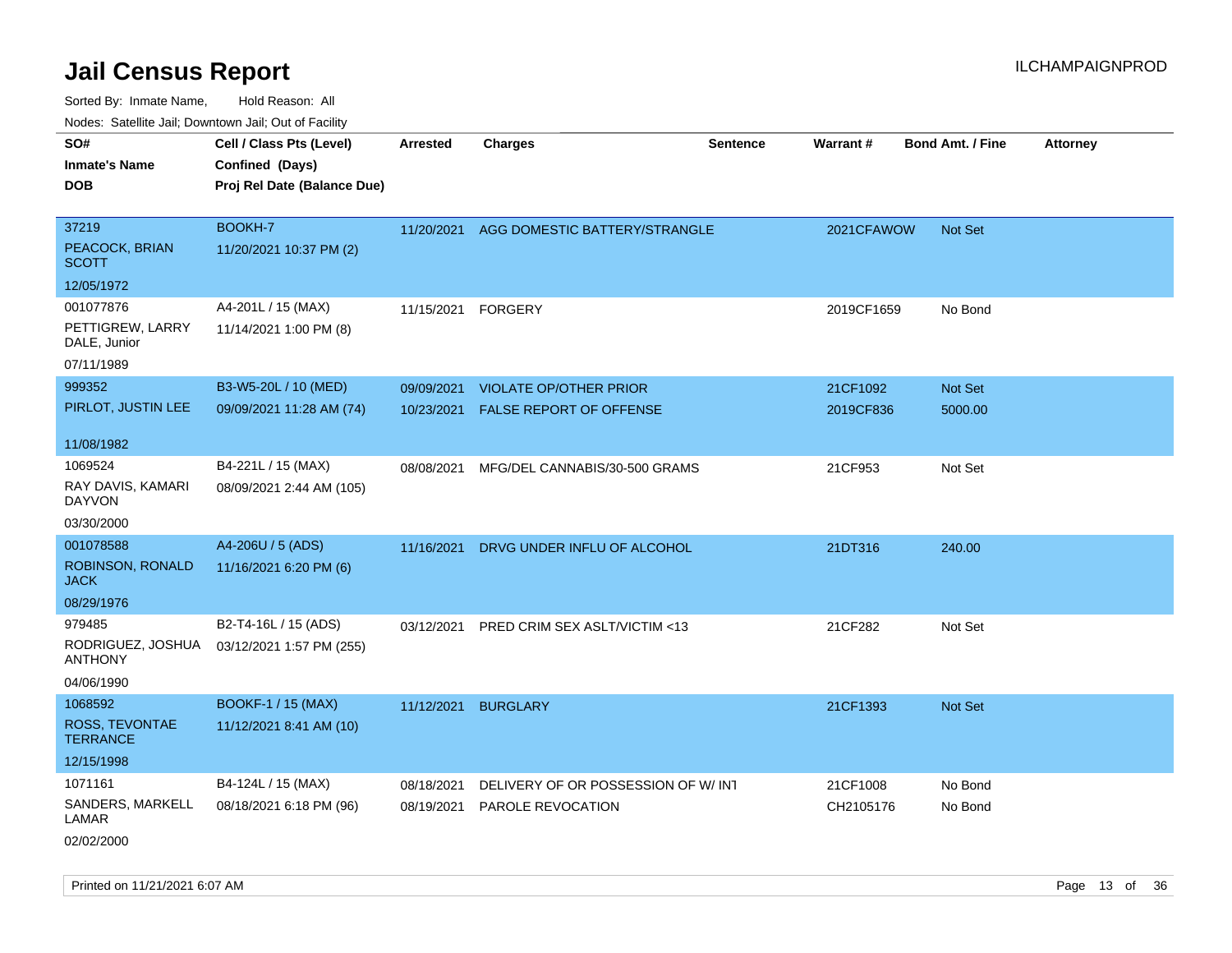Sorted By: Inmate Name, Hold Reason: All

Nodes: Satellite Jail; Downtown Jail; Out of Facility

| SO#<br><b>Inmate's Name</b><br><b>DOB</b>                                    | Cell / Class Pts (Level)<br>Confined (Days)<br>Proj Rel Date (Balance Due) | <b>Arrested</b>          | <b>Charges</b>                                            | <b>Sentence</b> | Warrant#                 | <b>Bond Amt. / Fine</b> | <b>Attorney</b> |
|------------------------------------------------------------------------------|----------------------------------------------------------------------------|--------------------------|-----------------------------------------------------------|-----------------|--------------------------|-------------------------|-----------------|
| 1047469<br><b>ALLEN</b>                                                      | B3-W5-18L / 10 (MED)<br>SCHINDLER, RICHARD 07/03/2021 10:25 PM (142)       | 07/03/2021               | CRIMINAL SEX ASSAULT/CONSENT                              |                 | 21CF773                  | Not Set                 |                 |
| 10/16/1979<br>001078441<br>SINGLETON, CORRIE<br><b>DERRELL</b><br>05/07/1983 | BOOKF-3 / 15 (ADS)<br>10/01/2021 12:36 PM (52)                             | 10/01/2021               | ARMED HABITUAL CRIMINAL                                   |                 | 21CF1182                 | Not Set                 |                 |
| 001078347<br>SMITH, CRYSTAL<br><b>MARGARET</b><br>10/15/1992                 | A1-125L / 5 (MIN)<br>09/04/2021 3:34 PM (79)                               | 09/04/2021               | CHILD ABDUCTN/CONCEAL/DETAIN                              |                 | 21CF942                  | 500000.00               |                 |
| 001078115<br>SMITH, JAMES<br>NASHAUN, Junior<br>09/18/2000                   | B4-224U / 15 (MAX)<br>07/01/2021 2:44 PM (144)                             | 07/01/2021<br>07/30/2021 | ARMED VIOLENCE/CATEGORY I<br>DRIVING ON SUSPENDED LICENSE |                 | 21CF772<br>21TR5804      | Not Set<br>1500.00      |                 |
| 1010270<br>SMITH, KYLE<br><b>DOUGLAS</b><br>10/07/1991                       | A4-107L / 10 (ADS)<br>11/18/2021 11:19 AM (4)                              | 11/18/2021<br>11/18/2021 | PAROLE REVOCATION<br><b>CIVIL FTA WARRANT</b>             |                 | CH2106808<br>2020F000095 | No Bond<br>2500.00      |                 |
| 001077269<br>SPURLIN, DAVID ELLIS 10/13/2021 7:36 AM (40)<br>03/25/1987      | B3-W1-03U / 5 (MIN)                                                        | 10/13/2021               | RECEIVE/POSS/SELL STOLEN VEH                              |                 | 2020CF1122               | 15000.00                |                 |
| 960772<br><b>STARK, FARON</b><br><b>MICHAEL</b><br>05/12/1988                | A4-101L / 5 (ADS)<br>11/11/2021 10:28 PM (11)                              | 11/11/2021               | POSSESSION OF METH<5 GRAMS                                |                 | 2020CF362                | 100000.00               |                 |
| 1057312<br>STARKS, RAMEON<br><b>TAHZIER</b><br>12/18/1996                    | A3-216U / 10 (MED)<br>11/10/2021 9:51 PM (12)                              | 11/10/2021               | HOME INVASION/FIREARM                                     |                 | 21CF1388                 | Not Set                 |                 |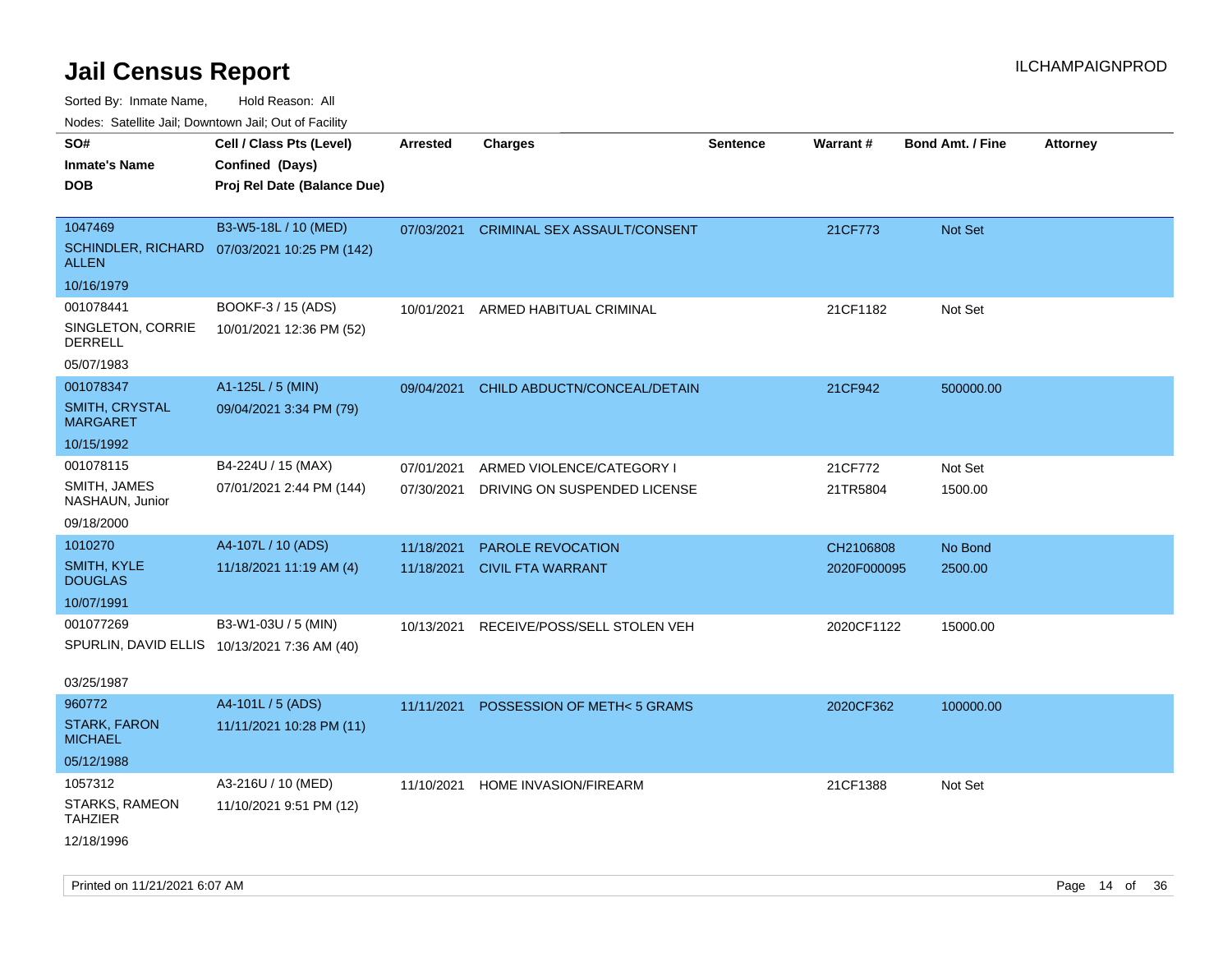| Noues. Salemie Jan, Downtown Jan, Out of Facility |                             |                 |                               |                 |                 |                         |                 |
|---------------------------------------------------|-----------------------------|-----------------|-------------------------------|-----------------|-----------------|-------------------------|-----------------|
| SO#                                               | Cell / Class Pts (Level)    | <b>Arrested</b> | <b>Charges</b>                | <b>Sentence</b> | <b>Warrant#</b> | <b>Bond Amt. / Fine</b> | <b>Attorney</b> |
| <b>Inmate's Name</b>                              | Confined (Days)             |                 |                               |                 |                 |                         |                 |
| <b>DOB</b>                                        | Proj Rel Date (Balance Due) |                 |                               |                 |                 |                         |                 |
|                                                   |                             |                 |                               |                 |                 |                         |                 |
| 38305                                             | B2-T2-06L / 10 (SPH)        | 03/18/2020      | <b>CRIMINAL SEXUAL ABUSE</b>  |                 | 20CF-343        | 500000.00               |                 |
| STOVER, JOSH<br><b>ANDREW</b>                     | 03/18/2020 10:24 AM (614)   |                 |                               |                 |                 |                         |                 |
| 08/18/1973                                        |                             |                 |                               |                 |                 |                         |                 |
| 001078436                                         | B2-T1-04L / 10 (SPH)        | 09/30/2021      | CRIMINAL SEX ASSAULT/CONSENT  |                 | 20CF255         | 150000.00               |                 |
| STRONG, CORTEZ                                    | 09/30/2021 2:47 PM (53)     |                 |                               |                 |                 |                         |                 |
| 04/13/1996                                        |                             |                 |                               |                 |                 |                         |                 |
| 1066794                                           | B3-W2-07U / 5 (MIN)         | 09/07/2021      | <b>VIOLATE OP/OTHER PRIOR</b> |                 | 21CF1061        | <b>Not Set</b>          |                 |
| <b>TAYLOR, STANLEY</b><br><b>JAMES</b>            | 09/07/2021 7:01 AM (76)     |                 |                               |                 |                 |                         |                 |
| 01/05/1994                                        |                             |                 |                               |                 |                 |                         |                 |
| 001078471                                         | B4-227L / 10 (MED)          | 10/11/2021      | AGG UUW/VEHICLE/<21           |                 | 21CF1210        | 100.00                  |                 |
| THATCH, OMARION<br><b>DIAMONTE</b>                | 10/11/2021 1:26 AM (42)     |                 |                               |                 |                 |                         |                 |
| 09/05/2003                                        |                             |                 |                               |                 |                 |                         |                 |
| 21252                                             | B4-121U / 15 (MAX)          | 10/18/2021      | MFG/DEL 1<15 GR COCAINE/ANLG  |                 | 2021CF172       | 25000.00                |                 |
| <b>THOMAS, ELIJAH</b>                             | 10/18/2021 12:35 AM (35)    |                 |                               |                 |                 |                         |                 |
| 07/31/1962                                        |                             |                 |                               |                 |                 |                         |                 |
| 32058                                             | B4-123U / 15 (MAX)          | 06/14/2021      | <b>AGG DISCH FIREARM</b>      |                 | 21CF690         | Not Set                 |                 |
| THOMPSON, STEVEN<br>ONEAL                         | 06/14/2021 6:44 AM (161)    |                 |                               |                 |                 |                         |                 |
| 03/14/1969                                        |                             |                 |                               |                 |                 |                         |                 |
| 001077400                                         | A3-114L                     | 11/19/2021      | AGG DUI/NO VALID INS          |                 | 20DT325         | Not Set                 |                 |
| <b>TOWERY, NELSON</b><br>ALLEN, Junior            | 11/19/2021 2:30 PM (3)      |                 |                               |                 |                 |                         |                 |
| 10/09/1975                                        | 11/22/2021 (0.00)           |                 |                               |                 |                 |                         |                 |
| 32910                                             | B3-W4-14L / 10 (MED)        | 10/04/2021      | DOM BTRY/HARM/1-2 PRECONV     |                 | 21CF1189        | Not Set                 |                 |
| TULL, CHRISTOPHER<br><b>MICHAEL</b>               | 10/04/2021 10:53 PM (49)    |                 |                               |                 |                 |                         |                 |
| 04/02/1971                                        |                             |                 |                               |                 |                 |                         |                 |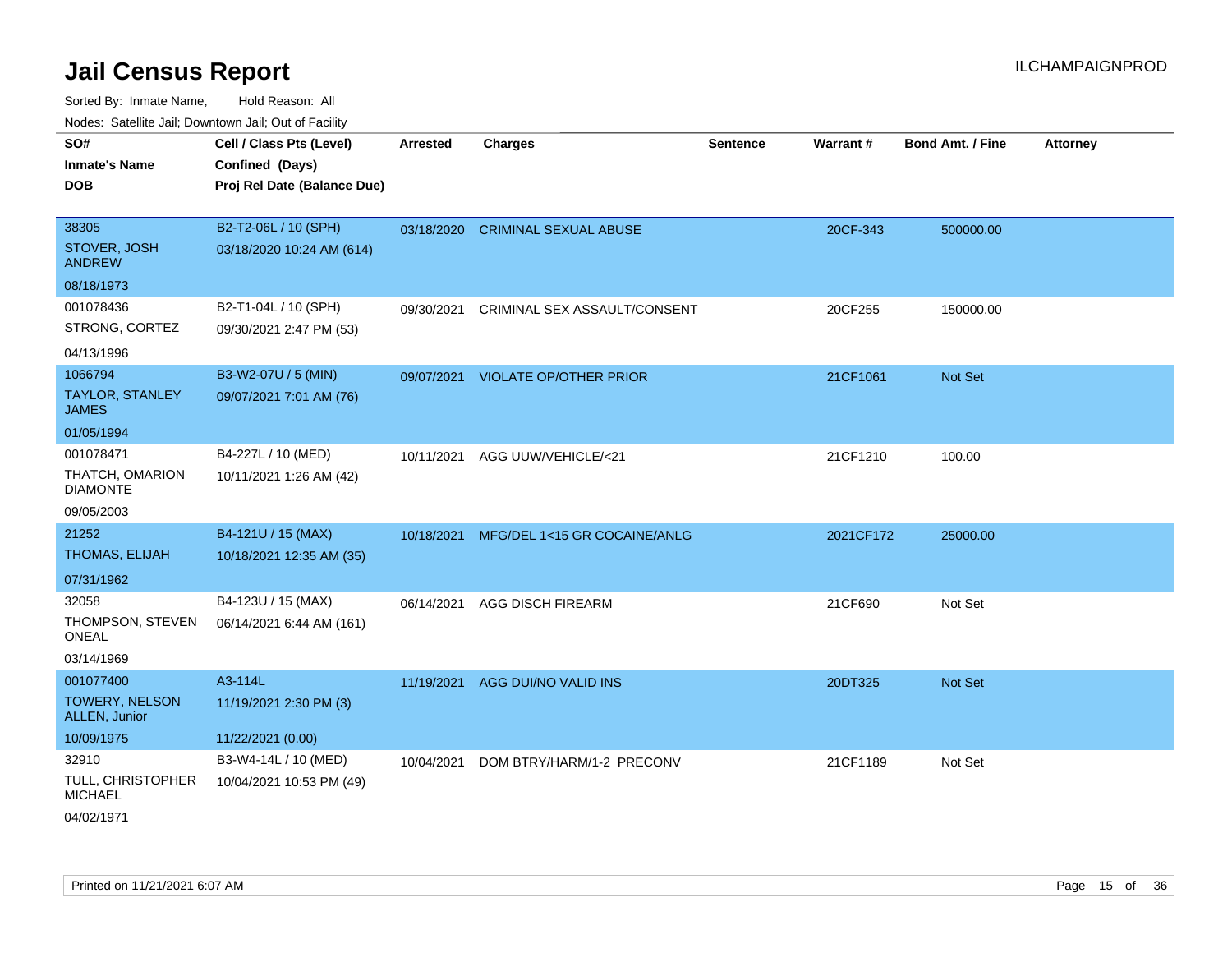| Nodes: Satellite Jali, Downtown Jali, Out of Facility |                             |                 |                               |                 |                 |                         |                 |
|-------------------------------------------------------|-----------------------------|-----------------|-------------------------------|-----------------|-----------------|-------------------------|-----------------|
| SO#                                                   | Cell / Class Pts (Level)    | <b>Arrested</b> | <b>Charges</b>                | <b>Sentence</b> | <b>Warrant#</b> | <b>Bond Amt. / Fine</b> | <b>Attorney</b> |
| <b>Inmate's Name</b>                                  | Confined (Days)             |                 |                               |                 |                 |                         |                 |
| <b>DOB</b>                                            | Proj Rel Date (Balance Due) |                 |                               |                 |                 |                         |                 |
|                                                       |                             |                 |                               |                 |                 |                         |                 |
| 001078529                                             | A2-122L / 10 (ADS)          | 10/23/2021      | ARMED ROBBERY/NO FIREARM      |                 | 21CF1286        | <b>Not Set</b>          |                 |
| VANHOOK, ALEXIS<br><b>ANNE</b>                        | 10/23/2021 5:50 PM (30)     |                 |                               |                 |                 |                         |                 |
| 10/25/1998                                            |                             |                 |                               |                 |                 |                         |                 |
| 1070737                                               | A1-226L / 15 (MAX)          | 10/14/2021      | AGG KIDNAPG/<13/INTEL DISABL  |                 | 2020CF418       | 250000.00               |                 |
| <b>WASHINGTON,</b><br><b>JASTINA VIRGINIA</b>         | 10/14/2021 12:02 PM (39)    |                 |                               |                 |                 |                         |                 |
| 04/11/2000                                            |                             |                 |                               |                 |                 |                         |                 |
| 977140                                                | B1-203L / 10 (MED)          | 10/24/2021      | ARMED HABITUAL CRIMINAL       |                 | 21CF1289        | Not Set                 |                 |
| <b>WEBSTER, DERRIAL</b><br><b>DEVON</b>               | 10/24/2021 2:46 AM (29)     |                 |                               |                 |                 |                         |                 |
| 01/14/1990                                            |                             |                 |                               |                 |                 |                         |                 |
| 001078096                                             | A1-227L / 5 (MIN)           | 10/30/2021      | DOM BTRY/BOD HARM/3 PRECONV   |                 | 21CM264         | 1000.00                 |                 |
| <b>WELLS, HAYLEY</b><br><b>CHRISTINE</b>              | 10/30/2021 5:03 AM (23)     | 10/30/2021      | AGGRAVATED DOMESTIC BATTERY   |                 | 21CF1319        | Not Set                 |                 |
| 08/19/1995                                            |                             |                 |                               |                 |                 |                         |                 |
| 001078328                                             | B1-207U / 15 (MAX)          | 08/30/2021      | FELON POSS/USE WEAPON/FIREARM |                 | 21CF1045        | <b>Not Set</b>          |                 |
| <b>WHITE, JUSTIN</b><br><b>STEVEN</b>                 | 08/30/2021 10:48 AM (84)    |                 |                               |                 |                 |                         |                 |
| 10/25/1995                                            |                             |                 |                               |                 |                 |                         |                 |
| 503631                                                | A3-112L / 10 (MED)          | 11/10/2021      | PAROLE REVOCATION             |                 | CH2100061       | No Bond                 |                 |
| WILLIAMS, DOUGLAS<br>LAMAR                            | 11/10/2021 1:11 PM (12)     | 11/10/2021      | AGG BATTERY/USE DEADLY WEAPON |                 | 20CF1340        | 25000.00                |                 |
| 03/01/1991                                            |                             |                 |                               |                 |                 |                         |                 |
| 638552                                                | B2-DR / 5 (SPH)             | 10/07/2021      | CHILD PORNOGRAPHY/PHOTOGRAPH  |                 | 2021CF1207      | No Bond                 |                 |
| <b>WILLIAMS, MICHAEL</b><br><b>JAMES</b>              | 10/07/2021 12:20 PM (46)    |                 |                               |                 |                 |                         |                 |
| 03/29/1964                                            |                             |                 |                               |                 |                 |                         |                 |
| 1066370                                               | B1-101L / 15 (MAX)          | 07/28/2021      | ARMED VIOLENCE/CATEGORY III   |                 | 2021 CF 882     | Not Set                 |                 |
| <b>WILLIAMS, REONTE</b><br><b>REMIR</b>               | 07/28/2021 5:40 AM (117)    |                 |                               |                 |                 |                         |                 |
| 05/14/1999                                            |                             |                 |                               |                 |                 |                         |                 |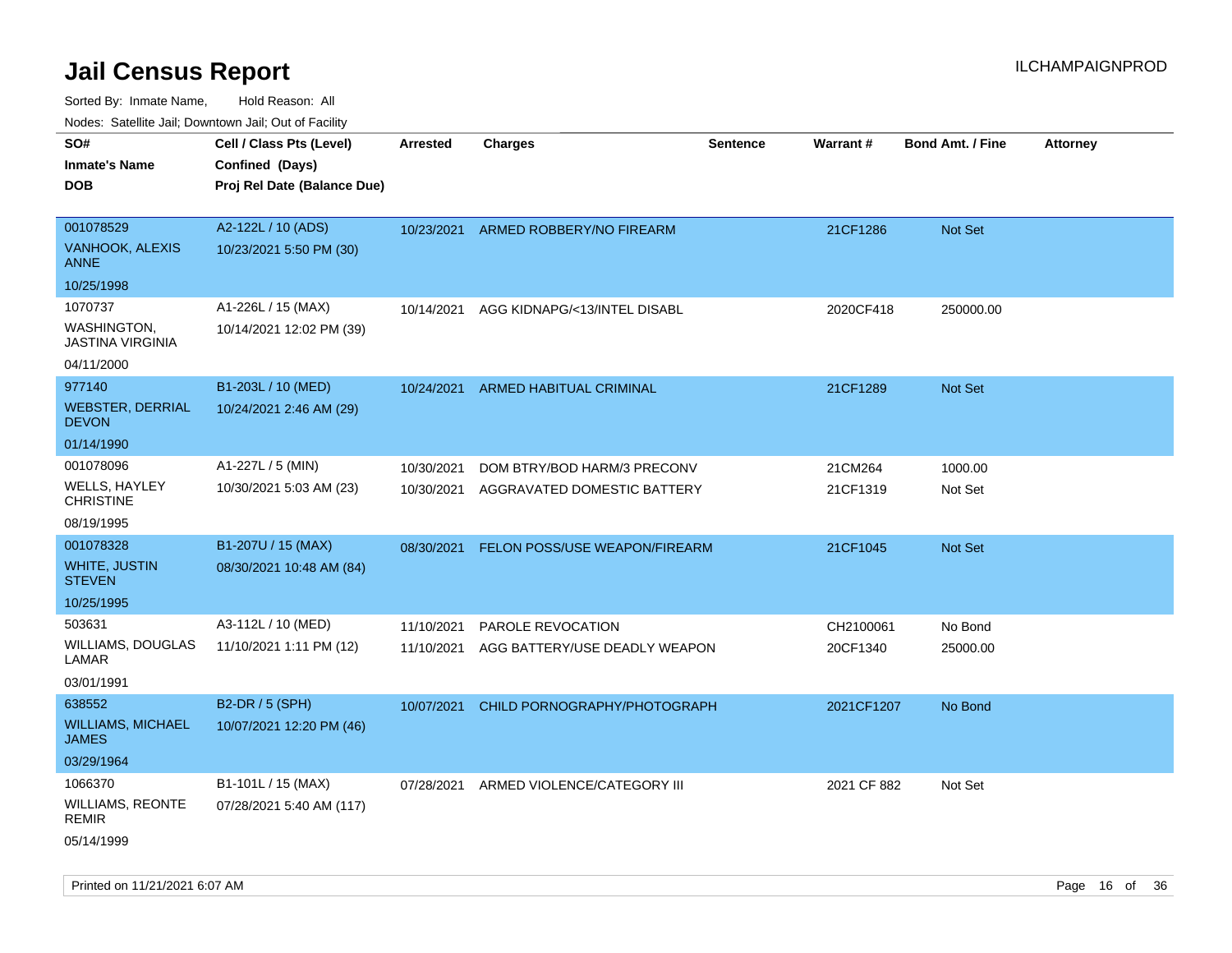| ivuutta. Saltiillit Jall, Duwilluwii Jall, Oul of Facility |                             |                   |                                      |                 |                      |                         |                 |
|------------------------------------------------------------|-----------------------------|-------------------|--------------------------------------|-----------------|----------------------|-------------------------|-----------------|
| SO#                                                        | Cell / Class Pts (Level)    | <b>Arrested</b>   | Charges                              | <b>Sentence</b> | Warrant#             | <b>Bond Amt. / Fine</b> | <b>Attorney</b> |
| <b>Inmate's Name</b>                                       | Confined (Days)             |                   |                                      |                 |                      |                         |                 |
| <b>DOB</b>                                                 | Proj Rel Date (Balance Due) |                   |                                      |                 |                      |                         |                 |
| 001078494                                                  | B1-104L / 15 (MAX)          |                   |                                      |                 |                      |                         |                 |
|                                                            |                             | 10/15/2021        | AGG UNLAWFUL USE OF WEAPON/VEH       |                 | 21CF1254             | No Bond                 |                 |
| <b>WILLIAMS, TAVARAZ</b><br><b>LASHAWN</b>                 | 10/15/2021 12:17 PM (38)    |                   |                                      |                 |                      |                         |                 |
| 04/19/1990                                                 |                             |                   |                                      |                 |                      |                         |                 |
| 996311                                                     | B1-106U / 5 (MIN)           | 10/29/2021        | DOMESTIC BATTERY/OTHER PRIOR         |                 | 21CF1326             | No Bond                 |                 |
| WILLIAMS,<br><b>TRAYSHAUN DEVONTA</b>                      | 10/29/2021 10:51 PM (24)    |                   |                                      |                 |                      |                         |                 |
| 02/18/1992                                                 |                             |                   |                                      |                 |                      |                         |                 |
| 521388                                                     | BOOKH-7                     | 11/20/2021        | <b>DOMESTIC BATTERY</b>              |                 | 2021-CM-AWOW         | <b>Not Set</b>          |                 |
| <b>WILLIS, TRENTON</b><br><b>ROBERT MILLER</b>             | 11/20/2021 9:58 PM (2)      | 11/20/2021        | <b>INTERF REPT DOMESTIC VIOLENCE</b> |                 | 2021-CM-AWOW Not Set |                         |                 |
| 01/18/1985                                                 |                             |                   |                                      |                 |                      |                         |                 |
| 001078539                                                  | B4-221U / 15 (MAX)          | 10/27/2021        | AGG DISCHARGE FIREARM                |                 | 21CF1296             | 750000.00               |                 |
| <b>WRIGHT, AMARION</b><br><b>MALIK</b>                     | 10/27/2021 7:31 AM (26)     |                   |                                      |                 |                      |                         |                 |
| 10/31/2002                                                 |                             |                   |                                      |                 |                      |                         |                 |
| <b>Total Satellite Jail: 127</b>                           |                             | <b>Males: 110</b> | Unknown: 0<br>Females: 17            |                 |                      |                         |                 |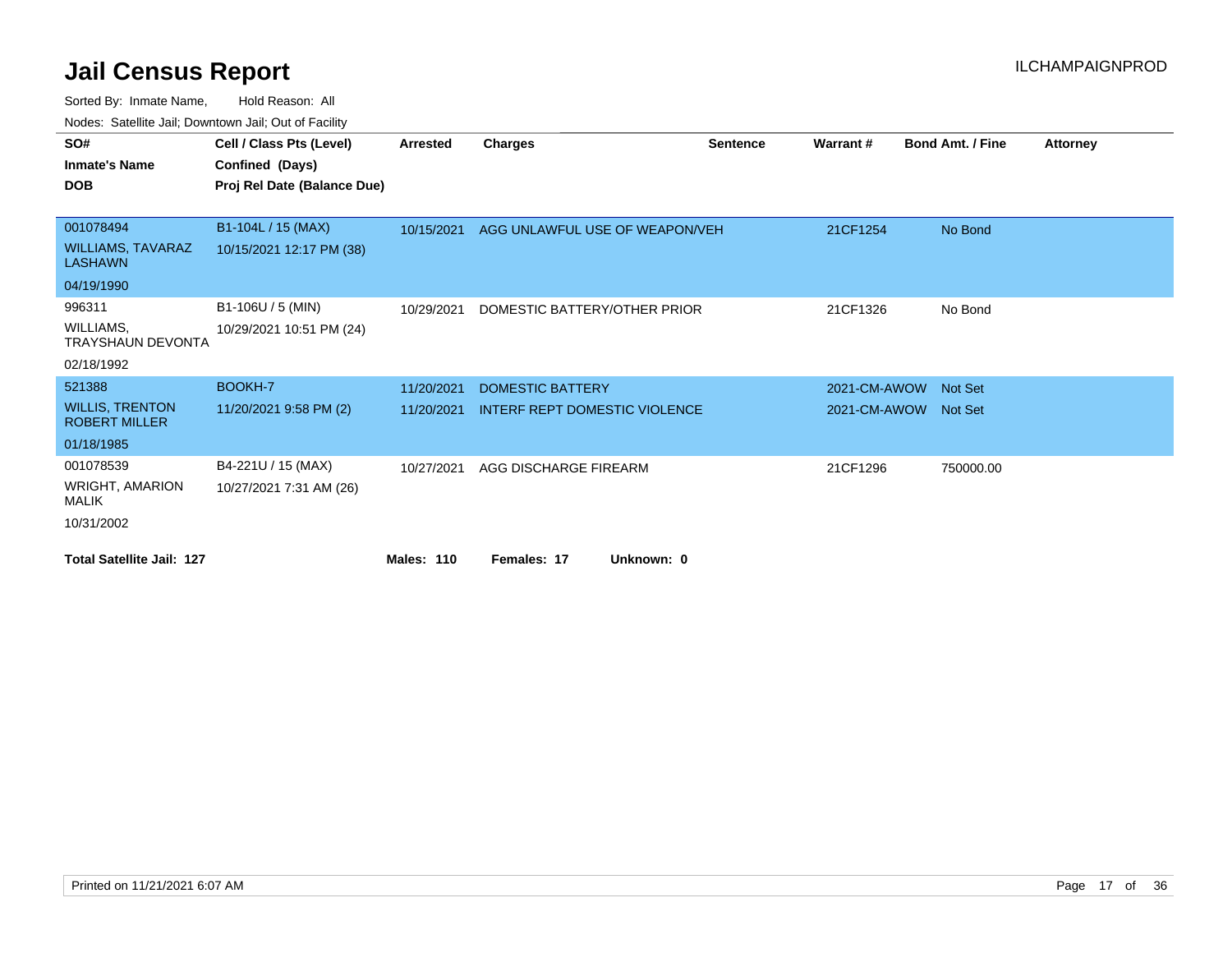| <b>Downtown Jail</b><br>SO#<br><b>Inmate's Name</b><br><b>DOB</b> | Cell / Class Pts (Level)<br>Confined (Days)<br>Proj Rel Date (Balance Due) | <b>Arrested</b>                                      | <b>Charges</b>                                                                                                       | <b>Sentence</b> | Warrant#                                   | <b>Bond Amt. / Fine</b>                           | <b>Attorney</b> |
|-------------------------------------------------------------------|----------------------------------------------------------------------------|------------------------------------------------------|----------------------------------------------------------------------------------------------------------------------|-----------------|--------------------------------------------|---------------------------------------------------|-----------------|
| 1073165<br>ACKERMAN, CODY<br><b>JAMES</b><br>02/01/1989           | G4L / 5 (MIN)<br>04/30/2021 4:48 PM (206)                                  | 04/30/2021<br>04/30/2021<br>04/30/2021<br>05/03/2021 | <b>BURGLARY</b><br>FORGERY/ISSUE/DELIVER DOCUMENT<br>UNLWFL POSS/DRIVER/VEH/STOLEN<br>FORGERY/ISSUE/DELIVER DOCUMENT |                 | 21CF516<br>19CF143<br>21CF486<br>2018CF689 | Not Set<br>75000.00<br>Not Set<br>2500.00 / 75.00 |                 |
| 517915<br><b>BOXLEY, CHARLES</b><br><b>OMAR</b><br>01/10/1985     | G8U / 5 (MIN)<br>08/03/2021 2:18 PM (111)                                  | 08/03/2021<br>08/03/2021<br>08/03/2021               | <b>BURGLARY</b><br><b>BURGLARY</b><br>FORGERY/ISSUE/DELIVER DOCUMENT                                                 |                 | 21CF289<br>21CF679                         | 20000.00<br>20000.00<br>No Bond                   |                 |
| 995432<br><b>BROWN, JAVON</b><br><b>SHANTEZ</b><br>10/14/1991     | E1L / 10 (ADS)<br>10/22/2021 2:36 AM (31)                                  | 10/22/2021<br>10/22/2021                             | <b>RESIST/OBSTRUCTING A PEACE OFFICEF</b><br>POSSESS DRUG PARAPHERNALIA                                              |                 | 21CM489<br>20CM650                         | Not Set<br>10000.00                               |                 |
| 1075941<br><b>BROWN, LIONEL</b><br><b>TERRELL</b><br>10/19/1981   | G2L / 5 (MIN)<br>10/08/2021 5:16 PM (45)                                   | 10/08/2021                                           | <b>HARASS WITNESS/FAMILY MBR/REP</b>                                                                                 |                 | 2021CF1188                                 | 500000.00                                         |                 |
| 61904<br><b>BURNETT, TIMOTHY</b><br><b>LYNN</b><br>09/09/1983     | D4 / 15 (ADS)<br>10/23/2021 5:43 PM (30)                                   | 10/23/2021                                           | <b>ROBBERY</b>                                                                                                       |                 | 21CF1287                                   | Not Set                                           |                 |
| 1075361<br>COWART, TORREY<br>BENJAMEN, Junior<br>11/22/1987       | J6L / 5 (ADS)<br>04/16/2021 9:17 PM (220)                                  | 04/16/2021                                           | <b>BURGLARY</b>                                                                                                      |                 | 21CF414                                    | Not Set                                           |                 |
| 34111<br><b>CROSSLAND, KEVIN</b><br><b>SHAWN</b><br>10/02/1967    | G6L / 5 (MIN)<br>10/29/2021 10:15 PM (24)                                  | 10/29/2021                                           | OBSTRUCT JUST/DESTROY EVIDENCE                                                                                       |                 | 2018CF1243                                 | 50000.00                                          |                 |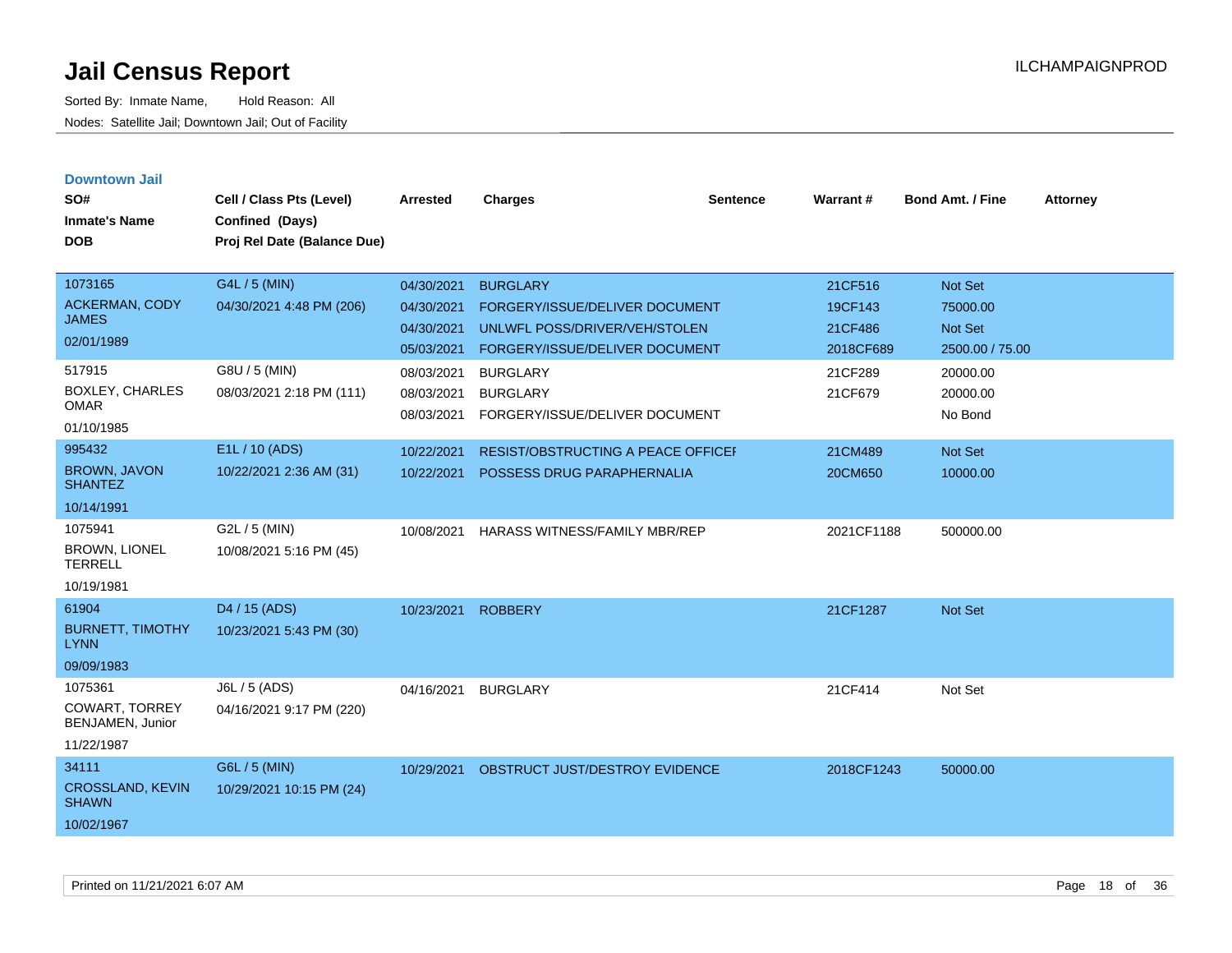Sorted By: Inmate Name, Hold Reason: All Nodes: Satellite Jail; Downtown Jail; Out of Facility

| SO#<br><b>Inmate's Name</b><br>DOB                         | Cell / Class Pts (Level)<br>Confined (Days)<br>Proj Rel Date (Balance Due) | <b>Arrested</b>                        | <b>Charges</b>                                                                                 | <b>Sentence</b> | Warrant#                      | Bond Amt. / Fine                 | <b>Attorney</b> |
|------------------------------------------------------------|----------------------------------------------------------------------------|----------------------------------------|------------------------------------------------------------------------------------------------|-----------------|-------------------------------|----------------------------------|-----------------|
| 56063<br>DAVIS, DAMIEN<br><b>DOMINIQUE</b>                 | <b>H4L / 10 (ADS)</b><br>09/18/2021 4:25 AM (65)                           | 09/18/2021<br>09/19/2021               | <b>AGGRAVATED BATTERY</b><br><b>AGGRAVATED BATTERY</b>                                         |                 | 21CF1127<br>21CF1132          | Not Set<br><b>Not Set</b>        |                 |
| 02/28/1977                                                 |                                                                            |                                        |                                                                                                |                 |                               |                                  |                 |
| 1066719<br>DAVIS, TAVEON<br><b>CORNELIUS</b><br>12/21/1997 | C5L / 10 (MED)<br>06/09/2021 10:50 PM (166)                                | 06/09/2021<br>06/09/2021<br>06/09/2021 | AGG DOMESTIC BATTERY/STRANGLE<br>RETAIL THEFT/DISP MERCH/<\$300<br>RET THEFT/DISP MERCH/>\$300 |                 | 21CF310<br>19CM897<br>19CF959 | 100000.00<br>3000.00<br>5000.00  |                 |
| 001078538<br>DAWKINS, LEN<br>03/23/1987                    | C4L / 10 (MED)<br>10/26/2021 8:18 PM (27)                                  | 10/26/2021                             | <b>CRIM SEX ASSAULT/FORCE</b>                                                                  |                 | 21CF1301                      | <b>Not Set</b>                   |                 |
| 571307<br>DOMINGO-<br>CASTANEDA,<br>09/29/1989             | J3L / 15 (ADS)<br>09/14/2020 11:19 PM (434)                                | 09/14/2020<br>09/14/2020               | CRIM SEXUAL ABUSE/CONSENT<br>PRED CRIM SEX ASLT/VICTIM <13                                     |                 | 2020CF1026<br>2020CF1025      | Not Set<br>Not Set               |                 |
| 527379<br><b>DRAKE, MARCELL</b><br>DEON<br>04/20/1987      | C9U / 15 (ADS)<br>10/25/2021 5:05 PM (28)                                  | 10/25/2021<br>10/27/2021               | <b>ARMED HABITUAL CRIMINAL</b><br>AGG DOMESTIC BATTERY/STRANGLE                                |                 | 21CF1297<br>21CF1245          | <b>Not Set</b><br><b>Not Set</b> |                 |
| 959292<br>DUNCAN, COREYON<br><b>ANTHONY</b><br>01/17/1989  | K1 / 15 (ADS)<br>04/01/2021 8:46 PM (235)                                  | 04/01/2021                             | ATTEMPT (FIRST DEGREE MURDER)                                                                  |                 | 2020CF565                     | 2000000.00                       |                 |
| 1053207<br>FAUST, JAQUAVEON<br><b>LAVELL</b><br>07/25/1996 | K <sub>2</sub> / 15 (SPH)<br>06/06/2019 2:24 PM (900)                      | 06/06/2019                             | MURDER/INTENT TO KILL/INJURE                                                                   |                 | 2019-CF849                    | 2000000.00                       |                 |
| 962759                                                     | E6L / 5 (ADS)<br>FINLEY, KEVIN DANTE 07/16/2021 9:44 PM (129)              | 07/16/2021<br>07/29/2021               | <b>METH DELIVERY&lt;5 GRAMS</b><br>AGG CRIM SEX ASSAULT/FELONY                                 |                 | 21CF833<br>21CF891            | Not Set<br>No Bond               |                 |

12/28/1988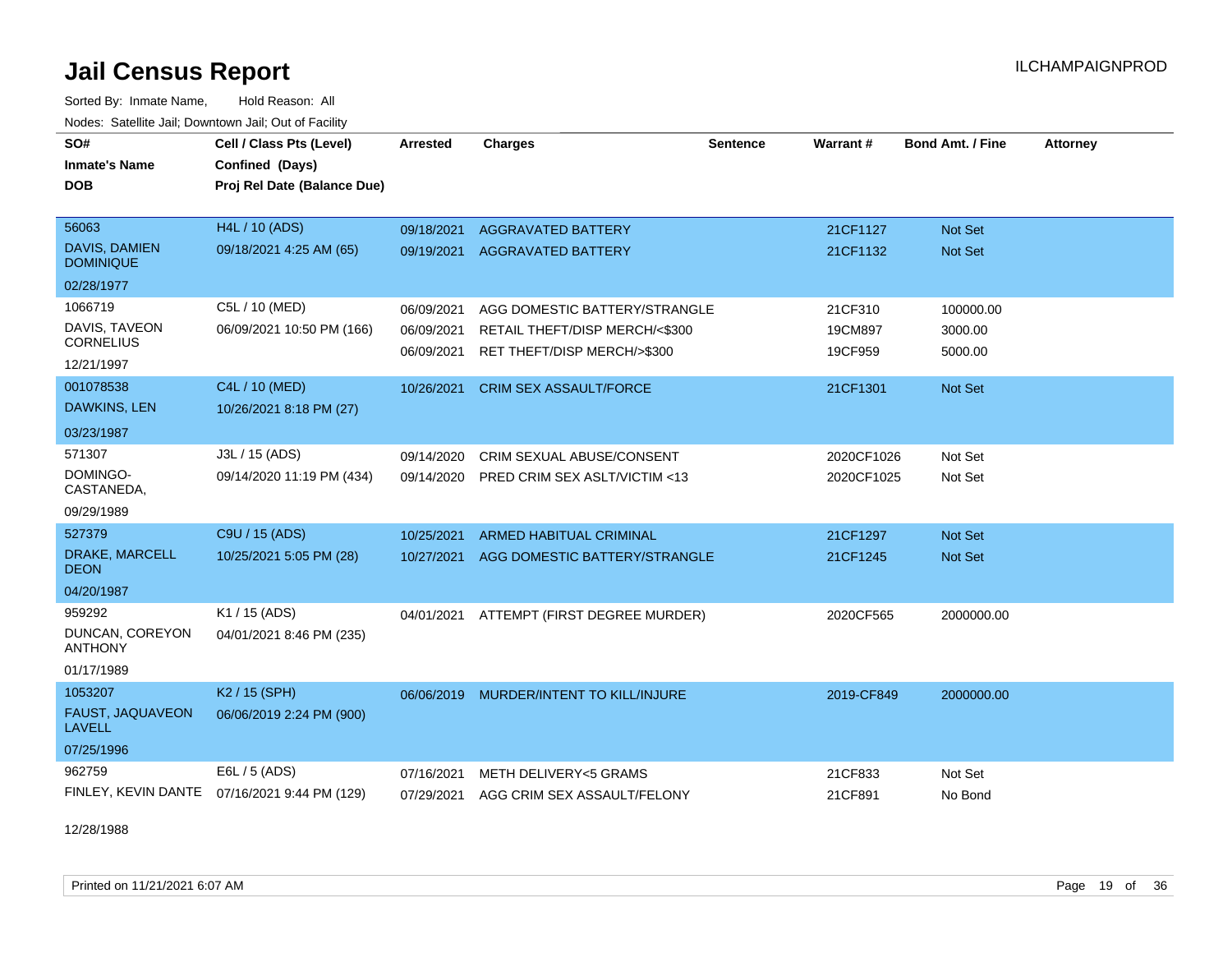Sorted By: Inmate Name, Hold Reason: All Nodes: Satellite Jail; Downtown Jail; Out of Facility

| rouco. Calcinic Jan, Downtown Jan, Out of Facility                     |                                                                            |                                        |                                                                             |                 |                                     |                                 |                 |
|------------------------------------------------------------------------|----------------------------------------------------------------------------|----------------------------------------|-----------------------------------------------------------------------------|-----------------|-------------------------------------|---------------------------------|-----------------|
| SO#<br>Inmate's Name<br><b>DOB</b>                                     | Cell / Class Pts (Level)<br>Confined (Days)<br>Proj Rel Date (Balance Due) | <b>Arrested</b>                        | <b>Charges</b>                                                              | <b>Sentence</b> | <b>Warrant#</b>                     | <b>Bond Amt. / Fine</b>         | <b>Attorney</b> |
| 1068917<br><b>GARCIA, JUAN</b><br>CARLOS                               | H1L / 5 (MIN)<br>08/11/2021 9:24 PM (103)                                  |                                        | 08/11/2021 VIO ORDER/PRIOR VIO OF ORDER                                     |                 | 21CF965                             | <b>Not Set</b>                  |                 |
| 10/21/1997<br>1071098<br><b>HARRIS, SHEMAR</b><br>HARLEM<br>07/22/2000 | F5L / 15 (MAX)<br>11/06/2021 8:22 AM (16)                                  | 11/06/2021                             | AGG CRIM SEX ASSAULT/FIREARM                                                |                 | 21CF1368                            | Not Set                         |                 |
| 1073611<br><b>HAYES, CAMERON</b><br>TAYLOR MALEEK<br>08/10/1998        | G5L / 5 (MIN)<br>02/09/2021 3:10 PM (286)                                  | 02/09/2021<br>02/09/2021               | DELIVERY OF OR POSSESSION OF W/INT<br>MFG 15>100 GR ECSTASY/ANALOG          |                 | 21CF160<br>21CF121                  | <b>Not Set</b><br>500000.00     |                 |
| 544770<br>HAYES, DEVON<br>JERMAINE<br>11/07/1987                       | F9U / 10 (MED)<br>08/14/2021 2:56 AM (100)                                 | 08/14/2021<br>08/14/2021               | AGG DOMESTIC BATTERY/STRANGLE<br>AGGRAVATED DOMESTIC BATTERY                |                 | 2021CF514<br>21CF977                | 25000.00<br>No Bond             |                 |
| 1015002<br><b>HERRERA, ANDREW</b><br>WESLEY<br>12/17/1993              | J1L / 10 (ADS)<br>07/22/2021 9:17 PM (123)                                 | 07/22/2021                             | AGGRAVATED BATTERY                                                          |                 | 2021CF861                           | Not Set                         |                 |
| 1024228<br>HILL, JAMONTE<br>RASHAD<br>05/23/1994                       | K3 / 15 (SPH)<br>04/24/2018 4:07 PM (1,308)                                | 04/24/2018                             | *MURDER/INTENT TO KILL/INJURE                                               |                 | 2018-CF1170                         | 5000000.00                      |                 |
| 49618<br>HITES, STEVEN<br>WAYNE<br>12/31/1979                          | G6U / 5 (MIN)<br>10/26/2021 7:42 AM (27)                                   | 10/26/2021                             | AGG FLEEING POLICE/21 MPH OVER                                              |                 | 21CF1300                            | No Bond                         |                 |
| 1063119<br>HUNT, KHALLEEL<br>MALIK<br>03/28/1999                       | F5U / 10 (MED)<br>11/05/2021 7:47 AM (17)                                  | 11/05/2021<br>11/05/2021<br>11/05/2021 | THEFT/STOLEN/INTENT<\$500<br><b>BURGLARY</b><br>BURGLARY W/O CAUSING DAMAGE |                 | 2020CM14<br>2018CF877<br>2018CF1687 | 5000.00<br>10000.00<br>10000.00 |                 |

Printed on 11/21/2021 6:07 AM Page 20 of 36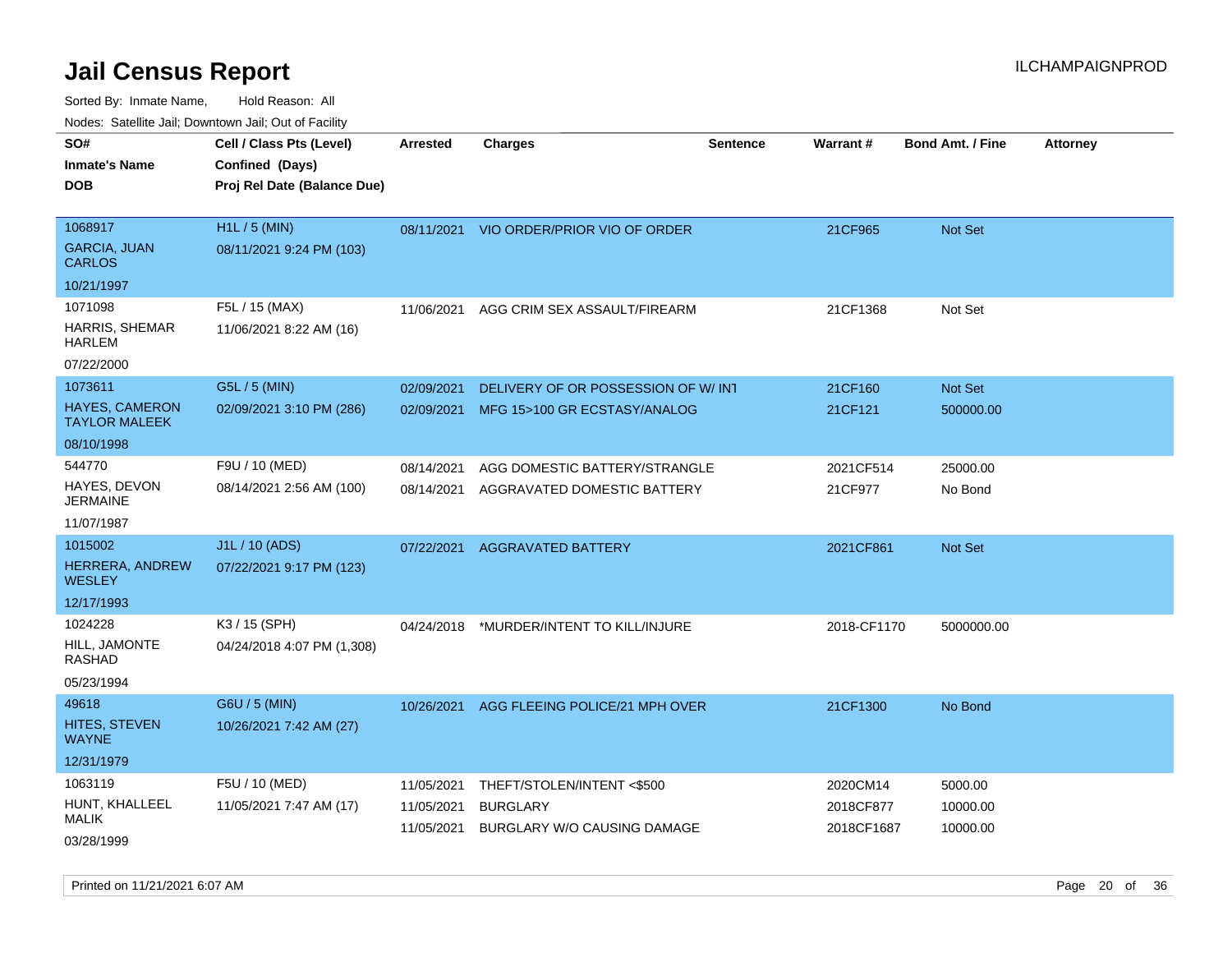| SO#<br><b>Inmate's Name</b><br><b>DOB</b>  | Cell / Class Pts (Level)<br>Confined (Days)<br>Proj Rel Date (Balance Due) | Arrested   | <b>Charges</b>                       | <b>Sentence</b> | <b>Warrant#</b> | <b>Bond Amt. / Fine</b> | <b>Attorney</b> |
|--------------------------------------------|----------------------------------------------------------------------------|------------|--------------------------------------|-----------------|-----------------|-------------------------|-----------------|
| 1073894<br><b>JOKICH, ANTON VEGO</b>       | E4U / 10 (ADS)<br>09/09/2021 2:14 PM (74)                                  | 09/09/2021 | <b>VIOLATE SEX OFFENDER REGIS/2+</b> |                 | 2021CF920       | 10000.00                |                 |
| 05/30/1969                                 |                                                                            |            |                                      |                 |                 |                         |                 |
| 23138                                      | D1 / 15 (MAX)                                                              | 06/17/2021 | STALKING/TRANSMITS THREAT            |                 | 18CF1332        | Not Set                 |                 |
| JONES, GLENN<br><b>CLAYTON</b>             | 06/17/2021 12:51 PM (158)                                                  | 06/17/2021 | AGG CRIM SEXUAL ABUSE/FELONY         |                 | 18-CF-1333      | Not Set                 |                 |
| 08/17/1958                                 |                                                                            |            |                                      |                 |                 |                         |                 |
| 1017120                                    | G3U / 5 (MIN)                                                              | 10/29/2021 | BATTERY/CAUSE BODILY HARM            |                 | 21CM498         | Not Set                 |                 |
| JONES, JOSHUA LYNN 10/29/2021 3:15 AM (24) |                                                                            | 10/29/2021 | AGG ASLT/USE DDLY WEAPON             |                 | 21CM452         | 2500.00                 |                 |
| 05/16/1993                                 |                                                                            |            |                                      |                 |                 |                         |                 |
| 001077231                                  | J5L / 10 (ADS)                                                             | 11/02/2021 | RECEIVE/POSS/SELL STOLEN VEH         |                 | 21CF25          | 15000.00                |                 |
| KOLESAR, JEREMY J                          | 11/02/2021 5:51 PM (20)                                                    | 11/02/2021 | VIOLATE SEX OFFENDER REGIS           |                 | 21CF924         | 10000.00                |                 |
| 10/20/1979                                 |                                                                            |            |                                      |                 |                 |                         |                 |
| 24308                                      | D <sub>2</sub> / 15 (MAX)                                                  | 06/03/2021 | <b>ROBBERY</b>                       |                 | 21CF625         | No Bond                 |                 |
| KWIATKOWSKI,<br><b>ROBERT JOHN</b>         | 06/03/2021 10:40 PM (172)                                                  |            |                                      |                 |                 |                         |                 |
| 08/08/1963                                 |                                                                            |            |                                      |                 |                 |                         |                 |
| 37260                                      | C <sub>2</sub> U / 10 (ADS)                                                | 09/09/2021 | FORGERY/ISSUE DOCUMENT/1 UPC         |                 | 2019 CF 559     | 200000.00               |                 |
| LENARD, DEMETRIUS<br><b>MARQUIS</b>        | 09/09/2021 1:44 AM (74)                                                    |            |                                      |                 |                 |                         |                 |
| 07/03/1973                                 |                                                                            |            |                                      |                 |                 |                         |                 |
| 29681                                      | J2L / 15 (ADS)                                                             | 07/14/2020 | PREDATORY CRIMINAL SEX ASSLT/CHILD   |                 | 20CF-781        | 250000.00               |                 |
| LENOIR, JOHN<br><b>CHRISTOPHER</b>         | 07/14/2020 12:51 PM (496)                                                  |            |                                      |                 |                 |                         |                 |
| 04/20/1966                                 |                                                                            |            |                                      |                 |                 |                         |                 |
| 001078249                                  | B3 / 10 (MED)                                                              | 08/07/2021 | FELON POSS/USE WEAPON/FIREARM        |                 | 21CF947         | Not Set                 |                 |
| MCCLENDON, CALVIN<br>м                     | 08/07/2021 8:56 AM (107)                                                   |            |                                      |                 |                 |                         |                 |
| 04/29/1990                                 |                                                                            |            |                                      |                 |                 |                         |                 |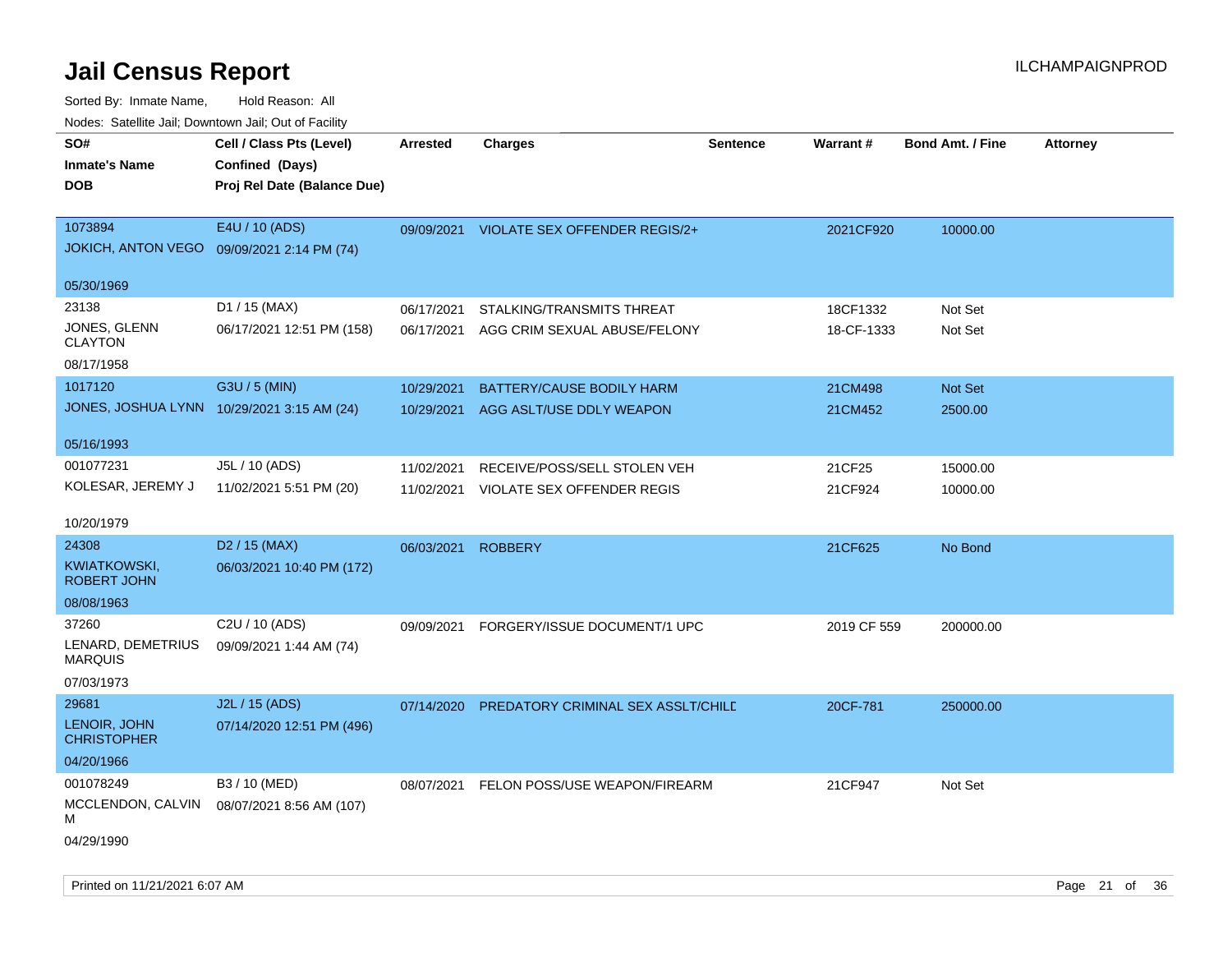Sorted By: Inmate Name, Hold Reason: All

Nodes: Satellite Jail; Downtown Jail; Out of Facility

| SO#                                 | Cell / Class Pts (Level)                   | <b>Arrested</b>      | <b>Charges</b>                                           | <b>Sentence</b> | <b>Warrant#</b> | <b>Bond Amt. / Fine</b> | <b>Attorney</b> |
|-------------------------------------|--------------------------------------------|----------------------|----------------------------------------------------------|-----------------|-----------------|-------------------------|-----------------|
| <b>Inmate's Name</b>                | Confined (Days)                            |                      |                                                          |                 |                 |                         |                 |
| <b>DOB</b>                          | Proj Rel Date (Balance Due)                |                      |                                                          |                 |                 |                         |                 |
|                                     |                                            |                      |                                                          |                 |                 |                         |                 |
| 40235                               | G9U / 5 (MIN)                              | 10/04/2021 AGG DUI/4 |                                                          |                 | 2021CF1145      | 35000.00                |                 |
| MERRIWEATHER,<br><b>MARCUS TODD</b> | 10/04/2021 4:41 PM (49)                    |                      |                                                          |                 |                 |                         |                 |
| 11/28/1967                          |                                            |                      |                                                          |                 |                 |                         |                 |
| 1040273                             | E5U / 15 (ADS)                             | 09/30/2021           | PRED CRIM SEX ASLT/VICTIM <13                            |                 | 21CF329         | 500000.00               |                 |
| METCALFE, LANELL<br><b>JARON</b>    | 09/30/2021 11:32 PM (53)                   |                      |                                                          |                 |                 |                         |                 |
| 09/22/1988                          |                                            |                      |                                                          |                 |                 |                         |                 |
| 1075635                             | B <sub>2</sub> / 10 (ADS)                  | 05/11/2021           | MFG/DEL CANNABIS/30-500 GRAMS                            |                 | 20CF1402        | 100000.00               |                 |
| MILES, DEVLON VON,<br>Junior        | 05/11/2021 10:39 PM (195)                  | 05/11/2021           | AGG DISCHARGE FIREARM/OCC VEH                            |                 | 21CF538         | <b>Not Set</b>          |                 |
| 11/04/2000                          |                                            |                      |                                                          |                 |                 |                         |                 |
| 39106                               | C3L / 10 (SPH)                             | 10/12/2021           | DOMESTIC BATTERY/OTHER PRIOR                             |                 | 21CF1217        | Not Set                 |                 |
| Junior                              | MOORE, ANDREW LEE, 10/12/2021 1:02 AM (41) |                      |                                                          |                 |                 |                         |                 |
| 04/12/1973                          |                                            |                      |                                                          |                 |                 |                         |                 |
| 1069209                             | H2L / 10 (ADS)                             | 04/07/2021           | AGG BATTERY/GREAT BODILY HARM                            |                 | 21CF376         | <b>Not Set</b>          |                 |
| MOORE, DEVONTE<br><b>JAMAL</b>      | 04/07/2021 6:25 PM (229)                   |                      |                                                          |                 |                 |                         |                 |
| 09/24/1995                          |                                            |                      |                                                          |                 |                 |                         |                 |
| 966887                              | F1L / 15 (MAX)                             | 11/05/2021           | DELIVERY OF OR POSSESSION OF W/IN110y/0m/0d (DC 19CF1425 |                 |                 | No Bond                 |                 |
| NELSON, DARRYL<br><b>WAYNE</b>      | 11/05/2021 11:00 AM (17)                   |                      |                                                          |                 |                 |                         |                 |
| 01/16/1984                          |                                            |                      |                                                          |                 |                 |                         |                 |
| 001078357                           | H6L / 15 (ADS)                             | 09/17/2021           | ARMED ROBBERY/ARMED W/FIREARM                            |                 | 21CF1230        | <b>Not Set</b>          |                 |
| PETTIGREW, CAREY                    | 09/17/2021 9:56 AM (66)                    | 09/17/2021           | ARMED ROBBERY/ARMED W/FIREARM                            |                 | 21CF1128        | Not Set                 |                 |
| <b>CORNITRIAS DEOBLO</b>            |                                            | 09/17/2021           | ARMED ROBBERY/ARMED W/FIREARM                            |                 | 21CF1129        | Not Set                 |                 |
| 08/31/1986                          |                                            |                      |                                                          |                 |                 |                         |                 |
| 1022441                             | H3L / 10 (ADS)                             | 10/27/2021           | AGG BATTERY/PEACE OFFICER                                |                 | 2021 CF 12      | No Bond                 |                 |
| PICKENS, DONTRELL<br><b>DEMAR</b>   | 10/27/2021 1:39 PM (26)                    | 10/27/2021           | AGG BATTERY/PEACE OFFICER                                |                 | 2020 CF 1488    | No Bond                 |                 |
| 12/10/1993                          |                                            |                      |                                                          |                 |                 |                         |                 |

Printed on 11/21/2021 6:07 AM Page 22 of 36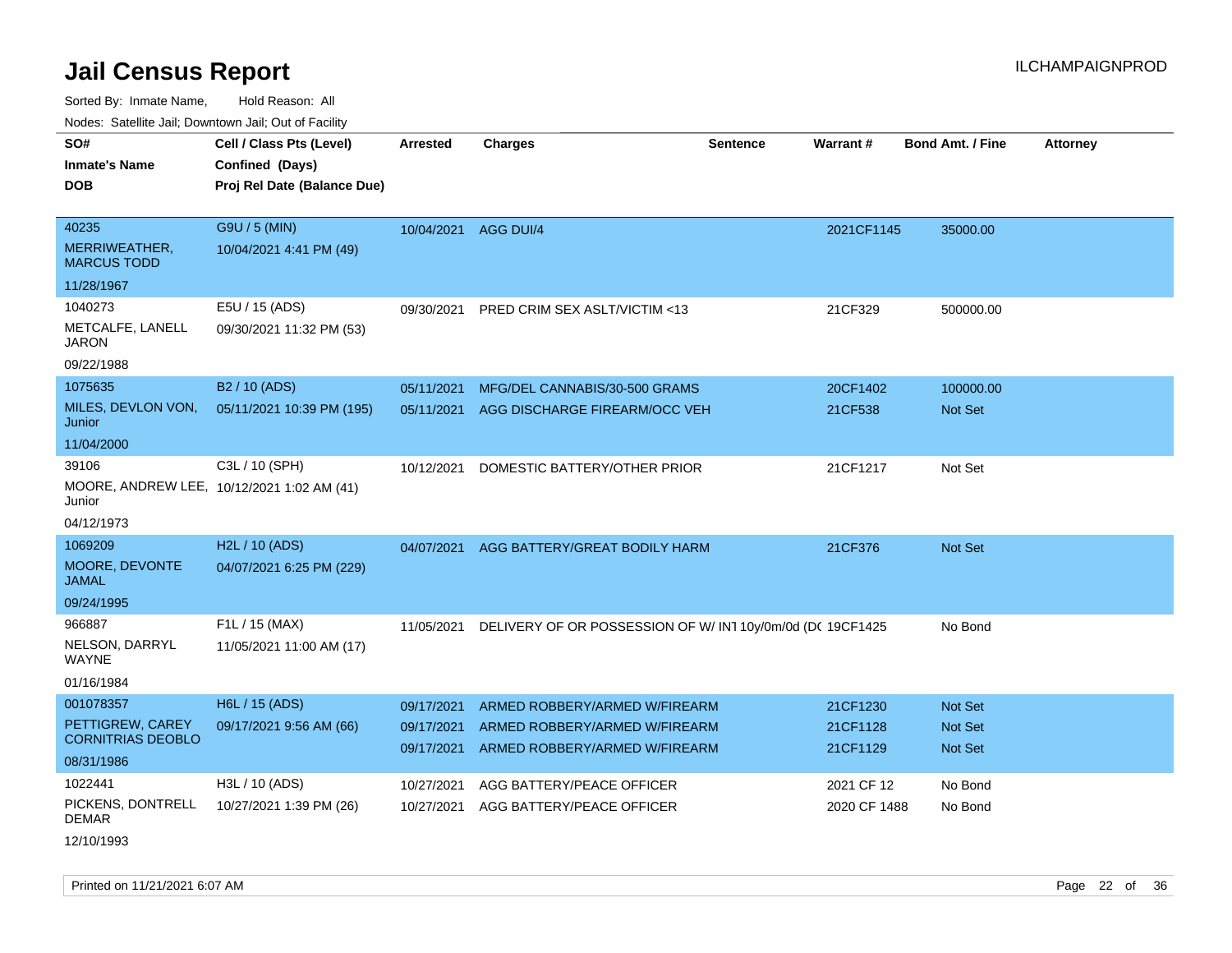| Cell / Class Pts (Level)<br>Confined (Days)<br>Proj Rel Date (Balance Due) | <b>Arrested</b>                                                                                        | <b>Charges</b> | Sentence                                                                                                                                                                                                                                                                                            | Warrant#                                                                                                                             | <b>Bond Amt. / Fine</b> | <b>Attorney</b>        |
|----------------------------------------------------------------------------|--------------------------------------------------------------------------------------------------------|----------------|-----------------------------------------------------------------------------------------------------------------------------------------------------------------------------------------------------------------------------------------------------------------------------------------------------|--------------------------------------------------------------------------------------------------------------------------------------|-------------------------|------------------------|
|                                                                            |                                                                                                        |                |                                                                                                                                                                                                                                                                                                     |                                                                                                                                      |                         |                        |
| A1U / 15 (SPH)                                                             | 01/17/2021                                                                                             |                |                                                                                                                                                                                                                                                                                                     | 2021CF65                                                                                                                             | Not Set                 |                        |
| 01/17/2021 2:40 PM (309)                                                   | 01/17/2021                                                                                             |                |                                                                                                                                                                                                                                                                                                     | 2020CF824                                                                                                                            | 75000.00                |                        |
|                                                                            | 02/17/2021                                                                                             |                | 4y (DOC)                                                                                                                                                                                                                                                                                            |                                                                                                                                      | 250000.00               |                        |
|                                                                            |                                                                                                        |                |                                                                                                                                                                                                                                                                                                     |                                                                                                                                      |                         |                        |
| B1 / 10 (MED)                                                              | 06/07/2021                                                                                             |                |                                                                                                                                                                                                                                                                                                     | 21CF639                                                                                                                              | Not Set                 |                        |
| 06/07/2021 1:53 AM (168)                                                   |                                                                                                        |                |                                                                                                                                                                                                                                                                                                     |                                                                                                                                      |                         |                        |
|                                                                            |                                                                                                        |                |                                                                                                                                                                                                                                                                                                     |                                                                                                                                      |                         |                        |
| 14 / 10 (ADS)                                                              | 10/21/2021                                                                                             |                |                                                                                                                                                                                                                                                                                                     | 21CM123                                                                                                                              | 1000.00                 |                        |
| 10/21/2021 12:34 AM (32)                                                   | 10/21/2021                                                                                             |                |                                                                                                                                                                                                                                                                                                     | 21CF1269                                                                                                                             | Not Set                 |                        |
|                                                                            | 10/21/2021                                                                                             |                |                                                                                                                                                                                                                                                                                                     |                                                                                                                                      |                         |                        |
|                                                                            |                                                                                                        |                |                                                                                                                                                                                                                                                                                                     |                                                                                                                                      |                         |                        |
| $G3L / 5$ (MIN)                                                            | 11/07/2021                                                                                             |                |                                                                                                                                                                                                                                                                                                     | 21CF1371                                                                                                                             | Not Set                 |                        |
| SESSUM, NICHOLAS C 11/07/2021 9:33 PM (15)                                 |                                                                                                        |                |                                                                                                                                                                                                                                                                                                     |                                                                                                                                      |                         |                        |
|                                                                            |                                                                                                        |                |                                                                                                                                                                                                                                                                                                     |                                                                                                                                      |                         |                        |
|                                                                            |                                                                                                        |                |                                                                                                                                                                                                                                                                                                     |                                                                                                                                      |                         |                        |
|                                                                            | 09/28/2021                                                                                             |                |                                                                                                                                                                                                                                                                                                     | 21CF952                                                                                                                              | 10000.00                |                        |
|                                                                            |                                                                                                        |                |                                                                                                                                                                                                                                                                                                     |                                                                                                                                      |                         |                        |
|                                                                            |                                                                                                        |                |                                                                                                                                                                                                                                                                                                     |                                                                                                                                      |                         |                        |
| F3L / 10 (MED)                                                             | 10/22/2021                                                                                             |                |                                                                                                                                                                                                                                                                                                     | 21CF1123                                                                                                                             | 50000.00                |                        |
| SOULE, AUSTIN TYLER 10/22/2021 6:49 AM (31)                                |                                                                                                        |                |                                                                                                                                                                                                                                                                                                     |                                                                                                                                      |                         |                        |
|                                                                            |                                                                                                        |                |                                                                                                                                                                                                                                                                                                     |                                                                                                                                      |                         |                        |
|                                                                            |                                                                                                        |                |                                                                                                                                                                                                                                                                                                     |                                                                                                                                      |                         |                        |
|                                                                            | 05/26/2021                                                                                             |                |                                                                                                                                                                                                                                                                                                     | 21CF667                                                                                                                              | <b>Not Set</b>          |                        |
| 05/27/2021 12:59 AM (179)                                                  | 05/26/2021                                                                                             |                |                                                                                                                                                                                                                                                                                                     | 21CF598                                                                                                                              | Not Set                 |                        |
|                                                                            | 05/26/2021                                                                                             |                |                                                                                                                                                                                                                                                                                                     | 21TR4000                                                                                                                             | <b>Not Set</b>          |                        |
|                                                                            |                                                                                                        |                |                                                                                                                                                                                                                                                                                                     |                                                                                                                                      |                         |                        |
|                                                                            | 09/08/2021                                                                                             |                |                                                                                                                                                                                                                                                                                                     | 20CF1051                                                                                                                             | No Bond                 |                        |
|                                                                            |                                                                                                        |                |                                                                                                                                                                                                                                                                                                     |                                                                                                                                      |                         |                        |
|                                                                            |                                                                                                        |                |                                                                                                                                                                                                                                                                                                     |                                                                                                                                      |                         |                        |
|                                                                            | G7L / 5 (MIN)<br>09/28/2021 2:04 AM (55)<br>G1U / 5 (MIN)<br>H5L / 10 (ADS)<br>09/08/2021 3:28 PM (75) |                | ARMED ROBBERY/NO FIREARM<br><b>AGGRAVATED BATTERY</b><br>DOMESTIC BATTERY/OTHER PRIOR<br>AGG ASLT/USE DDLY WEAPON<br>DOMESTIC BATTERY/OTHER PRIOR<br>PROBATION VIOLATION<br><b>IDENTITY THEFT/\$2K-\$10K</b><br><b>BURGLARY</b><br><b>METH DELIVERY/5&lt;15 GRAMS</b><br>DRIVING ON REVOKED LICENSE | ATTEMPT (FIRST DEGREE MURDER)<br>POSSESSING A CONTROLLED SUBSTAND<br>AGG DOMESTIC BATTERY/STRANGLE<br>AGG ASLT PEACE OFF/FIRE/ER WRK |                         | 2019CF1220<br>10000.00 |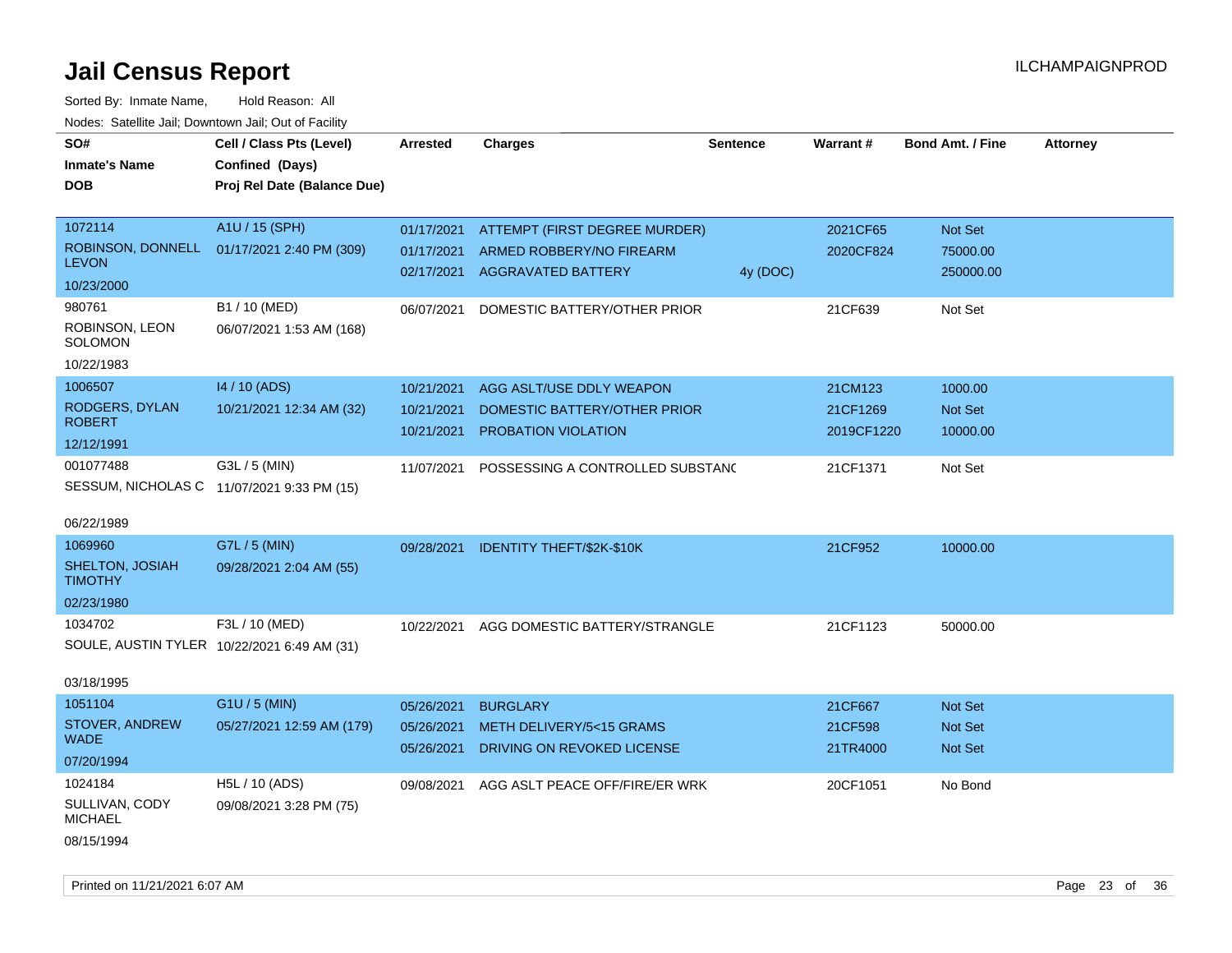Sorted By: Inmate Name, Hold Reason: All Nodes: Satellite Jail; Downtown Jail; Out of Facility

| SO#                                     | Cell / Class Pts (Level)    | <b>Arrested</b> | <b>Charges</b>                      | <b>Sentence</b> | Warrant#   | <b>Bond Amt. / Fine</b> | <b>Attorney</b> |
|-----------------------------------------|-----------------------------|-----------------|-------------------------------------|-----------------|------------|-------------------------|-----------------|
| <b>Inmate's Name</b>                    | Confined (Days)             |                 |                                     |                 |            |                         |                 |
| <b>DOB</b>                              | Proj Rel Date (Balance Due) |                 |                                     |                 |            |                         |                 |
|                                         |                             |                 |                                     |                 |            |                         |                 |
| 1035647                                 | I3 / 10 (ADS)               | 10/29/2021      | CRIM DMG TO PROP \$500-10K          |                 | 21CF983    | 10000.00                |                 |
| SUMO, DAVID KLON                        | 10/29/2021 6:36 PM (24)     | 10/29/2021      | CRIM DMG/GOVT PROP/>\$500-\$10K     |                 | 21CF984    | 10000.00                |                 |
| 06/23/1975                              |                             |                 |                                     |                 |            |                         |                 |
| 1068839                                 | F8L / 15 (MAX)              | 08/07/2020      | <b>HOMICIDE</b>                     |                 | 2020-CF851 | 1000000.00              |                 |
| TAYLOR, LONDON<br><b>JAVON</b>          | 08/07/2020 10:30 AM (472)   |                 |                                     |                 |            |                         |                 |
| 08/16/1999                              |                             |                 |                                     |                 |            |                         |                 |
| 1004142                                 | F9L / 15 (MAX)              | 10/22/2021      | PAROLE REVOCATION                   |                 |            | Not Set                 |                 |
| TOY, KAYON LARENZ                       | 10/22/2021 1:01 PM (31)     | 10/27/2021      | POSSESSION OF METH/15<100GRAMS      |                 | 2021CF1298 | 1500000.00              |                 |
| 09/12/1991                              |                             |                 |                                     |                 |            |                         |                 |
| 1056971                                 | D6 / 10 (ADS)               | 08/07/2021      | FELON POSS/USE WEAPON/FIREARM       |                 | 21CF948    | No Bond                 |                 |
| TRAVIS, DENZEL<br><b>DANTRELL</b>       | 08/07/2021 7:36 AM (107)    | 08/08/2021      | AGG BATTERY/PUBLIC PLACE            |                 | 2020CF647  | 25000.00                |                 |
| 03/21/1993                              |                             |                 |                                     |                 |            |                         |                 |
| 001078250                               | F2L / 10 (MED)              | 08/07/2021      | <b>FELON POSS WEAPON/BODY ARMOR</b> |                 | 21CF950    | Not Set                 |                 |
| <b>TRAVIS, JORDAN</b><br><b>TESHAUN</b> | 08/07/2021 10:27 AM (107)   |                 |                                     |                 |            |                         |                 |
| 03/03/1996                              |                             |                 |                                     |                 |            |                         |                 |
| 969709                                  | G2U / 5 (MIN)               | 10/29/2021      | CRIM DMG TO PROP \$500-10K          |                 |            | Not Set                 |                 |
| TUFTE, BRYCE<br><b>MATTHEW</b>          | 10/29/2021 3:14 PM (24)     | 10/29/2021      | DRIVING ON SUSPENDED LICENSE        |                 | 20TR2181   | 5000.00                 |                 |
| 05/30/1988                              | 12/20/2021 (0.00)           |                 |                                     |                 |            |                         |                 |
| 30108                                   | J4L / 15 (ADS)              | 07/30/2021      | <b>MURDER</b>                       |                 | 21CF902    | 2000000.00              |                 |
| VANDYKE, DARYL<br><b>ANTHONY</b>        | 07/30/2021 8:29 PM (115)    |                 |                                     |                 |            |                         |                 |
| 10/04/1965                              |                             |                 |                                     |                 |            |                         |                 |
| 968681                                  | D5 / 15 (ADS)               | 08/27/2021      | INDIRECT CRIMINAL CONTEMPT          | 5y (DOC)        | 2021CC16   | No Bond                 |                 |
| <b>WADE, DEMETRIUS</b><br>DARYL         | 08/27/2021 2:25 AM (87)     | 08/27/2021      | AGG CRIM SX AB/VIC 13<18/TRUST      |                 | 2020CF499  | 250000.00               |                 |
|                                         |                             |                 |                                     |                 |            |                         |                 |

01/07/1987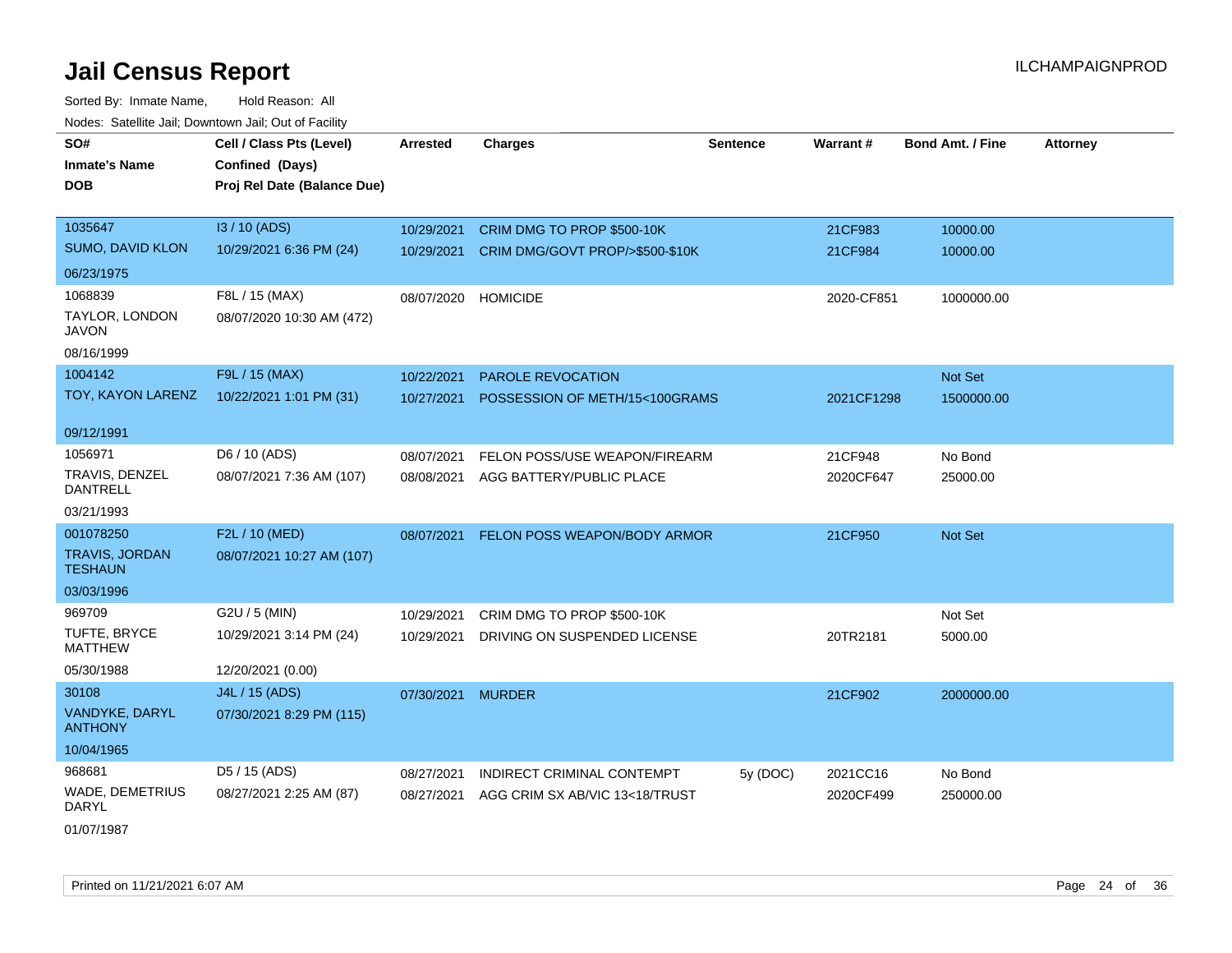| rougs. Galchild Jan, Downlown Jan, Out of Facility |                             |                 |                             |                 |             |                         |                 |
|----------------------------------------------------|-----------------------------|-----------------|-----------------------------|-----------------|-------------|-------------------------|-----------------|
| SO#                                                | Cell / Class Pts (Level)    | <b>Arrested</b> | <b>Charges</b>              | <b>Sentence</b> | Warrant#    | <b>Bond Amt. / Fine</b> | <b>Attorney</b> |
| <b>Inmate's Name</b>                               | Confined (Days)             |                 |                             |                 |             |                         |                 |
| <b>DOB</b>                                         | Proj Rel Date (Balance Due) |                 |                             |                 |             |                         |                 |
|                                                    |                             |                 |                             |                 |             |                         |                 |
| 1070904                                            | G7U / 5 (MIN)               | 10/28/2021      | <b>BURGLARY</b>             |                 | 2021CF321   | 15000.00                |                 |
| WANKEL, JONAH<br><b>JAMES</b>                      | 10/28/2021 3:42 AM (25)     |                 |                             |                 |             |                         |                 |
| 12/15/1993                                         |                             |                 |                             |                 |             |                         |                 |
| 44836                                              | E2L / 15 (ADS)              | 11/02/2021      | THEFT                       |                 |             | Not Set                 |                 |
| <b>WESLEY, FRANK</b>                               | 11/02/2021 4:08 AM (20)     | 11/02/2021      | DISORDERLY CONDUCT          |                 |             | Not Set                 |                 |
| <b>LADELL</b>                                      |                             | 11/02/2021      | CRIM TRESPASS TO STATE LAND |                 | 21118875    | Not Set                 |                 |
| 09/17/1977                                         |                             |                 |                             |                 |             |                         |                 |
| 001078511                                          | G5U / 5 (MIN)               | 10/18/2021 WRIT |                             |                 | 20CF1318    | No Bond                 |                 |
| <b>WILLIAMS, KANAAN</b><br><b>AUBREY</b>           | 10/18/2021 2:21 PM (35)     |                 |                             |                 |             |                         |                 |
| 03/17/2000                                         |                             |                 |                             |                 |             |                         |                 |
| 1058072                                            | A2U / 15 (SPH)              | 02/25/2021      | ARMED HABITUAL CRIMINAL     |                 |             | Not Set                 |                 |
| <b>WILLIAMS, KENNETH</b><br><b>BERNARD</b>         | 02/25/2021 3:24 PM (270)    |                 |                             |                 |             |                         |                 |
| 10/04/1985                                         |                             |                 |                             |                 |             |                         |                 |
| 53518                                              | $15/15$ (ADS)               | 08/19/2021      | <b>AGGRAVATED BATTERY</b>   |                 | 21CF1014    | <b>Not Set</b>          |                 |
| <b>WILLIAMS, TORREY</b><br><b>TOSHIBA</b>          | 08/19/2021 10:10 AM (95)    | 09/01/2021      | PROBATION VIOLATION         |                 | 20CF381     | Not Set                 |                 |
| 03/30/1975                                         |                             |                 |                             |                 |             |                         |                 |
| 9326                                               | $12/5$ (ADS)                | 06/14/2021      | <b>BURGLARY</b>             |                 | 2020-CF-625 | Not Set                 |                 |
| YOUNG, ANTHONY<br>PAUL                             | 06/14/2021 12:07 PM (161)   |                 |                             |                 |             |                         |                 |
| 03/13/1954                                         |                             |                 |                             |                 |             |                         |                 |
| <b>Total Downtown Jail: 61</b>                     |                             | Males: 61       | Females: 0<br>Unknown: 0    |                 |             |                         |                 |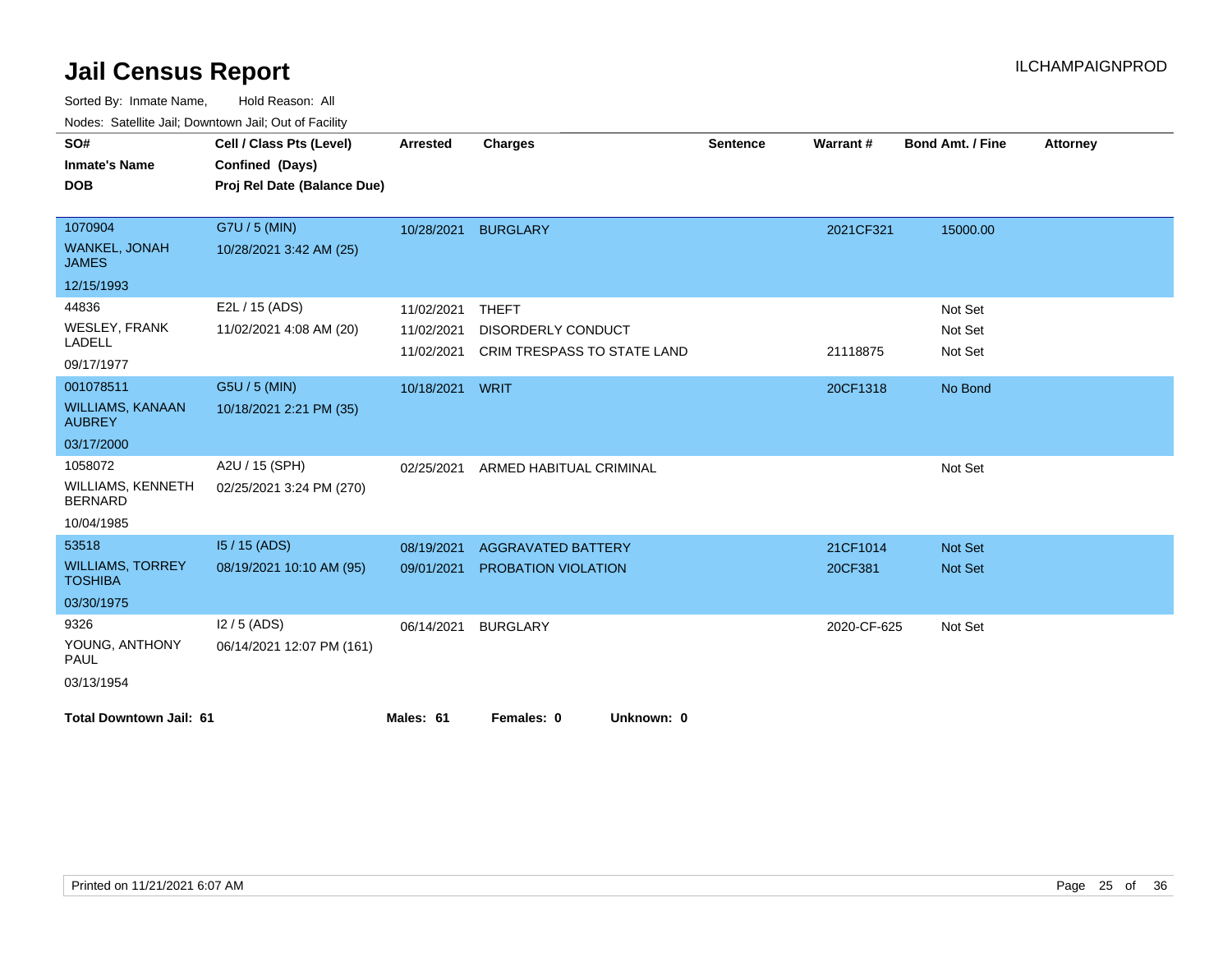|  | <b>Out of Facility</b> |  |
|--|------------------------|--|

| SO#<br><b>Inmate's Name</b><br><b>DOB</b>                         | Cell / Class Pts (Level)<br>Confined (Days)<br>Proj Rel Date (Balance Due) | <b>Arrested</b>                        | <b>Charges</b>                                                                                     | <b>Sentence</b> | Warrant#                        | <b>Bond Amt. / Fine</b>                     | <b>Attorney</b> |
|-------------------------------------------------------------------|----------------------------------------------------------------------------|----------------------------------------|----------------------------------------------------------------------------------------------------|-----------------|---------------------------------|---------------------------------------------|-----------------|
| 61095<br>AMOS, DERRICK<br><b>JAMES</b>                            | <b>DEW / 10 (ADS)</b><br>05/02/2021 9:02 PM (204)                          | 05/02/2021                             | HOME INVASION/CAUSE INJURY                                                                         |                 | 2021CF323                       | 100000.00                                   |                 |
| 06/12/1985<br>19971<br><b>LYNN</b>                                | <b>EHD</b><br>BARNESKE, RAYMOND 11/09/2021 9:32 AM (13)                    | 11/09/2021                             | DRIVING RVK/SUSP DUI/SSS 4-9                                                                       |                 | 2021CF968                       | Not Set                                     |                 |
| 08/17/1961                                                        | 5/6/2022 (0.00)                                                            |                                        |                                                                                                    |                 |                                 |                                             |                 |
| 516062<br><b>BENNETT, JOHN</b><br><b>MICHAEL</b>                  | <b>DEW / 15 (MAX)</b><br>02/22/2021 10:47 AM (273)                         | 02/22/2021<br>02/22/2021               | <b>PHONE HARASSMENT/2+</b><br>AGG DISCH FIR/VEH/PC OFF/FRMAN                                       |                 | 20CF194<br>21CF210              | 5000.00<br>No Bond                          |                 |
| 04/30/1986                                                        |                                                                            |                                        |                                                                                                    |                 |                                 |                                             |                 |
| 976538                                                            | EHD<br>BLISSIT, WYATT TYRES 10/12/2021 10:05 AM (41)                       | 10/12/2021                             | DOMESTIC BATTERY/OTHER PRIOR                                                                       |                 | 2020CF1095                      | Not Set                                     |                 |
| 09/05/1989                                                        | 1/6/2022 (0.00)                                                            |                                        |                                                                                                    |                 |                                 |                                             |                 |
| 33993<br><b>BOOKER, STEPHON</b><br><b>MONTELL</b><br>06/11/1971   | <b>DEW / 10 (MED)</b><br>06/14/2021 7:42 PM (161)                          | 06/14/2021<br>06/14/2021<br>06/14/2021 | <b>AGGRAVATED DOMESTIC BATTERY</b><br>POSSESSING A CONTROLLED SUBSTANC<br><b>PAROLE REVOCATION</b> |                 | 21CF688<br>21CF657<br>CH2103612 | <b>Not Set</b><br><b>Not Set</b><br>No Bond |                 |
| 1074315<br><b>BRIGGS, PATRICK</b><br><b>MONTAY</b><br>08/05/2001  | DEW / 15 (MAX)<br>08/03/2021 4:56 PM (111)                                 | 07/27/2021                             | AGG DISCHARGE FIREARM/VEH/SCH                                                                      |                 | 21CF927                         | Not Set                                     |                 |
| 001078065<br><b>BROWN, CHARMAN</b><br><b>LAKEEF</b><br>11/30/2002 | <b>KAN / 10 (ADS)</b><br>06/17/2021 12:32 PM (158)                         | 06/17/2021                             | AGG BATTERY/DISCHARGE FIREARM                                                                      |                 | 21CF704                         | 1000000.00                                  |                 |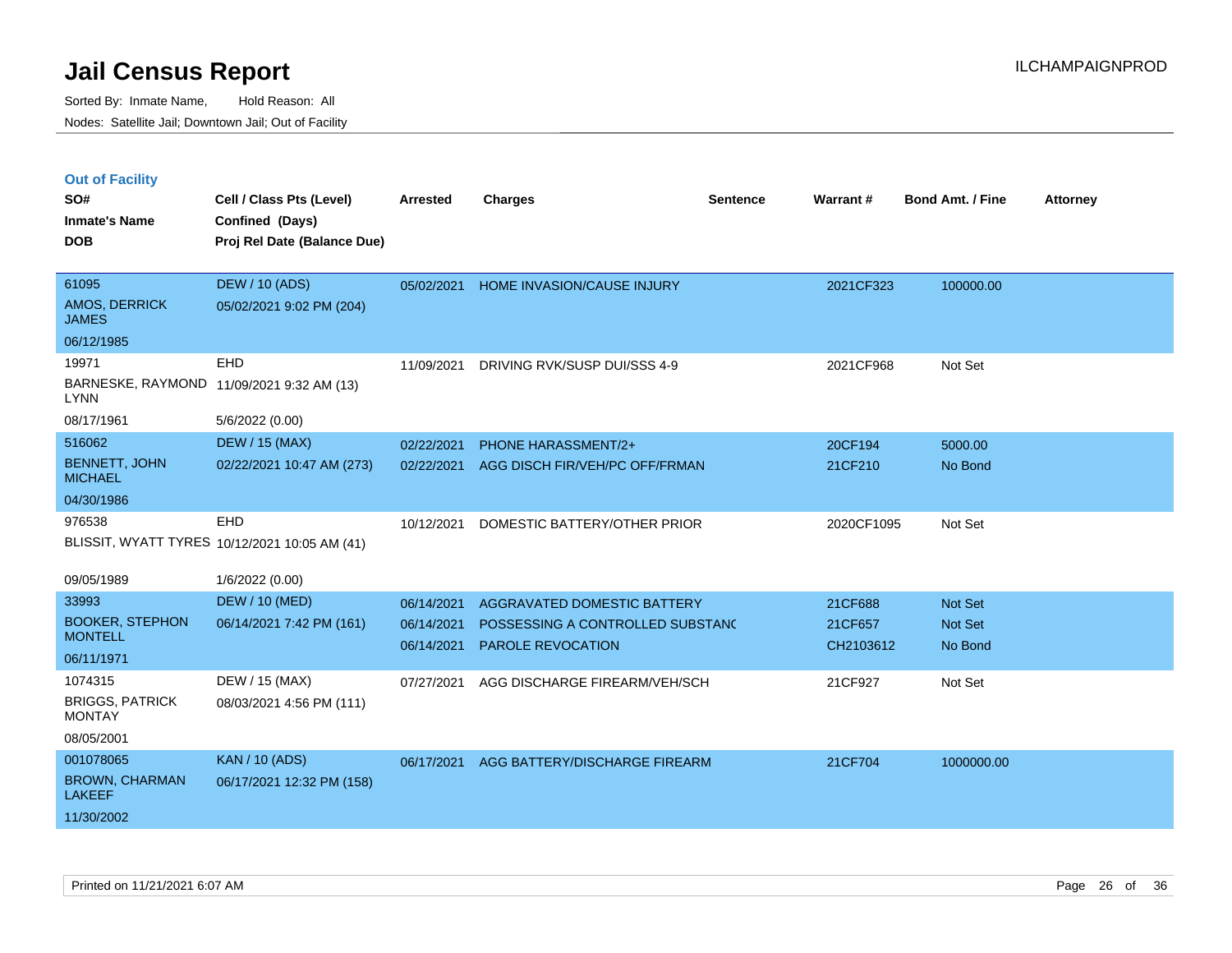| roaco. Oatomto dan, Downtown dan, Oat or Fability |                                             |                 |                                     |                 |            |                         |                 |
|---------------------------------------------------|---------------------------------------------|-----------------|-------------------------------------|-----------------|------------|-------------------------|-----------------|
| SO#<br><b>Inmate's Name</b>                       | Cell / Class Pts (Level)<br>Confined (Days) | <b>Arrested</b> | <b>Charges</b>                      | <b>Sentence</b> | Warrant#   | <b>Bond Amt. / Fine</b> | <b>Attorney</b> |
| DOB                                               | Proj Rel Date (Balance Due)                 |                 |                                     |                 |            |                         |                 |
|                                                   |                                             |                 |                                     |                 |            |                         |                 |
| 1038554                                           | KAN / 15 (MAX)                              | 08/18/2021      | ARMED HABITUAL CRIMINAL             |                 | 21CF1162   | Not Set                 |                 |
| <b>BROWN, CORRION</b><br>DEVONTAE                 | 08/18/2021 5:40 PM (96)                     | 08/18/2021      | DELIVERY OF OR POSSESSION OF W/ INT |                 | 21CF1009   | No Bond                 |                 |
| 04/19/1995                                        |                                             |                 |                                     |                 |            |                         |                 |
| 1071662                                           | KAN / 15 (MAX)                              | 12/07/2020      | FELON POSS/USE FIREARM PRIOR        | 7y (DOC)        | 20CF1418   | 250000.00               |                 |
| BROWN, JAWON<br>EDWARD                            | 12/14/2020 6:02 PM (343)                    |                 |                                     |                 |            |                         |                 |
| 04/21/2000                                        |                                             |                 |                                     |                 |            |                         |                 |
| 1038579                                           | <b>KAN / 15 (MAX)</b>                       | 08/18/2021      | FELON POSS/USE WEAPON/FIREARM       |                 | 21CF1010   | <b>Not Set</b>          |                 |
| <b>BROWN, MARKEL</b><br><b>RIKKI</b>              | 08/18/2021 2:05 PM (96)                     |                 |                                     |                 |            |                         |                 |
| 01/06/1995                                        |                                             |                 |                                     |                 |            |                         |                 |
| 1003006                                           | KAN / 15 (MAX)                              | 08/19/2021      | FELON POSS/USE MACHINE GUN          |                 | 21CF1011   | No Bond                 |                 |
| <b>BROWN, ROCKEITH</b><br><b>JAVONTE</b>          | 08/19/2021 12:55 AM (95)                    |                 |                                     |                 |            |                         |                 |
| 07/23/1991                                        |                                             |                 |                                     |                 |            |                         |                 |
| 987334                                            | <b>DEW / 15 (MAX)</b>                       | 03/10/2021      | ATTEMPT (FIRST DEGREE MURDER)       |                 | 19CF689    | Not Set                 |                 |
| <b>CAIN, ISAIAH</b><br><b>DEPRIEST</b>            | 03/10/2021 2:22 PM (257)                    |                 |                                     |                 |            |                         |                 |
| 12/23/1990                                        |                                             |                 |                                     |                 |            |                         |                 |
| 992962                                            | DEW / 15 (ADS)                              | 05/25/2021      | MURDER/INTENT TO KILL/INJURE        |                 | 2018CF1045 | 1000000.00              |                 |
| CAMPBELL, KEITH<br><b>KNAQEEB</b>                 | 05/25/2021 1:19 PM (181)                    |                 |                                     |                 |            |                         |                 |
| 07/22/1991                                        |                                             |                 |                                     |                 |            |                         |                 |
| 1064992                                           | <b>KAN / 15 (MAX)</b>                       | 09/20/2021      | ARMED VIOLENCE/CATEGORY I           |                 | 21CF1137   | Not Set                 |                 |
| <b>CARTER, KEJUAN</b><br><b>JAVONTE</b>           | 09/20/2021 11:42 PM (63)                    |                 |                                     |                 |            |                         |                 |
| 06/27/1998                                        |                                             |                 |                                     |                 |            |                         |                 |
| 959420                                            | EHD                                         | 11/16/2021      | AGG DUI/NO VALID DL                 |                 | 2021CF673  | Not Set                 |                 |
| CHAPPLE, RAYMOND<br><b>DEONTE</b>                 | 11/16/2021 9:49 AM (6)                      |                 |                                     |                 |            |                         |                 |
| 06/30/1988                                        | 12/29/2021 (0.00)                           |                 |                                     |                 |            |                         |                 |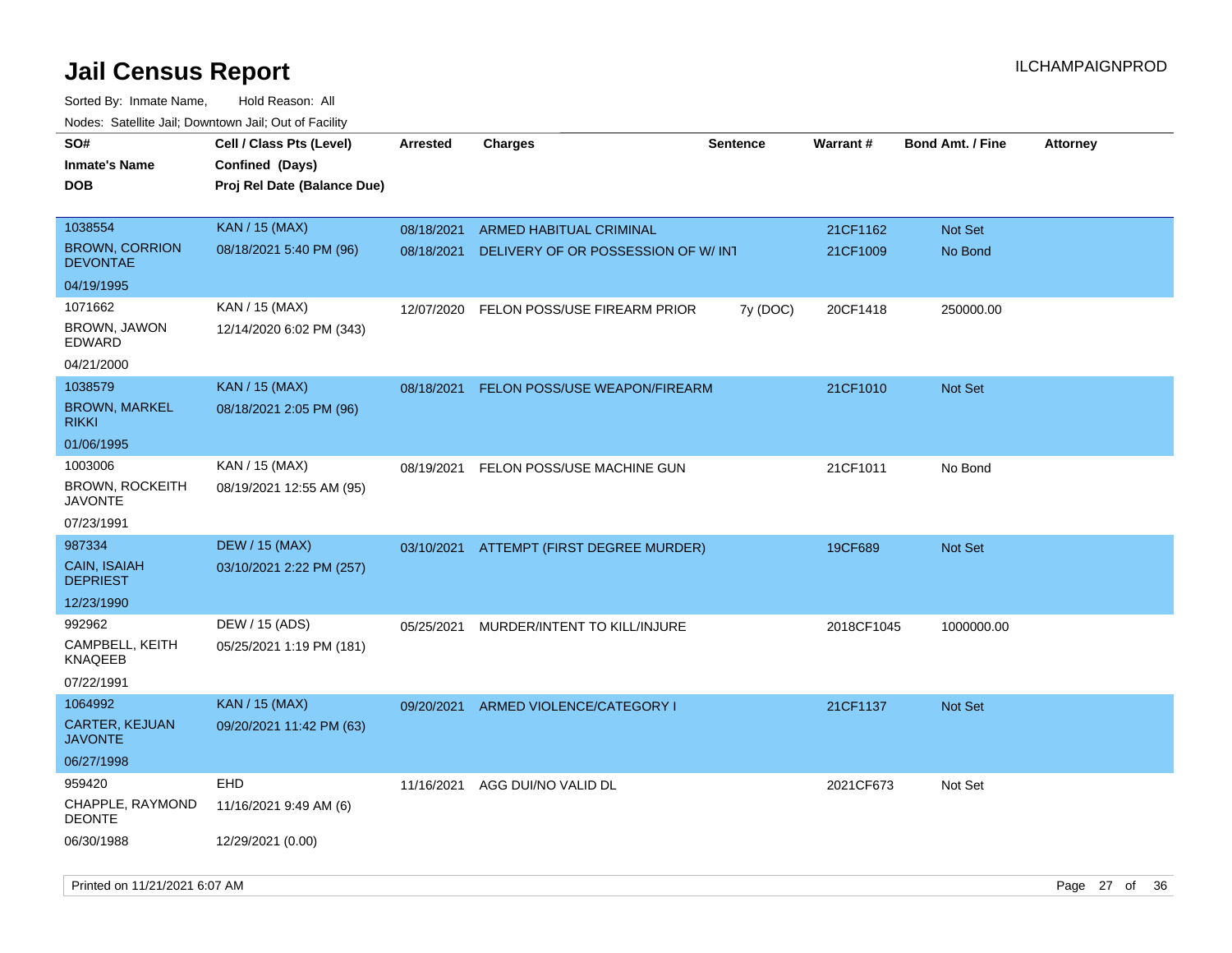| SO#<br><b>Inmate's Name</b><br><b>DOB</b> | Cell / Class Pts (Level)<br>Confined (Days)<br>Proj Rel Date (Balance Due) | <b>Arrested</b> | <b>Charges</b>                            | <b>Sentence</b> | Warrant#   | <b>Bond Amt. / Fine</b> | <b>Attorney</b> |
|-------------------------------------------|----------------------------------------------------------------------------|-----------------|-------------------------------------------|-----------------|------------|-------------------------|-----------------|
|                                           |                                                                            |                 |                                           |                 |            |                         |                 |
| 1068848                                   | <b>KAN / 15 (MAX)</b>                                                      | 02/06/2020      | MURDER/INTENT TO KILL/INJURE              |                 | 20CF-156   | No Bond                 |                 |
| <b>CHATMAN, MICHAEL</b><br><b>DAISEAN</b> | 02/06/2020 5:22 PM (655)                                                   |                 |                                           |                 |            |                         |                 |
| 11/12/1999                                |                                                                            |                 |                                           |                 |            |                         |                 |
| 001078461                                 | KAN / 10 (MED)                                                             | 10/07/2021      | AGG UNLAWFUL USE WEAPON/PERSON            |                 | 2021CF1209 | No Bond                 |                 |
| COLE, ERIC JOSE                           | 10/08/2021 12:25 AM (45)                                                   | 10/07/2021      | AGG DOMESTIC BATTERY/STRANGLE             |                 | 2021CF1208 | Not Set                 |                 |
| 01/24/2002                                |                                                                            | 10/08/2021      | HARASS WITNESS/FAMILY MBR/REP             |                 | 21CF1218   | Not Set                 |                 |
| 57733                                     | <b>KAN / 15 (SPH)</b>                                                      | 02/25/2020      | <b>HOMICIDE</b>                           |                 | 2020-CF250 | 2000000.00              |                 |
| <b>CRAIG, ANTOINE</b><br><b>DARRELL</b>   | 02/25/2020 4:08 PM (636)                                                   | 02/25/2020      | FELON POSS/USE WEAPON/FIREARM             |                 | 19CF-1827  | 80000.00                |                 |
| 10/09/1982                                |                                                                            |                 |                                           |                 |            |                         |                 |
| 001077939                                 | DEW / 10 (MED)                                                             | 05/10/2021      | FIREARM/FOID INVALID/NOT ELIG             |                 | 21CF526    | No Bond                 |                 |
| <b>CROSS, PATRICK</b><br><b>DONTRELLE</b> | 05/10/2021 7:31 PM (196)                                                   |                 | 06/02/2021 POSS STOLEN VEHICLE > \$25,000 |                 | 21CF612    | Not Set                 |                 |
| 11/07/2001                                |                                                                            |                 |                                           |                 |            |                         |                 |
| 62096                                     | <b>EHD</b>                                                                 | 11/16/2021      | DRIVING ON REVOKED LICENSE                |                 | 2020TR9624 | Not Set                 |                 |
| <b>DEES, CHARLES</b><br><b>ANTHONY</b>    | 11/16/2021 11:13 AM (6)                                                    |                 |                                           |                 |            |                         |                 |
| 02/24/1981                                | 11/25/2021 (0.00)                                                          |                 |                                           |                 |            |                         |                 |
| 1061304                                   | DEW / 15 (MAX)                                                             | 10/11/2021      | ARMED HABITUAL CRIMINAL                   |                 | 21CF1226   | No Bond                 |                 |
| DORRIS, KEMION                            | 10/11/2021 7:30 PM (42)                                                    | 10/11/2021      | ARMED HABITUAL CRIMINAL                   |                 | 21CF1227   | No Bond                 |                 |
| <b>DAETOCE</b>                            |                                                                            | 10/11/2021      | HOME INVASION/FIREARM                     |                 | 21CF1228   | No Bond                 |                 |
| 11/19/1997                                |                                                                            |                 |                                           |                 |            |                         |                 |
| 1076663                                   | <b>DEW / 15 (MAX)</b>                                                      | 07/15/2020      | *ARMED HABITUAL CRIMINAL                  |                 | 2020-CF783 | 500000.00               |                 |
| DYE, KENNE YAKIEM                         | 07/15/2020 11:49 AM (495)                                                  |                 |                                           |                 |            |                         |                 |
| 05/30/1988                                |                                                                            |                 |                                           |                 |            |                         |                 |
| 27428                                     | <b>EHD</b>                                                                 | 09/21/2021      | DRIVING RVK/SUSP DUI/SSS 3RD              |                 | 2020CF1368 | Not Set                 |                 |
| <b>FRANKLIN, TYRONE</b><br>Senior         | 09/21/2021 9:27 AM (62)                                                    | 09/21/2021      | DRIVING RVK/SUSP DUI/SSS 3RD              |                 | 2021CF435  | Not Set                 |                 |
| 09/12/1966                                | 12/19/2021 (0.00)                                                          |                 |                                           |                 |            |                         |                 |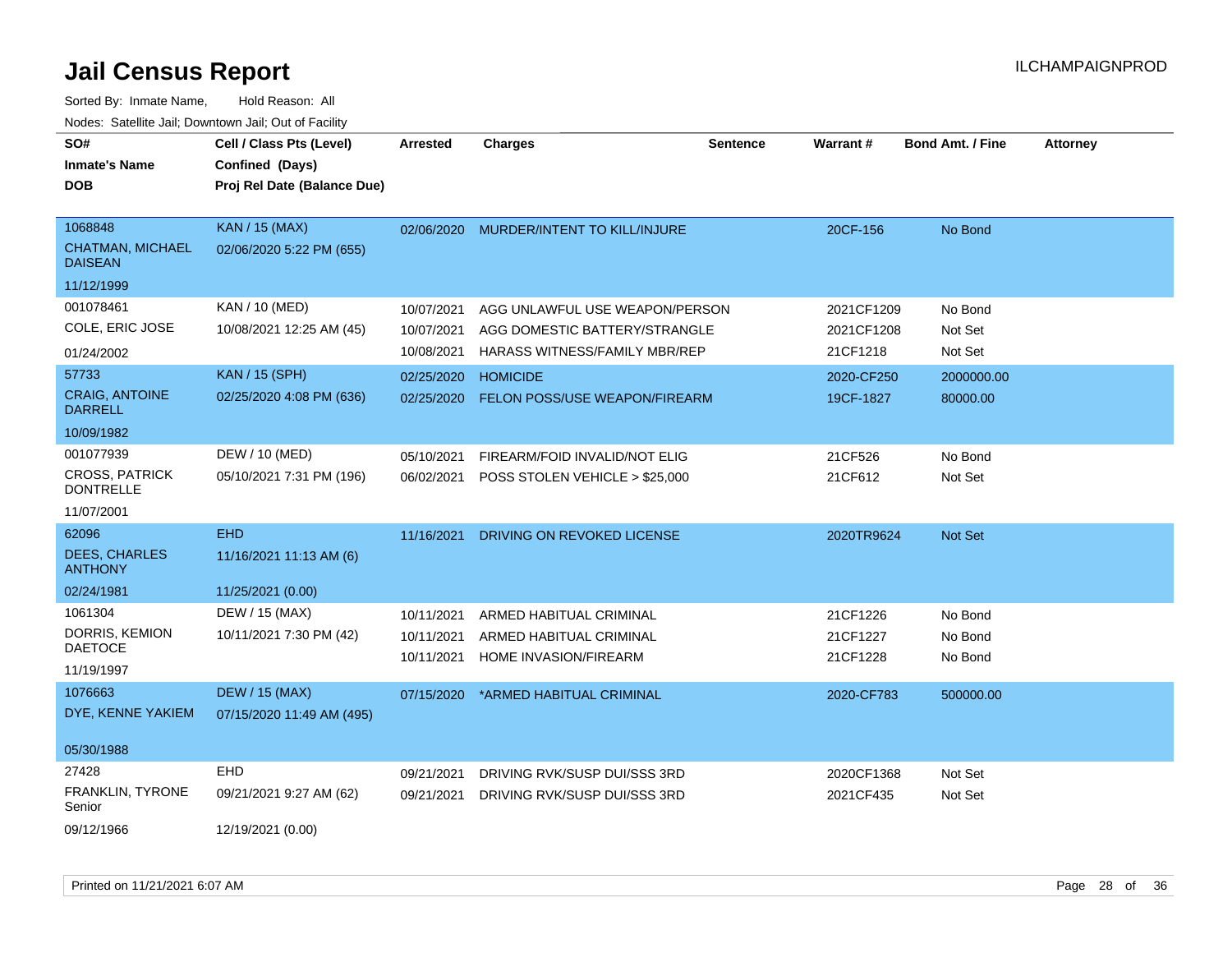Sorted By: Inmate Name, Hold Reason: All Nodes: Satellite Jail; Downtown Jail; Out of Facility

| SO#<br><b>Inmate's Name</b><br><b>DOB</b>  | Cell / Class Pts (Level)<br>Confined (Days)<br>Proj Rel Date (Balance Due) | <b>Arrested</b> | <b>Charges</b>                         | <b>Sentence</b> | Warrant # | <b>Bond Amt. / Fine</b> | <b>Attorney</b> |
|--------------------------------------------|----------------------------------------------------------------------------|-----------------|----------------------------------------|-----------------|-----------|-------------------------|-----------------|
| 60154<br>GARCIA-MEZA,<br><b>CARLOS</b>     | <b>EHD</b><br>10/20/2021 9:23 AM (33)                                      |                 | 10/20/2021 AGG DUI/LIC SUSP OR REVOKED |                 | 2021cf261 | Not Set                 |                 |
| 03/06/1983                                 | 1/16/2022 (0.00)                                                           |                 |                                        |                 |           |                         |                 |
| 001077363<br>GARY, DAKOTA<br><b>TREVON</b> | KAN / 25 (SPH)<br>10/30/2020 10:41 AM (388)                                | 10/30/2020      | HOME INVASION/FIREARM                  |                 | 20CF1202  | 500000.00               |                 |
| 12/31/2001                                 |                                                                            |                 |                                        |                 |           |                         |                 |
| 1065946                                    | <b>KAN / 10 (MED)</b>                                                      | 09/04/2021      | AGG BATTERY/DISCHARGE FIREARM          |                 | 21CF1057  | 750000.00               |                 |
| <b>GODBOLT, DESMOND</b><br><b>DEVONTAE</b> | 09/04/2021 1:17 AM (79)                                                    | 09/04/2021      | RESIST/OBSTRUCTING A PEACE OFFICEF     |                 | 21CM407   | Not Set                 |                 |
| 11/15/1997                                 |                                                                            |                 |                                        |                 |           |                         |                 |
| 1070118                                    | KAN / 15 (MAX)                                                             | 08/31/2021      | AGGRAVATED DOMESTIC BATTERY            |                 | 21CF1049  | No Bond                 |                 |
| GRAHAM, CORTEZ<br><b>LAMON</b>             | 08/31/2021 9:32 PM (83)                                                    | 09/02/2021      | PROBATION VIOLATION                    |                 | 21CF55    | Not Set                 |                 |
| 03/31/1976                                 |                                                                            |                 |                                        |                 |           |                         |                 |
| 1000641                                    | <b>KAN / 10 (MED)</b>                                                      | 09/14/2021      | ARMED HABITUAL CRIMINAL                |                 | 21CF1116  | No Bond                 |                 |
| <b>GRANT, CEDRIC</b><br><b>DYSHAWN</b>     | 09/14/2021 6:32 PM (69)                                                    |                 |                                        |                 |           |                         |                 |
| 01/03/1991                                 |                                                                            |                 |                                        |                 |           |                         |                 |
| 46548                                      | <b>EHD</b>                                                                 | 11/16/2021      | DRIVING RVK/SUSP DUI/SSS 2ND           |                 | 2021CF739 | Not Set                 |                 |
| GRAY, DEMARCO<br><b>COTESS</b>             | 11/16/2021 9:13 AM (6)                                                     |                 |                                        |                 |           |                         |                 |
| 10/19/1976                                 | 12/15/2021 (0.00)                                                          |                 |                                        |                 |           |                         |                 |
| 1076506                                    | <b>KAN / 15 (MAX)</b>                                                      | 09/17/2021      | AGG UUW/PERSON/CM THREAT VIOL          |                 | 21CF1131  | <b>Not Set</b>          |                 |
|                                            | GRAY, JAMARH EMERE 09/17/2021 10:41 AM (66)                                | 09/20/2021      | <b>DOMESTIC BATTERY</b>                |                 | 21CM430   | <b>Not Set</b>          |                 |
| 06/21/2003                                 |                                                                            |                 |                                        |                 |           |                         |                 |
| 1045186                                    | DEW / 15 (MAX)                                                             | 08/16/2021      | ARMED VIOLENCE/CATEGORY I              |                 | 21CF934   | 1000000.00              |                 |
| HOLBROOK, JOHNNIE                          | 08/16/2021 11:07 AM (98)                                                   | 08/16/2021      | FELON POSS/USE WEAPON/FIREARM          |                 | 19CF968   | Not Set                 |                 |
| <b>MATHIS</b>                              |                                                                            | 08/16/2021      | AGG FLEEING POLICE/21 MPH OVER         |                 | 21CF988   | Not Set                 |                 |
| 07/19/1996                                 |                                                                            | 08/16/2021      | FELON POSS/USE WEAPON/FIREARM          |                 | 21CF989   | Not Set                 |                 |

Printed on 11/21/2021 6:07 AM Page 29 of 36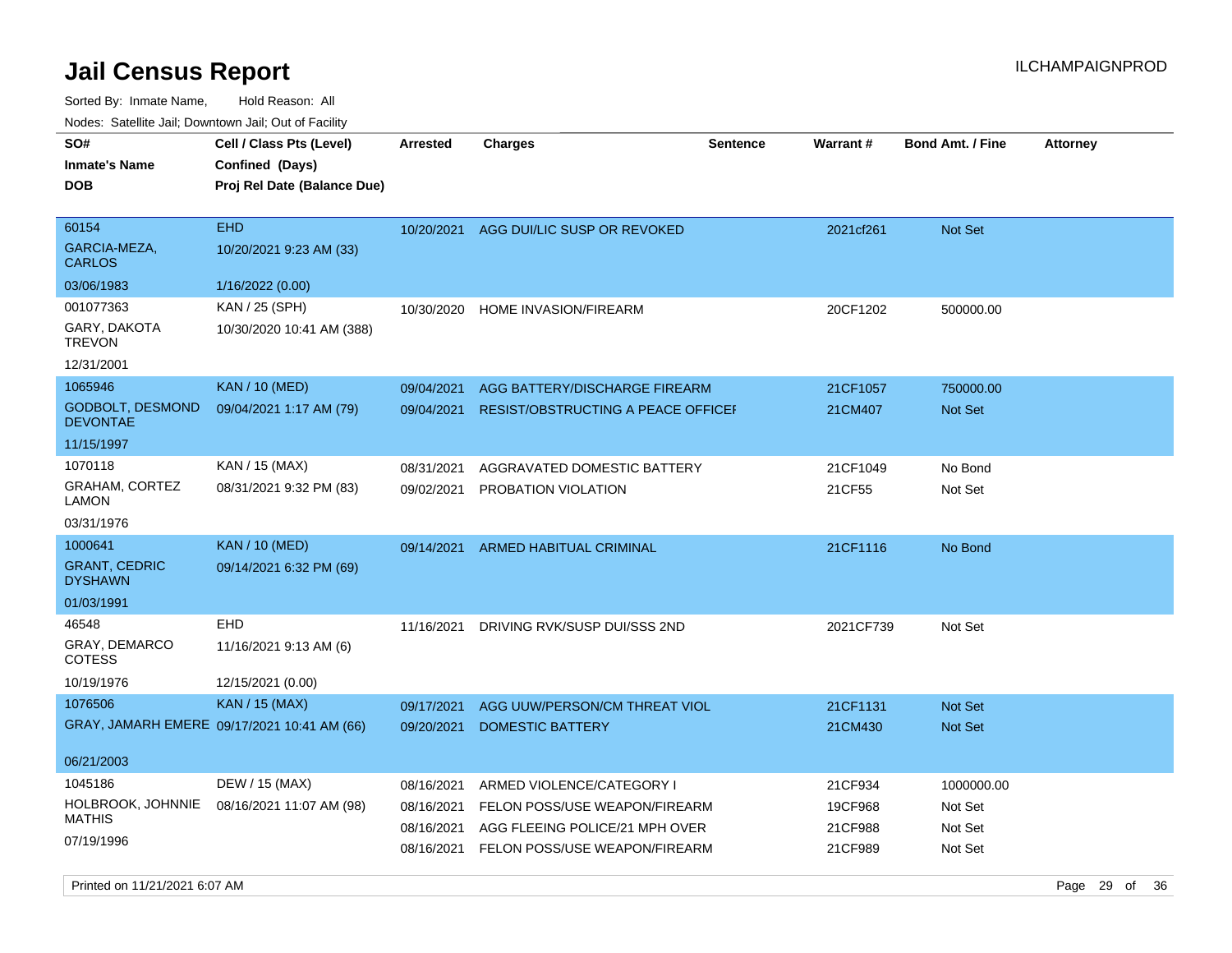| SO#<br><b>Inmate's Name</b>             | Cell / Class Pts (Level)<br>Confined (Days) | <b>Arrested</b> | <b>Charges</b>                    | <b>Sentence</b> | Warrant#   | <b>Bond Amt. / Fine</b> | <b>Attorney</b> |
|-----------------------------------------|---------------------------------------------|-----------------|-----------------------------------|-----------------|------------|-------------------------|-----------------|
| <b>DOB</b>                              | Proj Rel Date (Balance Due)                 |                 |                                   |                 |            |                         |                 |
|                                         |                                             |                 |                                   |                 |            |                         |                 |
| 001078146                               | <b>DEW / 15 (MAX)</b>                       | 07/09/2021      | ARMED ROBBERY/ARMED W/FIREARM     |                 | 21CF806    | Not Set                 |                 |
| HUNT, TEIGAN<br><b>JAZAIREO</b>         | 07/09/2021 12:41 PM (136)                   | 07/09/2021      | AGG BATTERY/DISCHARGE FIREARM     |                 | 21CF795    | 1000000.00              |                 |
| 05/14/2003                              |                                             |                 |                                   |                 |            |                         |                 |
| 989743                                  | DEW / 15 (ADS)                              | 04/13/2021      | AGG DISCHARGE FIREARM/VEH/SCH     |                 | 21CF400    | Not Set                 |                 |
| JACKSON, STEVE<br>ALLEN                 | 04/13/2021 2:45 AM (223)                    | 04/13/2021      | AGGRAVATED DOMESTIC BATTERY       |                 | 21CF399    | Not Set                 |                 |
| 06/04/1991                              |                                             |                 |                                   |                 |            |                         |                 |
| 50495                                   | <b>EHD</b>                                  | 08/10/2021      | DRIVING RVK/SUSP DUI/SSS 10-14    |                 | 2020CF997  | Not Set                 |                 |
| <b>JENKINS, ARNOLD</b><br><b>FARRIS</b> | 08/10/2021 9:08 AM (104)                    | 08/10/2021      | DRIVING RVK/SUSP DUI/SSS 10-14    |                 | 2019CF1363 | <b>Not Set</b>          |                 |
| 04/19/1962                              | 2/4/2022 (0.00)                             |                 |                                   |                 |            |                         |                 |
| 001077709                               | <b>EHD</b>                                  | 07/06/2021      | DRIVING RVK/SUSP DUI/SSS 4-9      |                 | 2021CF167  | Not Set                 |                 |
| JINKINS, DEWAYNE<br><b>ALLEN</b>        | 07/06/2021 9:00 AM (139)                    |                 |                                   |                 |            |                         |                 |
| 01/02/1967                              | 1/1/2022 (0.00)                             |                 |                                   |                 |            |                         |                 |
| 1076450                                 | <b>DEW / 15 (MAX)</b>                       | 06/25/2020      | MURDER/INTENT TO KILL/INJURE      |                 | 2020-CF703 | 750000.00               |                 |
| <b>JONES, CARLOS</b><br><b>ANTONIO</b>  | 06/25/2020 2:13 PM (515)                    | 11/02/2020      | <b>HOME INVASION/FIREARM</b>      |                 | 20CF1204   | 500000.00               |                 |
| 11/18/2001                              |                                             |                 |                                   |                 |            |                         |                 |
| 001077877                               | DEW / 10 (MED)                              | 04/24/2021      | AGG DISCHARGE FIREARM/OCC BLDG    |                 | 21CF459    | Not Set                 |                 |
| <b>JORDAN, PATRICK</b><br>RODEL         | 04/24/2021 3:53 PM (212)                    |                 |                                   |                 |            |                         |                 |
| 10/22/2002                              |                                             |                 |                                   |                 |            |                         |                 |
| 998873                                  | <b>EHD</b>                                  | 10/12/2021      | DRIVING RVK/SUSP DUI/SSS 3RD      |                 | 2021CF235  | <b>Not Set</b>          |                 |
| KINCAID, AMANDA<br><b>MICHELLE</b>      | 10/12/2021 11:31 AM (41)                    |                 |                                   |                 |            |                         |                 |
| 01/07/1990                              | 1/9/2022 (0.00)                             |                 |                                   |                 |            |                         |                 |
| 001078401                               | DEW / 10 (ADS)                              | 09/19/2021      | UNLAWFUL VEHICULAR INVASION       |                 | 21CF1134   | Not Set                 |                 |
| <b>KNIGHT, ERIC</b>                     | 09/19/2021 7:32 PM (64)                     | 09/19/2021      | <b>HRSMT/THREATEN PERSON/KILL</b> |                 | 2021CF561  | 50000.00                |                 |
| 07/11/1991                              |                                             | 09/21/2021      | <b>BURGLARY</b>                   |                 | 21CF1139   | Not Set                 |                 |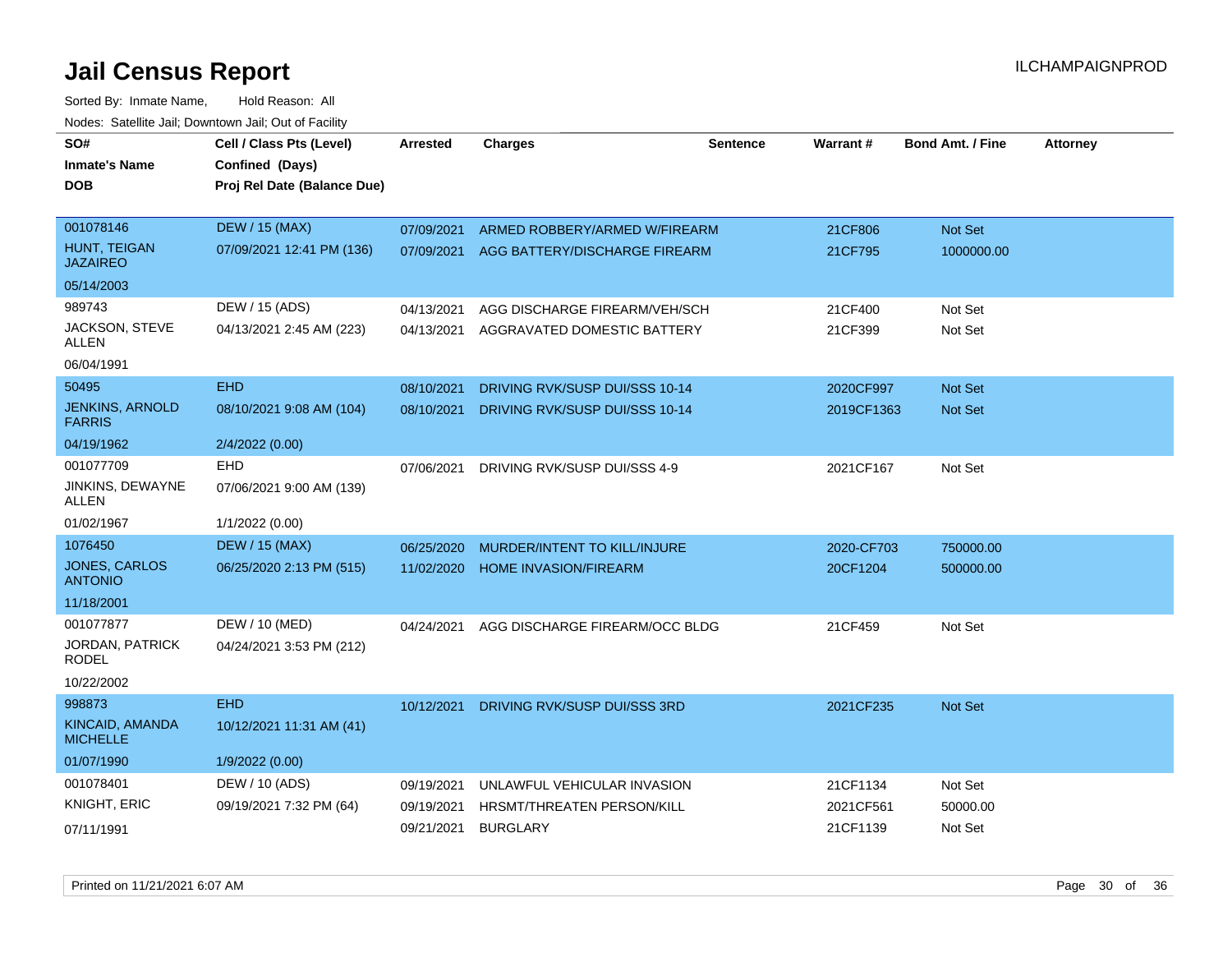| SO#<br><b>Inmate's Name</b><br><b>DOB</b>                 | Cell / Class Pts (Level)<br>Confined (Days)<br>Proj Rel Date (Balance Due) | <b>Arrested</b>                        | Charges                                                                                        | <b>Sentence</b> | Warrant#                         | <b>Bond Amt. / Fine</b>          | <b>Attorney</b> |
|-----------------------------------------------------------|----------------------------------------------------------------------------|----------------------------------------|------------------------------------------------------------------------------------------------|-----------------|----------------------------------|----------------------------------|-----------------|
| 1064445<br>LARUE, TERENCE<br><b>TRAMEL</b>                | <b>DEW / 15 (MAX)</b><br>04/23/2021 11:18 AM (213)                         | 04/23/2021<br>04/23/2021<br>04/23/2021 | AGG DISCHARGE FIREARM/OCC VEH<br>POSSESS 15<100 GRAMS COCAINE<br>FELON POSS/USE FIREARM/PAROLE |                 | 2021CF295<br>19CF1052<br>21CF899 | 500000.00<br>10000.00<br>Not Set |                 |
| 12/23/1998                                                |                                                                            |                                        |                                                                                                |                 |                                  |                                  |                 |
| 001078237<br>LAWS, TERON<br><b>RAMONTE</b><br>04/03/2001  | KAN / 15 (ADS)<br>08/03/2021 6:29 PM (111)                                 | 08/03/2021                             | AGG DISCHARGE FIREARM/OCC VEH                                                                  |                 | 21CF928                          | No Bond                          |                 |
| 001078470<br>LEE, AMAHRION<br><b>JA'MERE</b>              | <b>DEW / 15 (MAX)</b><br>10/10/2021 1:23 PM (43)                           | 10/10/2021                             | MURDER/INTENT TO KILL/INJURE                                                                   |                 | 21CF1221                         | Not Set                          |                 |
| 11/05/2002                                                |                                                                            |                                        |                                                                                                |                 |                                  |                                  |                 |
| 001078170<br>LEMONS, DEANGELO<br><b>DEVELLE</b>           | KAN / 10 (MED)<br>09/07/2021 12:49 AM (76)                                 | 09/07/2021                             | AGG UNLAWFUL USE OF WEAPON/VEH                                                                 |                 | 21CF1060                         | Not Set                          |                 |
| 05/29/2003                                                |                                                                            |                                        |                                                                                                |                 |                                  |                                  |                 |
| 56792<br>LILLARD, LAWRENCE<br><b>TYRONE</b><br>10/20/1982 | <b>DEW / 10 (MED)</b><br>02/02/2021 2:11 PM (293)                          | 02/02/2021<br>02/22/2021               | <b>ARMED HABITUAL CRIMINAL</b><br>DRIVING ON REVOKED LICENSE                                   |                 | 2021CF141<br>21TR426             | 500000.00<br>5000.00             |                 |
| 964047<br>LODEN, ROBERT<br>WAYNE<br>08/10/1989            | <b>EHD</b><br>11/16/2021 8:29 AM (6)<br>11/25/2021 (0.00)                  | 11/16/2021                             | DRIVING ON REVOKED LICENSE                                                                     |                 | 2021TR1346                       | Not Set                          |                 |
| 001078407                                                 | <b>EHD</b>                                                                 | 09/21/2021                             | DRIVING ON SUSPENDED LICENSE                                                                   |                 | 2019TR16777                      | Not Set                          |                 |
| LOVE, BRANDON<br><b>TERRELL</b>                           | 09/21/2021 11:26 AM (62)                                                   |                                        |                                                                                                |                 |                                  |                                  |                 |
| 06/13/1994                                                | 12/19/2021 (0.00)                                                          |                                        |                                                                                                |                 |                                  |                                  |                 |
| 46837<br>MARCRUM, JEFFERY<br>LEE<br>11/17/1968            | KAN / 15 (MAX)<br>09/07/2021 11:43 AM (76)                                 | 09/07/2021                             | <b>RESIDENTIAL BURGLARY</b>                                                                    |                 | 2019-CF-1207                     | 25000.00                         |                 |
|                                                           |                                                                            |                                        |                                                                                                |                 |                                  |                                  |                 |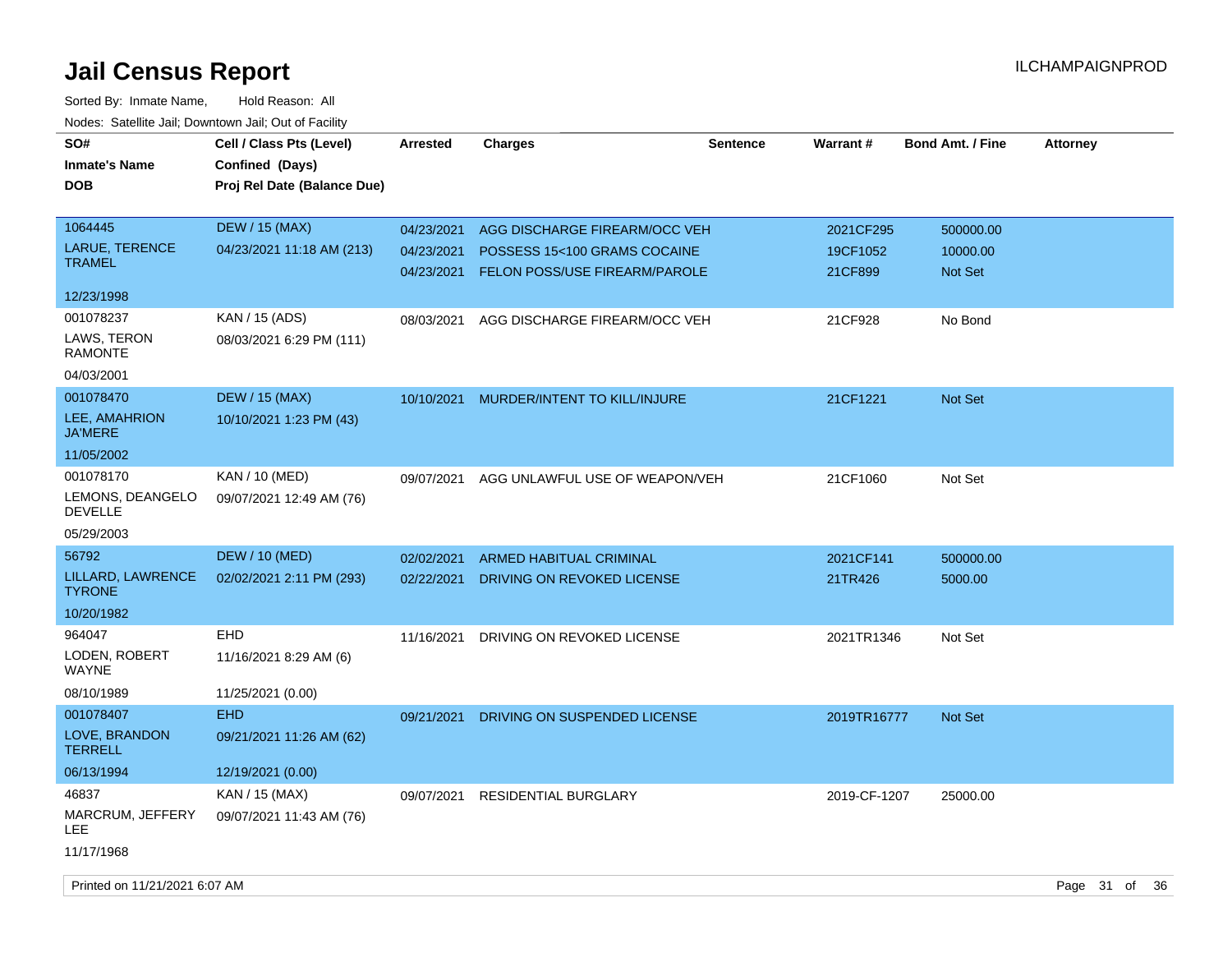| SO#<br><b>Inmate's Name</b><br><b>DOB</b>                  | Cell / Class Pts (Level)<br>Confined (Days)<br>Proj Rel Date (Balance Due) | <b>Arrested</b> | <b>Charges</b>                 | <b>Sentence</b> | Warrant#    | <b>Bond Amt. / Fine</b> | <b>Attorney</b> |
|------------------------------------------------------------|----------------------------------------------------------------------------|-----------------|--------------------------------|-----------------|-------------|-------------------------|-----------------|
| 1011046<br><b>MILES, DARRION</b><br><b>ANTONIO KEVONTA</b> | <b>KAN / 15 (ADS)</b><br>04/11/2021 12:46 AM (225)                         | 04/10/2021      | ATTEMPT (FIRST DEGREE MURDER)  |                 | 21CF392     | Not Set                 |                 |
| 03/18/1990                                                 |                                                                            |                 |                                |                 |             |                         |                 |
| 001077278                                                  | DEW / 15 (MAX)                                                             | 10/06/2020      | MURDER/INTENT TO KILL/INJURE   |                 | 2020CF146   | 2000000.00              |                 |
| MILLER, D'ANDRE                                            | 10/06/2020 12:49 PM (412)                                                  | 10/06/2020      | AGG FLEEING POLICE/21 MPH OVER |                 | 2019CF1171  | 50000.00                |                 |
| 09/08/1986                                                 |                                                                            |                 |                                |                 |             |                         |                 |
| 963426                                                     | <b>EHD</b>                                                                 | 09/14/2021      | ACCIDENT INJURY/DEATH/11-403   |                 | 2020CF1367  | Not Set                 |                 |
| MITCHELL, MARCELL<br><b>MARTELL</b>                        | 09/14/2021 9:03 AM (69)                                                    |                 |                                |                 |             |                         |                 |
| 12/19/1987                                                 | 12/10/2021 (0.00)                                                          |                 |                                |                 |             |                         |                 |
| 1026477                                                    | KAN / 15 (ADS)                                                             | 09/21/2021      | AGG DISCHARGE FIREARM/OCC VEH  |                 | 21CF1138    | Not Set                 |                 |
| NEWBILL, DEVONTRE<br><b>LAMONT</b>                         | 09/21/2021 2:27 AM (62)                                                    | 09/22/2021      | PROBATION VIOLATION            |                 | 20CF577     | Not Set                 |                 |
| 11/22/1993                                                 |                                                                            |                 |                                |                 |             |                         |                 |
| 1072907                                                    | <b>KAN</b>                                                                 | 07/14/2021      | ATTEMPT (FIRST DEGREE MURDER)  |                 | 2021-CF-832 | 2000000.00              |                 |
| NIKOLAEV, YEVGENIY                                         | 07/14/2021 10:10 PM (131)                                                  |                 |                                |                 |             |                         |                 |
| 10/06/1983                                                 |                                                                            |                 |                                |                 |             |                         |                 |
| 001077928                                                  | EHD                                                                        | 09/01/2021      | AGG DOMESTIC BATTERY/STRANGLE  |                 | 2021CF515   | Not Set                 |                 |
| PATTON, MICHAEL<br>RYAN                                    | 09/01/2021 9:43 AM (82)                                                    |                 |                                |                 |             |                         |                 |
| 08/15/1994                                                 | 12/31/2021 (0.00)                                                          |                 |                                |                 |             |                         |                 |
| 001078063                                                  | <b>DEW / 15 (MAX)</b>                                                      | 06/15/2021      | AGG CRIM SEX ASSAULT/WEAPON    |                 | 2021CF678   | 1000000.00              |                 |
|                                                            | PERRY, ROBERT Junior 06/15/2021 4:37 PM (160)                              | 06/15/2021      | <b>ROBBERY</b>                 |                 | 2021CF159   | 25000.00                |                 |
| 12/21/1990                                                 |                                                                            |                 |                                |                 |             |                         |                 |
| 1072761                                                    | EHD                                                                        | 11/03/2021      | DRIVING ON SUSPENDED LICENSE   |                 | 2020TR5958  | Not Set                 |                 |
| POWELL, KYESHA<br><b>MONAE</b>                             | 11/03/2021 10:01 AM (19)                                                   |                 |                                |                 |             |                         |                 |
| 07/14/2000                                                 | 12/17/2021 (0.00)                                                          |                 |                                |                 |             |                         |                 |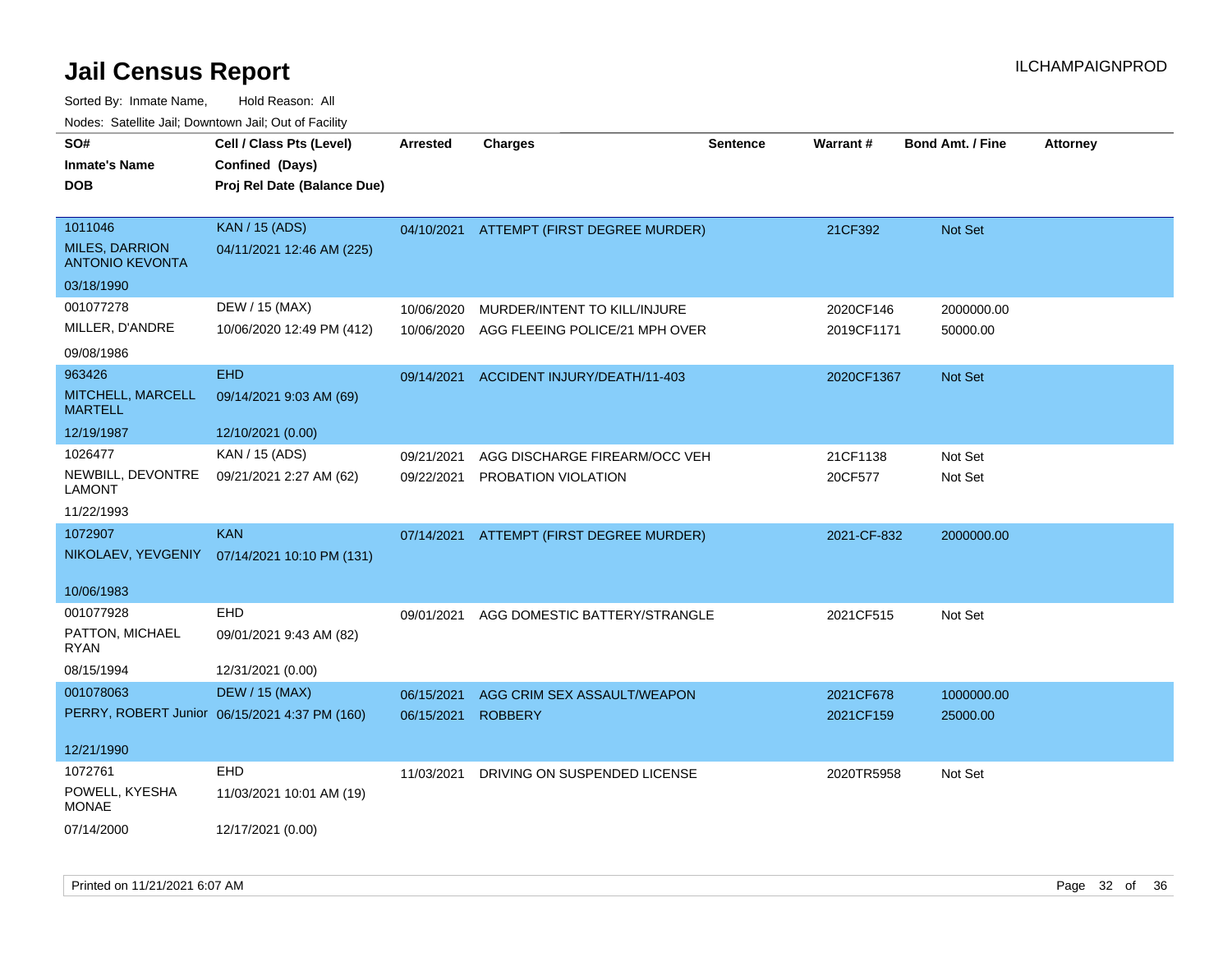| SO#                                     | Cell / Class Pts (Level)                    | <b>Arrested</b> | <b>Charges</b>                           | <b>Sentence</b> | Warrant#    | <b>Bond Amt. / Fine</b> | <b>Attorney</b> |
|-----------------------------------------|---------------------------------------------|-----------------|------------------------------------------|-----------------|-------------|-------------------------|-----------------|
| <b>Inmate's Name</b>                    | Confined (Days)                             |                 |                                          |                 |             |                         |                 |
| <b>DOB</b>                              | Proj Rel Date (Balance Due)                 |                 |                                          |                 |             |                         |                 |
|                                         |                                             |                 |                                          |                 |             |                         |                 |
| 001077614                               | <b>KAN / 15 (MAX)</b>                       |                 | 01/17/2021 ATTEMPT (FIRST DEGREE MURDER) |                 | 21CF66      | <b>Not Set</b>          |                 |
| <b>DEVON</b>                            | ROBINSON, DONTRELL 01/17/2021 3:08 PM (309) |                 |                                          |                 |             |                         |                 |
| 09/22/2002                              |                                             |                 |                                          |                 |             |                         |                 |
| 1061216                                 | KAN / 10 (MED)                              | 06/22/2021      | HOME INVASION/FIREARM                    |                 | 21CF727     | Not Set                 |                 |
| RUNGE, ANDRE<br><b>MARSEAN</b>          | 06/22/2021 4:42 PM (153)                    |                 |                                          |                 |             |                         |                 |
| 12/05/1997                              |                                             |                 |                                          |                 |             |                         |                 |
| 650295                                  | <b>PIA / 50 (MAX)</b>                       | 04/22/2020      | <b>CRIMINAL SEXUAL ASSAULT</b>           |                 | 2020-CF407  | 750000.00               |                 |
| SANDAGE, JERALD                         | 04/22/2020 6:30 AM (579)                    | 04/22/2020      | <b>CRIMINAL SEXUAL ASSAULT</b>           |                 | 2020-CF408  | 750000.00               |                 |
| <b>EUGENE</b>                           |                                             | 04/22/2020      | <b>CRIMINAL SEXUAL ABUSE</b>             |                 | 2020-CF409  | 750000.00               |                 |
| 06/07/1971                              |                                             | 04/22/2020      | <b>CRIMINAL SEXUAL ASSAULT</b>           |                 | 2020-CF410  | 750000.00               |                 |
|                                         |                                             | 04/22/2020      | <b>OFFICIAL MISCONDUCT</b>               |                 | 2019-CF1811 | 25000.00                |                 |
| 1062194                                 | DEW / 15 (MAX)                              | 02/27/2020      | MURDER/OTHER FORCIBLE FELONY             |                 | 20CF-247    | 1000000.00              |                 |
| SIMMONS, MICHAEL<br>JAMAL               | 02/27/2020 1:11 PM (634)                    | 09/23/2020      | AGG BATTERY/DISCHARGE FIREARM            |                 | 20CF1061    | Not Set                 |                 |
| 11/03/1997                              |                                             |                 |                                          |                 |             |                         |                 |
| 55331                                   | <b>DEW / 15 (MAX)</b>                       | 07/31/2021      | <b>ARMED HABITUAL CRIMINAL</b>           |                 | 21CF900     | <b>Not Set</b>          |                 |
| <b>SMITH, TARRIO</b><br><b>TERRELLE</b> | 07/31/2021 2:22 AM (114)                    |                 |                                          |                 |             |                         |                 |
| 04/25/1982                              |                                             |                 |                                          |                 |             |                         |                 |
| 001077868                               | DEW / 15 (MAX)                              | 04/21/2021      | ARMED ROBBERY/ARMED W/FIREARM            |                 | 21CF445     | Not Set                 |                 |
| SPEARMENT,<br><b>KENTRELL</b>           | 04/21/2021 9:48 PM (215)                    | 08/19/2021      | FLEEING/ATTEMPT ELUDE OFFICER            |                 | 2021TR1053  | 1000.00                 |                 |
| 01/21/2002                              |                                             |                 |                                          |                 |             |                         |                 |
| 759816                                  | <b>EHD</b>                                  | 11/17/2021      | AGG DUI/3                                |                 | 2021CF382   | <b>Not Set</b>          |                 |
| <b>ST AUBIN, LACY</b><br><b>NICOLE</b>  | 11/17/2021 10:17 AM (5)                     |                 |                                          |                 |             |                         |                 |
| 07/20/1984                              | 11/30/2021 (0.00)                           |                 |                                          |                 |             |                         |                 |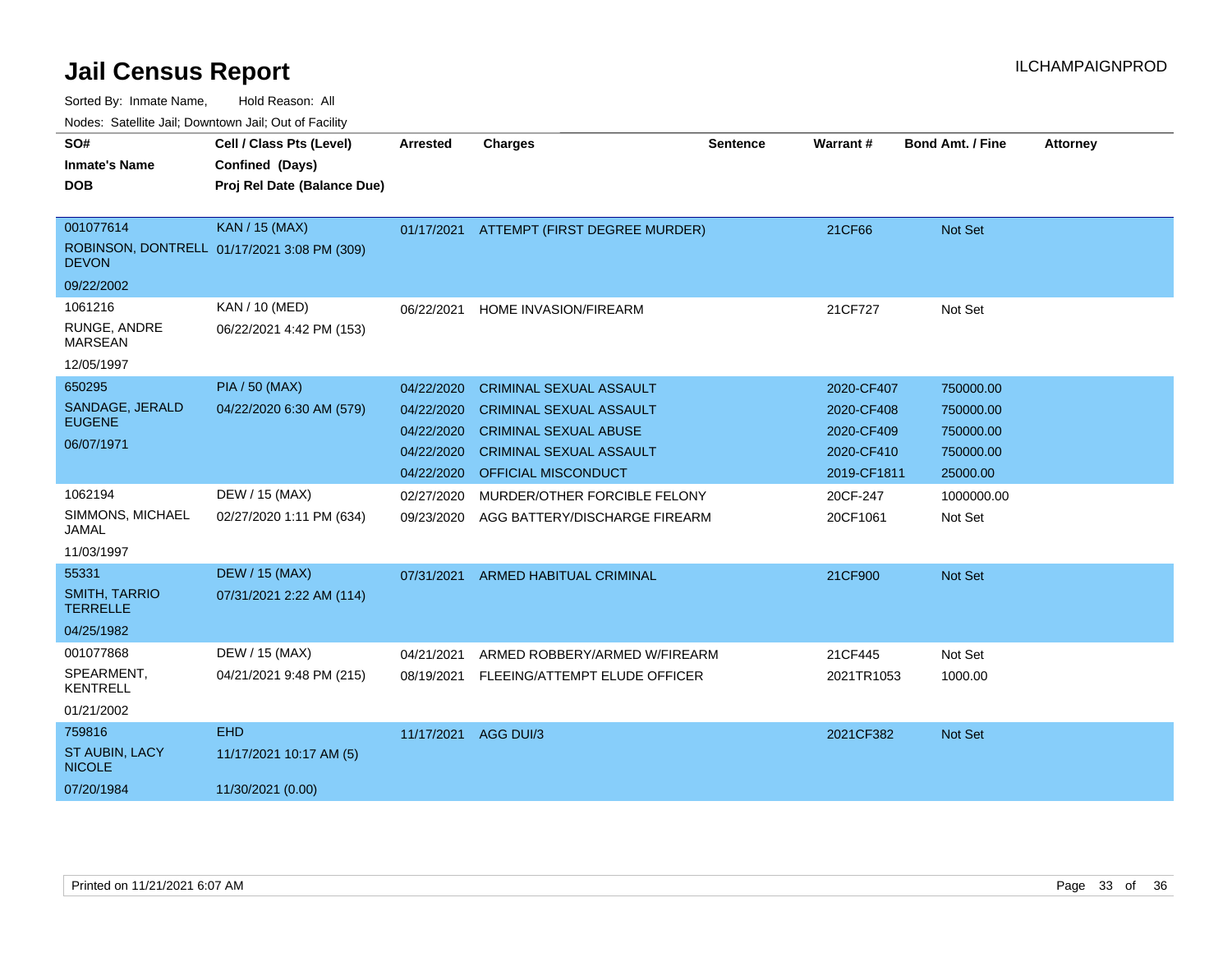| inodes: Satellite Jali, Downtown Jali, Out of Facility |                                              |                 |                               |                 |            |                         |                 |
|--------------------------------------------------------|----------------------------------------------|-----------------|-------------------------------|-----------------|------------|-------------------------|-----------------|
| SO#                                                    | Cell / Class Pts (Level)                     | <b>Arrested</b> | <b>Charges</b>                | <b>Sentence</b> | Warrant#   | <b>Bond Amt. / Fine</b> | <b>Attorney</b> |
| <b>Inmate's Name</b>                                   | Confined (Days)                              |                 |                               |                 |            |                         |                 |
| <b>DOB</b>                                             | Proj Rel Date (Balance Due)                  |                 |                               |                 |            |                         |                 |
|                                                        |                                              |                 |                               |                 |            |                         |                 |
| 001077854                                              | <b>EHD</b>                                   | 09/15/2021      | DRIVING RVK/SUSP DUI/SSS 4-9  |                 | 2021CF306  | <b>Not Set</b>          |                 |
| STUKINS, DANNY RAY                                     | 09/15/2021 10:17 AM (68)                     |                 |                               |                 |            |                         |                 |
| 07/05/1985                                             | 3/13/2022 (0.00)                             |                 |                               |                 |            |                         |                 |
| 1046632                                                | KAN / 15 (MAX)                               | 09/14/2021      | ARMED VIOLENCE/CATEGORY II    |                 | 21CF912    | 750000.00               |                 |
|                                                        | TATE, JAVON MARQUIS 09/14/2021 12:10 PM (69) |                 |                               |                 |            |                         |                 |
| 08/10/1996                                             |                                              |                 |                               |                 |            |                         |                 |
| 949990                                                 | <b>DEW / 15 (MAX)</b>                        | 07/27/2021      | AGG DISCHARGE FIREARM/OCC VEH |                 | 2021CF829  | 750000.00               |                 |
| <b>THATCH, CALVIN</b><br><b>ANTHONY</b>                | 07/27/2021 5:12 PM (118)                     | 07/27/2021      | <b>WARRANT OUT OF COUNTY</b>  |                 | 21TR49     | 1500.00                 |                 |
| 07/09/1986                                             |                                              |                 |                               |                 |            |                         |                 |
| 001077662                                              | DEW / 15 (MAX)                               | 02/03/2021      | ARMED ROBBERY/ARMED W/FIREARM |                 | 21CF123    | 250000.00               |                 |
| TIPSORD, NOAH LEE                                      | 02/03/2021 4:33 PM (292)                     |                 |                               |                 |            |                         |                 |
|                                                        |                                              |                 |                               |                 |            |                         |                 |
| 08/14/1998                                             |                                              |                 |                               |                 |            |                         |                 |
| 1033031                                                | <b>KAN / 15 (MAX)</b>                        | 08/19/2020      | *AGG BATTERY W/FIREARM/PERSON |                 | 2020-CF923 | 500000.00               |                 |
| <b>TOMS, ANDREW</b><br><b>CHUCKY</b>                   | 08/19/2020 5:59 PM (460)                     |                 |                               |                 |            |                         |                 |
| 09/28/1978                                             |                                              |                 |                               |                 |            |                         |                 |
| 27007                                                  | KAN / 15 (MAX)                               | 09/19/2021      | DOMESTIC BATTERY/OTHER PRIOR  |                 | 21CF1133   | No Bond                 |                 |
| <b>TUELL, ROBERT</b><br><b>STEPHEN</b>                 | 09/19/2021 9:51 AM (64)                      |                 |                               |                 |            |                         |                 |
| 09/25/1967                                             |                                              |                 |                               |                 |            |                         |                 |
| 001078263                                              | <b>KAN / 10 (ADS)</b>                        | 08/11/2021      | AGG BATTERY/PUBLIC PLACE      |                 | 2020CF420  | 7500.00                 |                 |
| <b>TURK, BRANDON</b><br><b>LARSHAWN</b>                | 08/11/2021 6:23 PM (103)                     | 08/11/2021      | RECEIVE/POSS/SELL STOLEN VEH  |                 | 2020CF928  | 200000.00               |                 |
| 10/18/1995                                             |                                              |                 |                               |                 |            |                         |                 |
| 64700                                                  | KAN / 10 (MED)                               | 09/07/2021      | UNLAWFUL USE OF A WEAPON      |                 | 21CF1074   | Not Set                 |                 |
| TURNER, ADAM<br><b>ANTONIO</b>                         | 09/08/2021 12:49 AM (75)                     |                 |                               |                 |            |                         |                 |
| 08/29/1985                                             |                                              |                 |                               |                 |            |                         |                 |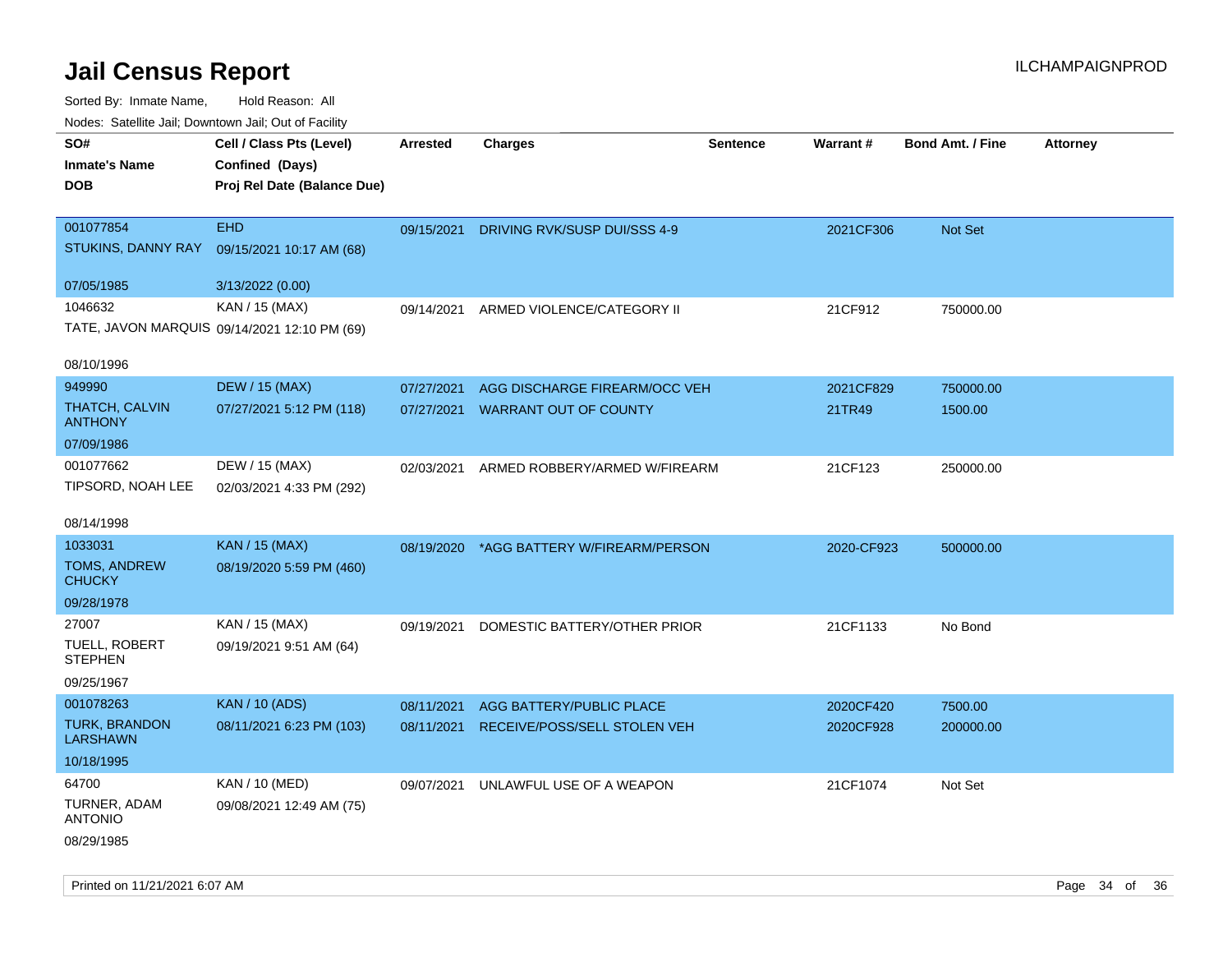| SO#<br><b>Inmate's Name</b><br><b>DOB</b>      | Cell / Class Pts (Level)<br>Confined (Days)<br>Proj Rel Date (Balance Due) | <b>Arrested</b> | <b>Charges</b>                        | <b>Sentence</b> | <b>Warrant#</b> | <b>Bond Amt. / Fine</b> | <b>Attorney</b> |
|------------------------------------------------|----------------------------------------------------------------------------|-----------------|---------------------------------------|-----------------|-----------------|-------------------------|-----------------|
| 001078386                                      | <b>KAN / 10 (MED)</b>                                                      | 09/14/2021      | POSSESSION OF STOLEN FIREARM          |                 | 2021CF1099      | 250000.00               |                 |
| <b>TURNER, AMARIO</b>                          | 09/14/2021 11:42 PM (69)                                                   |                 |                                       |                 |                 |                         |                 |
| 09/23/2002                                     |                                                                            |                 |                                       |                 |                 |                         |                 |
| 1050636                                        | KAN / 15 (MAX)                                                             | 09/24/2021      | FELON POSS/USE WEAPON/FIREARM         |                 | 21CF1154        | Not Set                 |                 |
| <b>TURNER, TIMOTHY</b><br><b>SEANTEZ</b>       | 09/24/2021 9:18 PM (59)                                                    |                 |                                       |                 |                 |                         |                 |
| 09/27/1994                                     |                                                                            |                 |                                       |                 |                 |                         |                 |
| 1040925                                        | <b>KAN / 10 (MED)</b>                                                      | 10/05/2021      | AGG BATTERY/DISCHARGE FIREARM         |                 | 2021CF1105      | 1000000.00              |                 |
| <b>WEATHERALL,</b><br><b>JOHNNY EARL JAMES</b> | 10/05/2021 4:17 PM (48)                                                    |                 |                                       |                 |                 |                         |                 |
| 04/29/1994                                     |                                                                            |                 |                                       |                 |                 |                         |                 |
| 1062558                                        | DEW / 10 (MED)                                                             | 10/02/2021      | FELON POSS/USE WEAPON/FIREARM         |                 | 21CF1185        | Not Set                 |                 |
| WELLS, JIAMANTE<br><b>AMORE</b>                | 10/02/2021 8:29 PM (51)                                                    |                 |                                       |                 |                 |                         |                 |
| 09/02/1995                                     |                                                                            |                 |                                       |                 |                 |                         |                 |
| 1002033                                        | <b>KAN / 15 (MAX)</b>                                                      | 09/08/2021      | DRIVING ON SUSPENDED LICENSE          |                 | 2019-TR-11944   | 5000.00                 |                 |
| <b>WEST, ANTONIO</b>                           | 09/08/2021 11:01 PM (75)                                                   | 09/08/2021      | AGG UNLAWFUL USE OF WEAPON/VEH        |                 | 2021-CF-AWOW    | Not Set                 |                 |
| <b>DEONTA</b>                                  |                                                                            | 09/08/2021      | <b>OBSTRCT JUSTICE/LEAVE STATE</b>    |                 | 2021-CF-AWOW    | <b>Not Set</b>          |                 |
| 04/15/1992                                     |                                                                            | 09/08/2021      | ARMED ROBBERY/ARMED W/FIREARM         |                 | 2020-CF-1406    | 500000.00               |                 |
|                                                |                                                                            | 09/08/2021      | ARMED VIOLENCE/CATEGORY I             |                 | 2021-CF-AWOW    | <b>Not Set</b>          |                 |
| 1022068                                        | DEW / 15 (ADS)                                                             | 10/10/2021      | FELON POSS/USE WEAPON/FIREARM         |                 | 21CF1212        | Not Set                 |                 |
| <b>WILKINS, MICHAEL</b><br>CARL                | 10/10/2021 5:07 AM (43)                                                    |                 |                                       |                 |                 |                         |                 |
| 07/10/1992                                     |                                                                            |                 |                                       |                 |                 |                         |                 |
| 001077508                                      | <b>DEW / 15 (ADS)</b>                                                      | 12/10/2020      | <b>MURDER/STRONG PROB KILL/INJURE</b> |                 | 2020CF1293      | No Bond                 |                 |
| <b>WILLIAMS, CALVIN</b><br><b>TIMOTHY</b>      | 12/10/2020 8:55 PM (347)                                                   |                 |                                       |                 |                 |                         |                 |
| 10/23/2002                                     |                                                                            |                 |                                       |                 |                 |                         |                 |